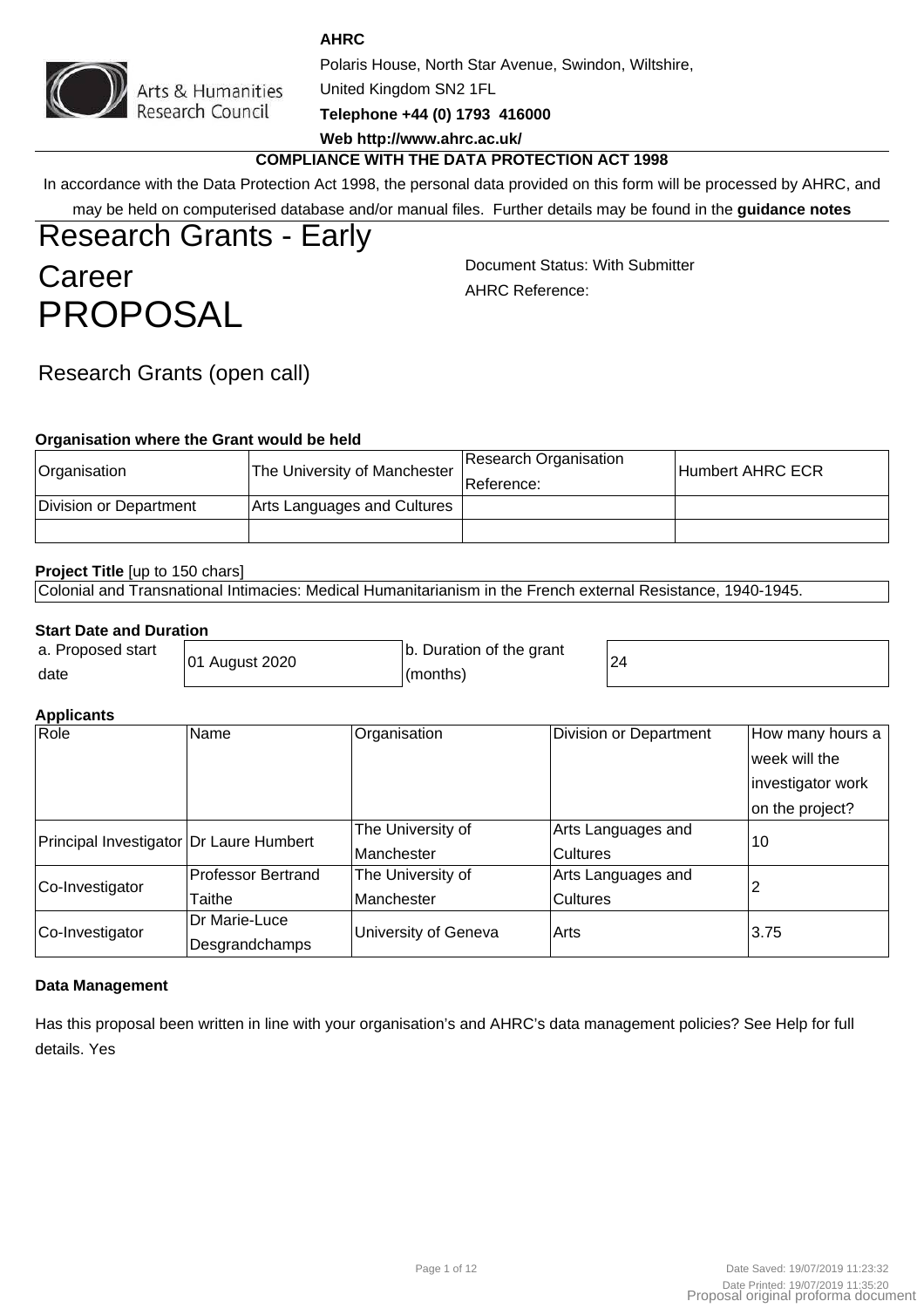### **Objectives**

List the main objectives of the proposed research in order of priority [up to 4000 chars] 1. To offer the first intimate history of international medical cooperation during the Second World War, through an examination of close bodily encounters between medical staff and patients in various sites across the world.

2. To rethink the history of the French external Resistance from the perspectives of its missionary dispensaries, international mobile surgical units, base and field hospitals in the Middle East, Africa and Europe.

3. To develop an innovative and collaborative new research agenda around the concept of colonial and transnational intimacies and explore the ways in which political, military and medical authorities and voluntary organisations politicized intimate care and drew boundaries between acceptable and unacceptable forms of corporeal intimacy in the international Hadfield-Spears Hospital (case study 1), the dispensaries, field and base hospitals of Free French Africa (case study 2) and the Mobile Surgical Units that followed the French Army in Italy and France (case study 3).

4. To uncover the affective and political consequences of these close bodily encounters on individual and group identities.

5. To establish how these colonial and transnational intimate encounters shaped international diplomatic and military cooperation and, in some cases, fuelled anti-colonial dynamics.

6. To disseminate widely the results of this research to scholars in humanitarian studies and to humanitarian practitioners looking for informed insights into intimacy and the gender and race dynamics of international medical cooperation.

7. To contribute to the development of school teaching at secondary level through a series of interventions into history education.

8. To enhance international research collaboration between senior and early career researchers and develop research competence (PI and PDRA) in research dissemination and non-academic research impact.

# **Summary**

Describe the proposed research in simple terms in a way that could be publicised to a general audience [up to 4000 chars]. Note that this summary may be published on the AHRC's website in the event that a grant is awarded

This project offers the first intimate history of international medical cooperation during the Second World War, through an examination of close bodily encounters between medical staff and patients in various sites across the world. It transcends institutional and state-centred approaches that currently dominate the historiography of Allied medicine and international health cooperation to assess how intimate care relations between medical staff and patients reshaped existing colonial and inter-allied relationships. The Second World War elicited important new physical, cultural and bodily encounters between individuals of diverse gender, ethnic, national, class, age and religious backgrounds. These forms of interactions have yet to be addressed in a transnational context and on a grass-roots level. This project interrogates how these interactions transformed individual and collective group identities, shaped international cooperation and, in some cases, fuelled anticolonial dynamics. Drawing on the methodologies associated with the global micro-history turn, it focuses on different medical spaces set up by the French external Resistance in the Middle East, Africa and Europe. These include the international Hadfield Spears Hospital (case study 1), the dispensaries, field and base hospitals in Free French Africa (case study 2) and the Mobile Surgical Units that followed the French Army in Italy and France (case study 3). These international medical spaces, which were both sites of bodily and intimate desires and high political tensions, offer a valuable lens through which to reassess the ways in which staff and patients enacted and contested ideas about race, religion, sexuality, pain and the body within the setting of a global war.

By placing colonial and transnational intimacies centre stage, this project has three central aims. The first is to evaluate the role of cultural ideas about the sexed, gendered, racialised, othered and wounded body in shaping foreign policy and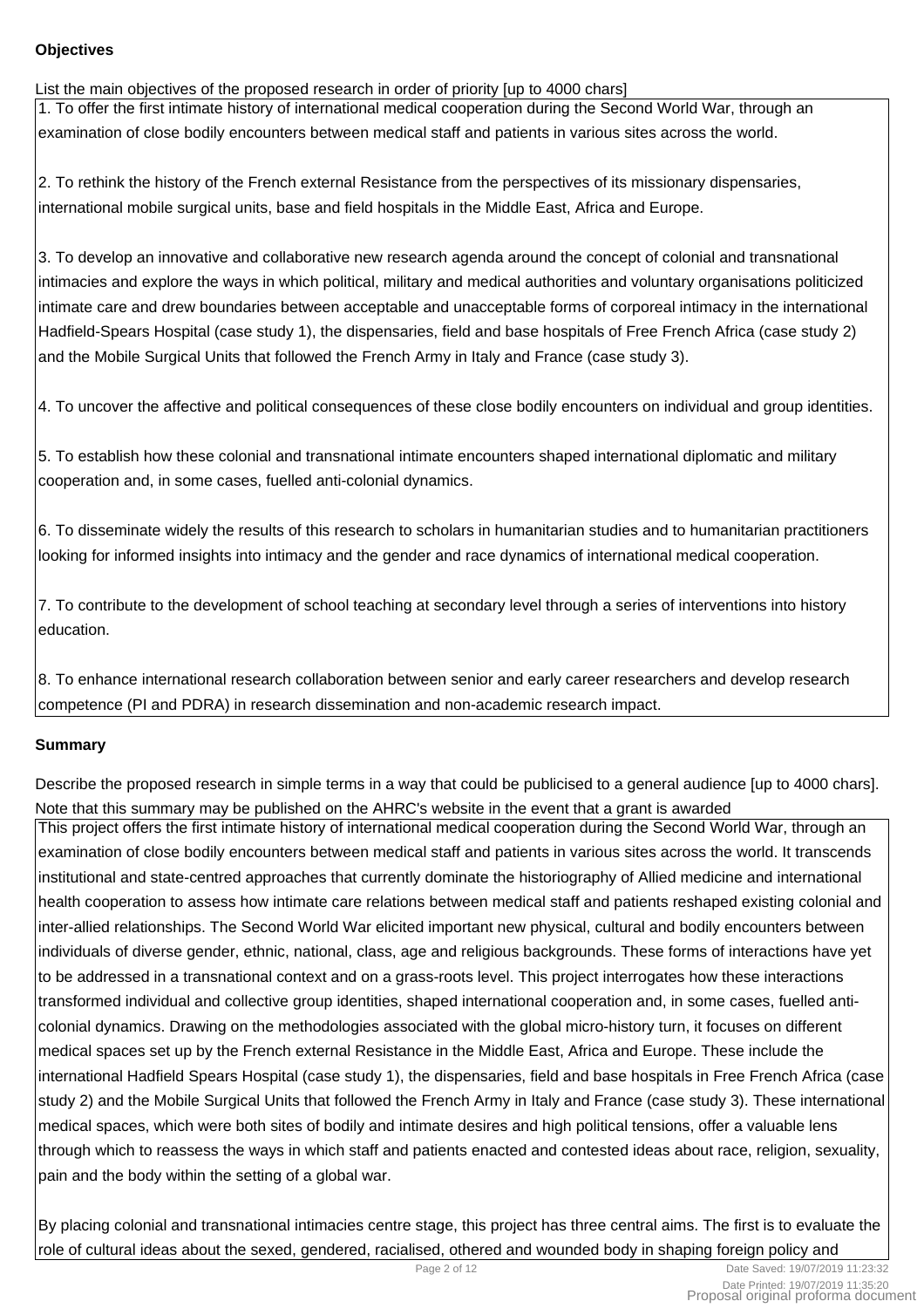military operations. The second is to uncover how military and medical authorities and voluntary organisations politicized intimate care and drew moral and sexual boundaries between acceptable and unacceptable forms of corporeal intimacy. The third is to reconsider the experiences of patients themselves, insisting on their agency in negotiating the treatment that was provided to them and exploring the affective consequences of medical categorisations on their individual identities. The medical spaces of the French Resistance provide a paradigmatic case to study the ways in which contests over political authority amongst French and Allied military elites took place at the level of individual bodies. French resisters were considered as 'pariahs' on the international stage and were highly dependent on their Allies and colonies for resources and legitimacy. Their medical spaces were thus remarkably heterogeneous, both in terms of the origins of its staff and patients, and in relation to the broad spectrum of medical traditions and practices that co-existed within them. An examination of these diverse spaces therefore offers a fascinating insight into complex social, gender, religious, professional and ethnic identities, belief systems and subjectivities.

Recent spotlights on the #AidToo movement have raised public awareness on the centrality of gender to understanding the current humanitarian system. By offering historical insights onto intimate bodily encounters, this project will contribute to current debates on gender inequalities and lay stronger foundations for future histories and studies of humanitarianism. Drawing on hitherto unexplored archival documents, personal testimonies and photographs, it will alter our understanding of international medical cooperation and provide a crucial reassessment of the relationships between medical practices, bodily interactions, emotional ideals and individual behaviours of interest to a wide range of audiences.

### **Outputs**

### **The main outputs of the research**

| Journal article (refereed)                                                                |
|-------------------------------------------------------------------------------------------|
| Conference paper                                                                          |
| Website                                                                                   |
| Interactive website                                                                       |
| <b>Teaching Material</b>                                                                  |
| <b>Expertise gained through the application of research in a non-academic environment</b> |
| llf Other.                                                                                |
|                                                                                           |

### **Ethical Information**

Are there ethical implications arising from the proposed research ?

Provide details of what they are and how they would be addressed [up to 1000 characters]

Does the institution have a policy on good conduct in research? Ves

Details of where the policy can be accessed

University's online training module delivered through the Epigeum Impact system.

### **Academic Beneficiaries**

# Describe who will benefit from the research [up to 4000 chars].

The proposed research is designed to make an original intervention, by bringing innovative cultural, social and spatial approaches into histories of Allied medicine and international health cooperation. We bring the hitherto separated field of international history, new military history and cultural colonial studies together. Specifically, scholars will benefit from the case study findings which will shed new light onto how close bodily interactions transformed individual and collective group identities, shaped international cooperation and, in some cases, fuelled anti-colonial dynamics. The project outputs will thus appeal to scholars working in international history, new military history and cultural colonial studies, as well as historians of the body, emotions, masculinity, migration and medicine. Most existing studies of medicine that focus on doctors and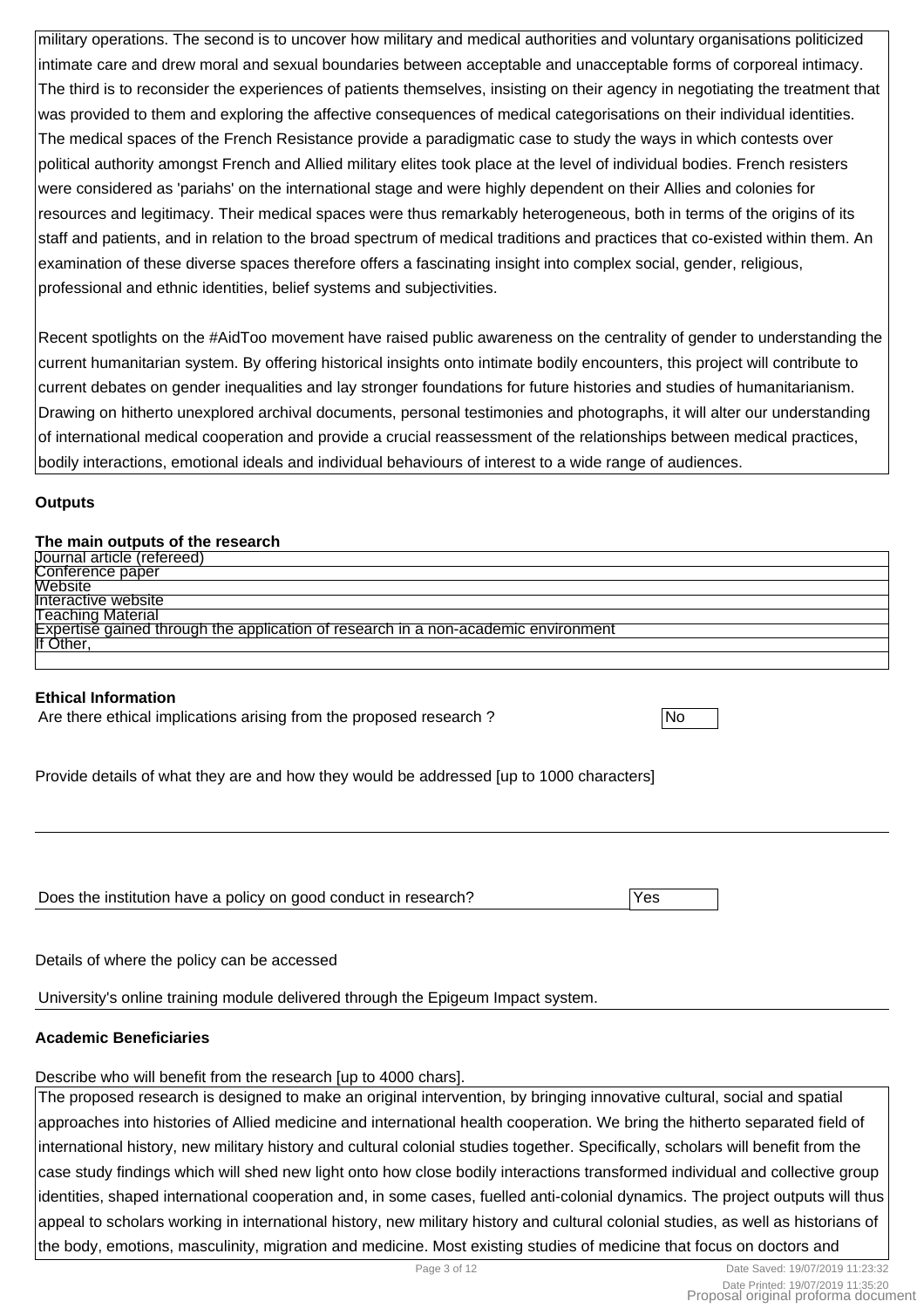patients as gendered actors are based on local or national case studies. In examining bodily interactions in a transnational context, this project will enrich and complicate scholars' understandings of how medical care functioned as a site for the formation and contestation of male and female identities.

The project outputs will also be of benefits to scholars working on the history of the French Resistance and transnational cooperation during the Second World War. It will build on the PI's networks in the emerging areas of academic interest, and specifically the Volkswagen Foundation-funded 'London Moment: Exile governments, academics and activists in the Capital of Free Europe' project led by Julia Eichenberg at Humboldt Universität Berlin and the AHRC-funded project 'The Weight of the Past in Franco-British Relations' led by Professor Peter Jackson at the University of Glasgow. In establishing how the experiences of war and exile serve as a catalyst of changing practices about the delivery of emergency aid, this project will add an important dimension to the scholarship on transnational networks of humanitarian aid and the transfers of expertise across national divides. It will also makes an intervention in the emerging field of French policy and diplomacy towards the question of international relief, by reassessing the innovative approaches to humanitarian aid developed by French medical experts in response to international pressures.

The project findings and methodologies used will also be of interest to historians and scholars of humanitarianism researching other periods and geographical regions. By focusing on the importance of space and locality in shaping gender and sexual identities, the project is in dialogue with cutting-edge queer historical work and environmental histories. One outcome of this project will be the development of a theoretically informed understanding of the concept of 'colonial and transnational intimacies', seen here as having the potential to provide a more nuanced grasp of intimate bodily encounters and the raced and sexed status of colonial and metropolitan bodies. The project findings will thus prove useful to those who study the ways in which intimacies are defined, shaped and transformed across social worlds, including anthropologists; to scholars who work on the meanings of national, gender and sexual identities and humanitarian spaces in the present day, including cultural geographers and sociologists; and to those interested in gender-based violence in health emergencies, including political scientists. Our collaboration with other researchers in the growing field of humanitarian studies in and outside the UK will be sustained through invitation to other scholars to present at our project workshops and to comment on project work in progress.

# **Impact Summary**

Impact Summary (please refer to the help for guidance on what to consider when completing this section) [up to 4000 chars] This project will benefit a diverse range of academic and non-academic partners. In addition to impact through traditional academic routes of dissemination (peer-reviewed articles, conference papers, preparation for a monograph subsequent to the project), the project findings will contribute to widening participation school activities for year 10 and 11 students and two collaborative workshops with NGOs.

# 1. Outreach programmes: three campus-based workshops for year 10 and 11 students

Three workshops will be offered at different dates in the year to suit schools and organised with the Widening Participation team at the University of Manchester. They are aimed at Key Stage 4 GCSE learners from local communities in Greater Manchester and the North West, where progression rates to University are among the lowest in the UK. Workshops will be made relevant and stimulating by incorporating primary source accounts. Students will be asked to create a digital map of the journey of the International Hadfield-Spears Hospital through the Middle East, Africa and Europe using the Articque Map software. Students' maps and work will be publicised on the project website. These activities will specifically: (a) enhance pupils' knowledge and understanding of the global nature of the war

(b) encourage debate and critical enquiry around race, gender and medicine in war

(c) help to promote social cohesion by inculcating mutual respect and tolerance with those with different faith, language and beliefs

(d) introduce students to history at university: it will give pupils a taste of research-led teaching and equip them with the tools to ensure that they have the best chance of studying history at university.

An article on the ways this material can be use in the classroom will be submitted to the Historical Association's magazine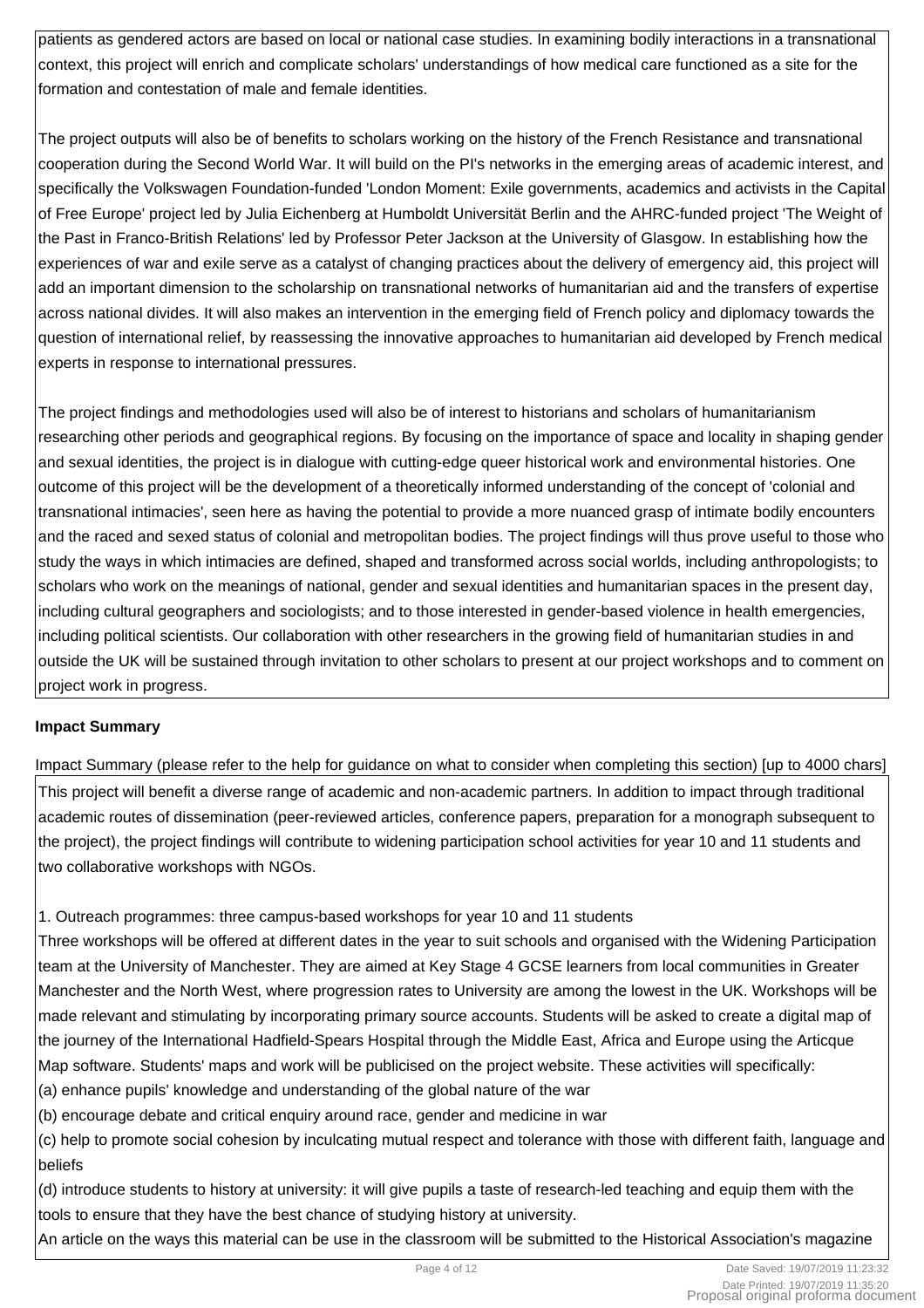# Teaching History.

2. Two workshops with NGOs at the Humanitarian and Conflict Response Institute (Manchester) Partnering with the Humanitarian and Conflict Response Institute (HCRI) will allow research from the proposal to be disseminated to NGOs accessibly across and beyond the UK. HCRI has an internationally acclaimed track record in impact related activity and unique infrastructure that with help to sustain relationships with beneficiaries beyond the life of the project. The first workshop ('Reckoning with gender: embodied differences in past and present humanitarian interventions') will contribute to current debates about structural inequalities and gender abuse within the current humanitarian system and involve Save the Children, members of the Centre de Réflexion sur l'Action et les Savoirs Humanitaires from the Fondation Médecins Sans Frontières (MSF-Crash) and editors of the Journal of Humanitarian Affairs. The second workshop ('Violence against healthcare from a gender perspective') will be set up in cooperation with the Fondation de la Croix-Rouge Française (Paris) to better understand the extent, causes and consequences of gendered violence against healthcare. Podcasts of the two-day workshops will be made available on the project website. Both workshops will contribute to an on-going engagement between humanitarian actors and history writing.

### 3. Social media: website, blogs and Twitter

The project team will publicise their research findings as the project develops in a series of blogs and dedicated Twitter feed. The website will contain resources for secondary school teachers and pupils and include blogs in French and English that will consider how a historical perspective can further understanding of contemporary dynamics of gender and race within the humanitarian system of interest to journalists, NGOs and UN representatives. These blogs will be especially relevant as they will contribute to on-going debates surrounding the issue of sexual exploitation within NGOs and by NGOs workers and the problem of the culture of prostitution that still accompanies the large deployment of UN forces.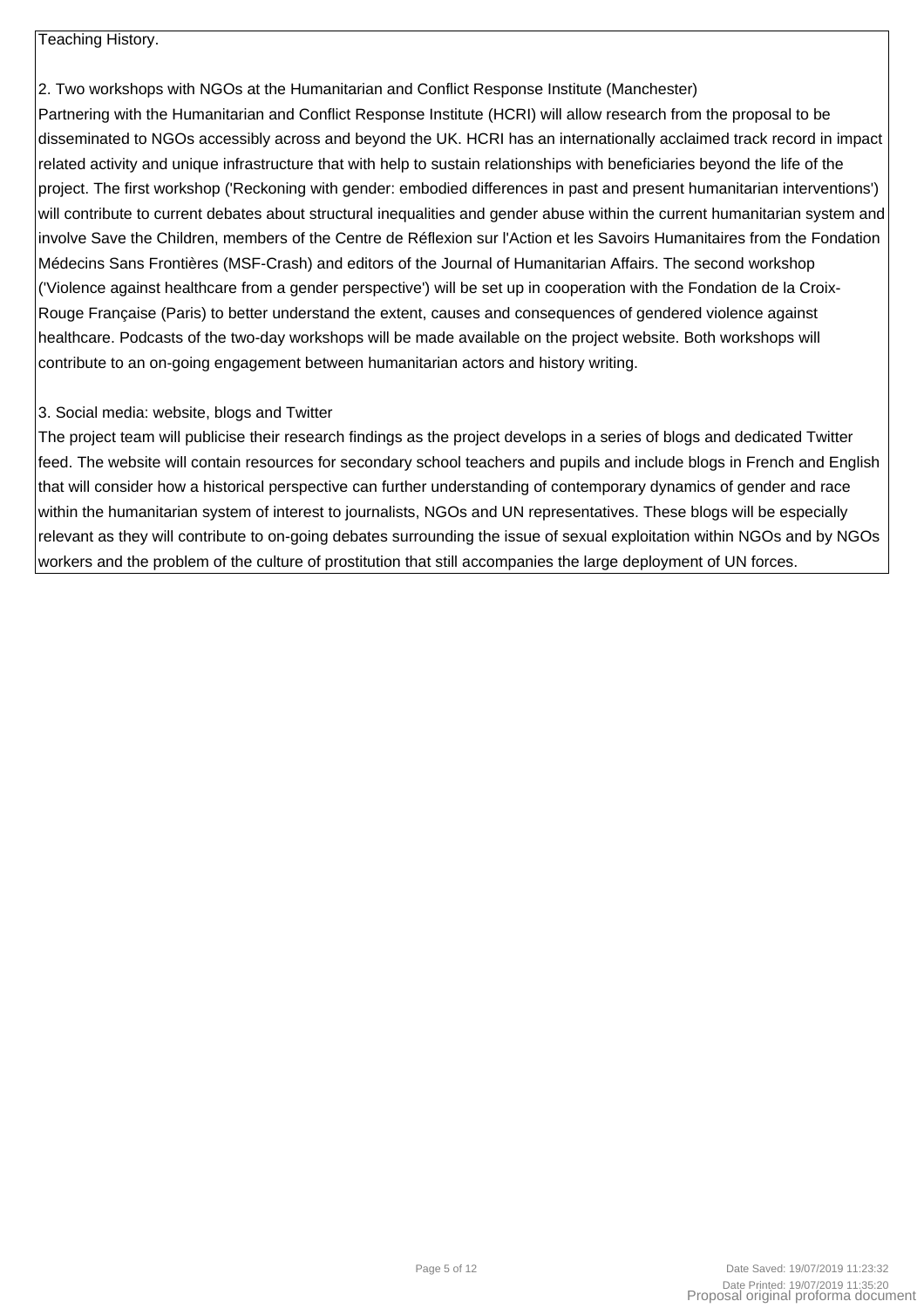### **Summary of Resources Required for Project**

| <b>Financial resources</b> |                                      |               |              |              |
|----------------------------|--------------------------------------|---------------|--------------|--------------|
| Summary                    | Fund heading                         | Full economic | <b>AHRC</b>  | % AHRC       |
| fund heading               |                                      | Cost          | contribution | contribution |
| <b>Directly</b>            | <b>Staff</b>                         |               |              | 80           |
| Incurred                   |                                      |               |              |              |
|                            | Travel &                             | 28168.00      | 22534.40     | 80           |
|                            | Subsistence                          |               |              |              |
|                            | <b>Other Costs</b>                   | 720.00        | 576.00       | 80           |
|                            | Sub-total                            |               |              |              |
|                            |                                      |               |              |              |
| <b>Directly</b>            | Investigators                        |               |              | 80           |
| Allocated                  |                                      |               |              |              |
|                            | <b>Estates Costs</b>                 |               |              | 80           |
|                            | <b>Other Directly</b>                |               |              | 80           |
|                            | Allocated                            |               |              |              |
|                            | Sub-total                            |               |              |              |
|                            |                                      |               |              |              |
|                            | <b>Indirect Costs Indirect Costs</b> |               |              | 80           |
|                            |                                      |               |              |              |
| <b>Exceptions</b>          | <b>Staff</b>                         |               |              | 100          |
|                            | <b>Other Costs</b>                   |               |              | 100          |
|                            | Sub-total                            |               |              |              |
|                            |                                      |               |              |              |
|                            | Total                                |               |              |              |

### Summary of staff effort requested

|                            | Months |
|----------------------------|--------|
| Investigator               | 7.75   |
| Researcher                 | 16     |
| Technician                 | 0      |
| Other                      | 0      |
| <b>Visiting Researcher</b> | 0      |
| Student                    | 0      |
| Total                      | 23.75  |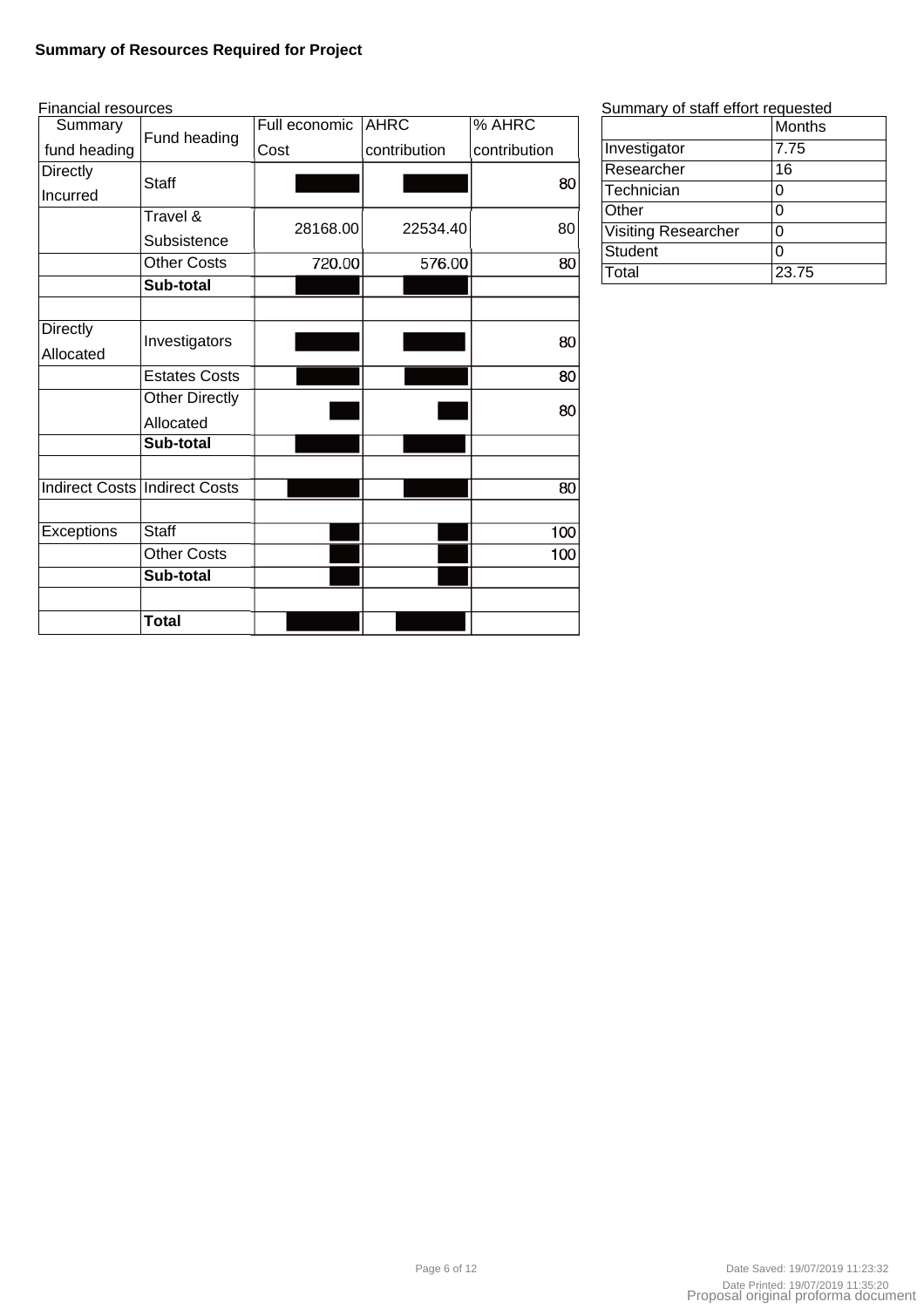# **Other Support**

Details of support sought or received from any other source for this or other research in the same field. Other support is not relevant to this application.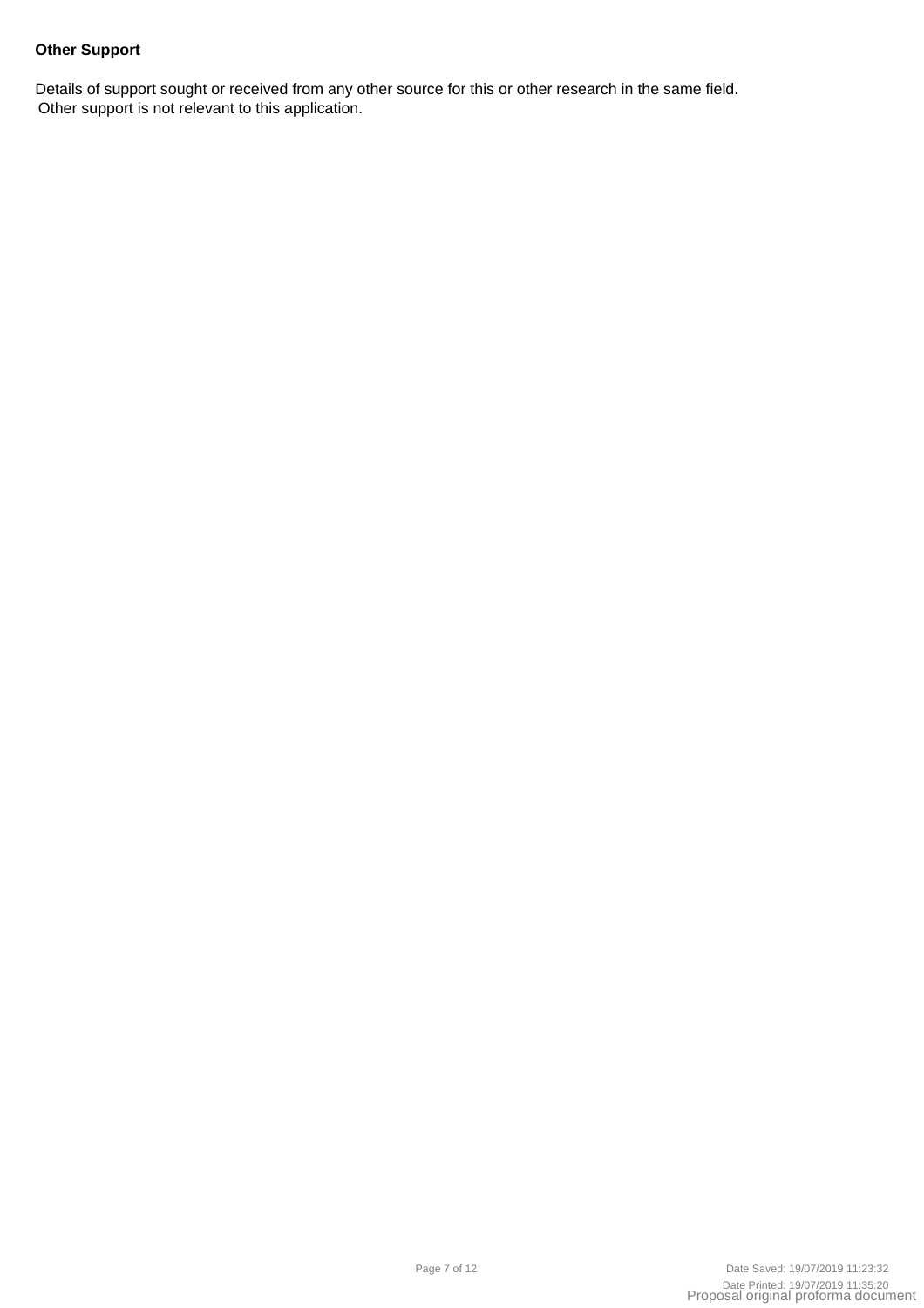### **Staff**

### **Directly Incurred Posts**

|            |                                  |                   | <b>EFFORT ON</b><br><b>PROJECT</b>  |                                   |       |                          |                                           |                  |                                             |                              |
|------------|----------------------------------|-------------------|-------------------------------------|-----------------------------------|-------|--------------------------|-------------------------------------------|------------------|---------------------------------------------|------------------------------|
| Role       | Name /Post Identifier            | <b>Start Date</b> | Period<br>on<br>Project<br>(months) | $\sqrt{ }$ of Full<br><b>Time</b> | Scale | Increment<br><b>Date</b> | <b>Basic</b><br><b>Starting</b><br>Salary | London<br>ce (£) | Super-<br>Allowan annuation<br>and NI $(E)$ | Total cost on<br>grant $(E)$ |
| Researcher | Post-Doctoral Research Assistant | 01/09/2020        | 20                                  | 80                                |       | 01/08/2021               |                                           |                  |                                             |                              |
|            |                                  |                   |                                     |                                   |       |                          |                                           |                  | Total                                       |                              |

### **Applicants**

| Role                      | Name                         | Post will<br>outlast<br>project<br>(Y/N) | Contracted | Total number of hours to be<br>working week as a charged to the grant over<br>$\frac{1}{6}$ of full time work the duration of the grant | Average number of<br>hours per week<br>charged to the<br>grant | Rate of<br>Salary<br>pool/banding | Cost estimate |
|---------------------------|------------------------------|------------------------------------------|------------|-----------------------------------------------------------------------------------------------------------------------------------------|----------------------------------------------------------------|-----------------------------------|---------------|
|                           |                              |                                          |            |                                                                                                                                         |                                                                |                                   |               |
| Principal<br>Investigator | Dr Laure Humbert             |                                          |            |                                                                                                                                         |                                                                |                                   |               |
| $Co-$<br>Investigator     | Professor Bertrand Taithe    |                                          |            |                                                                                                                                         |                                                                |                                   |               |
| $Co-$<br>Investigator     | Dr Marie-Luce Desgrandchamps |                                          |            |                                                                                                                                         |                                                                |                                   |               |
|                           |                              |                                          |            |                                                                                                                                         |                                                                | Total                             |               |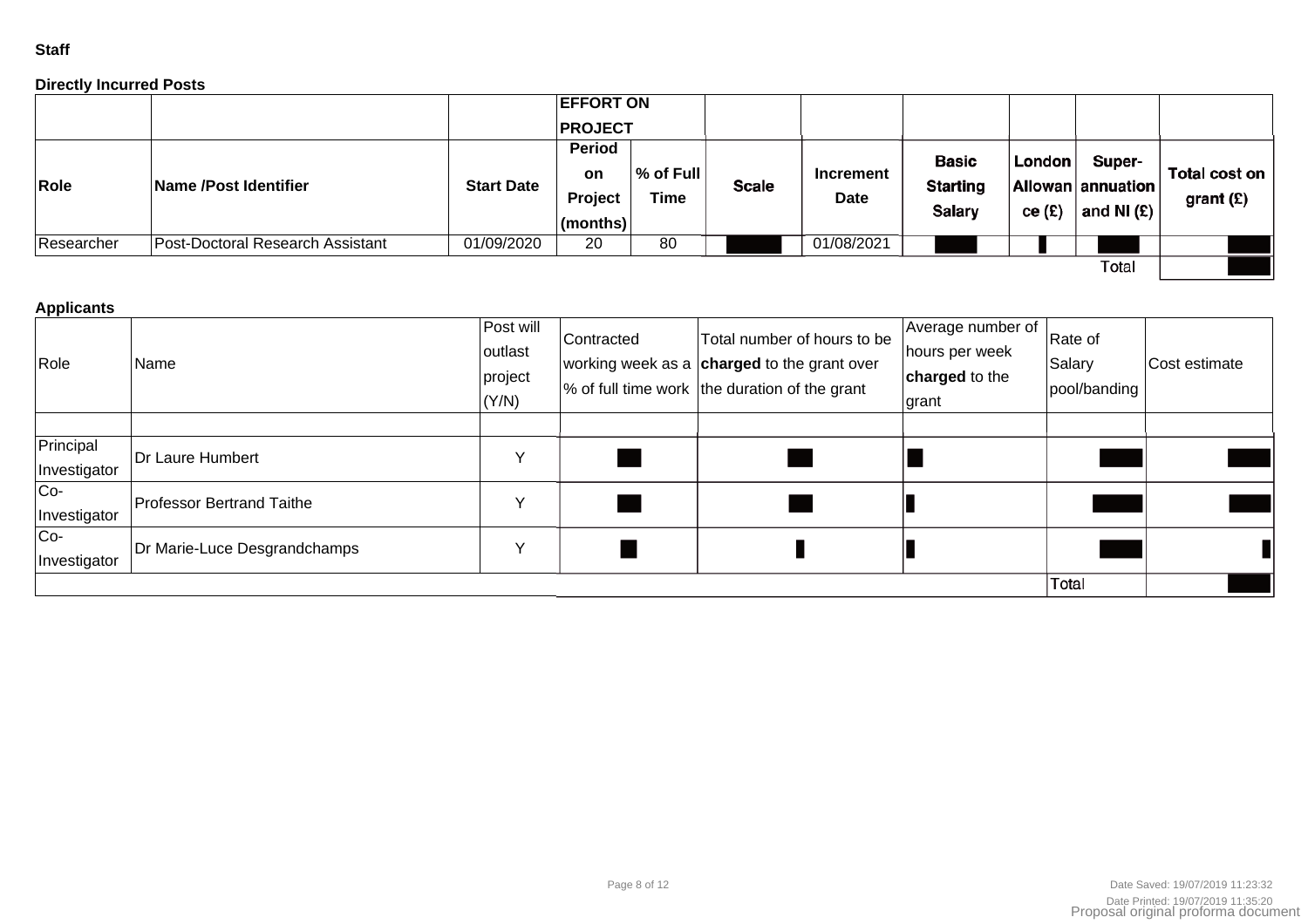# **Travel and Subsistence**

|            | <b>Destination and purpose</b>                                                        | Total £ |
|------------|---------------------------------------------------------------------------------------|---------|
| Outside UK | Visits to the Service Historique de la Défense (Paris) and the Archives               | 200     |
|            | du Ministère des Affaires Etrangères (La Courneuve): 1 airfare to Paris               |         |
|            | Visits to the Service Historique de la Défense (Paris) and the Archives               |         |
| Outside UK | du Ministère des Affaires Etrangères (La Courneuve): Accommodation                    | 1260    |
|            | at 60 £ per night x 21 nights                                                         |         |
|            | Visits to the Service Historique de la Défense (Paris) and the Archives               |         |
| Outside UK | du Ministère des Affaires Etrangères (La Courneuve): Subsistence in                   | 315     |
|            | Paris at 15£ per day x 21 nights                                                      |         |
|            | Visits to the National Archives (Kew) and the Imperial War Museum:                    |         |
| Within UK  | Train (Open Return at 89.60£) x3                                                      | 269     |
|            | Visits to the National Archives (Kew) and the Imperial War Museum:                    |         |
| Within UK  | Accommodation at 80 £ per night x 15 night                                            | 1200    |
|            | Visits to the National Archives (Kew) and the Imperial War Museum:                    |         |
| Within UK  | Subsistence in London at 15£ per day x 15 nights                                      | 225     |
|            | Visit to United States Conference of Catholic Bishops Office of the                   |         |
| Outside UK | General Secretary (Washington): Flight (Manchester to Washington)                     | 460     |
|            | Visit to United States Conference of Catholic Bishops Office of the                   |         |
| Outside UK | General Secretary (Washington): Accommodation at 80 £ per night x 8                   | 640     |
|            | nights                                                                                |         |
|            | Visit to United States Conference of Catholic Bishops Office of the                   |         |
| Outside UK | General Secretary (Washington): Subsistence at 15£ per day x 8 nights                 | 120     |
|            | Visit to Société des Missionnaires d'Afrique (Rome): Flight (Manchester               |         |
| Outside UK | to Rome)                                                                              | 130     |
|            | Visit to Société des Missionnaires d'Afrique (Rome): Accommodation at                 |         |
| Outside UK | 70 £ per night x 4                                                                    | 280     |
|            | Visit to Société des Missionnaires d'Afrique (Rome): Subsistence at 15£               |         |
| Outside UK | per day x 4                                                                           | 60      |
|            | Visit to Archives nationales d'outre-mer (Aix en Provence): Flight                    |         |
| Outside UK | (Manchester to Marseille)                                                             | 100     |
|            | Visit to Archives nationales d'outre-mer (Aix en Provence): Bus                       |         |
| Outside UK | (Marseille to Aix en Provence)                                                        | 16      |
|            | Visit to Archives nationales d'outre-mer (Aix en Provence):                           |         |
| Outside UK | Accommodation at 70 £ per night x 5                                                   | 350     |
|            | Visit to Archives nationales d'outre-mer (Aix en Provence): Subsistence               |         |
| Outside UK | at 15£ per day x 5                                                                    | 75      |
|            | Visits to the Churchill Archives Centre (Cambridge): Train (Open Return               |         |
| Within UK  | at 89.20£)                                                                            | 89      |
|            | Visits to the Churchill Archives Centre (Cambridge):Accommodation at                  |         |
| Within UK  | 80£ per night x 5                                                                     | 400     |
|            | Visits to the Churchill Archives Centre (Cambridge): Subsistence in                   |         |
| Within UK  | Cambridge at 15 £ per day x5                                                          | 75      |
|            | Visits to Friends' Library, the Imperial War Museum (London) and the                  |         |
| Within UK  | Middle East Centre Archives (Oxford): Train (Open Return to London at                 | 179     |
|            |                                                                                       |         |
|            | 89.60£) x2<br>Visits to Friends' Library and the Imperial War Museum (London) and the |         |
|            |                                                                                       |         |
| Within UK  | Middle East Centre Archives (Oxford) : Accommodation at 80 £ per night                | 800     |
|            | x10                                                                                   |         |
|            | Visits to Friends' Library, the Imperial War Museum (London) and the                  |         |
| Within UK  | Middle East Centre Archives (Oxford): Subsistence in London at 15£ per                | 150     |
|            | day $x$ 10                                                                            |         |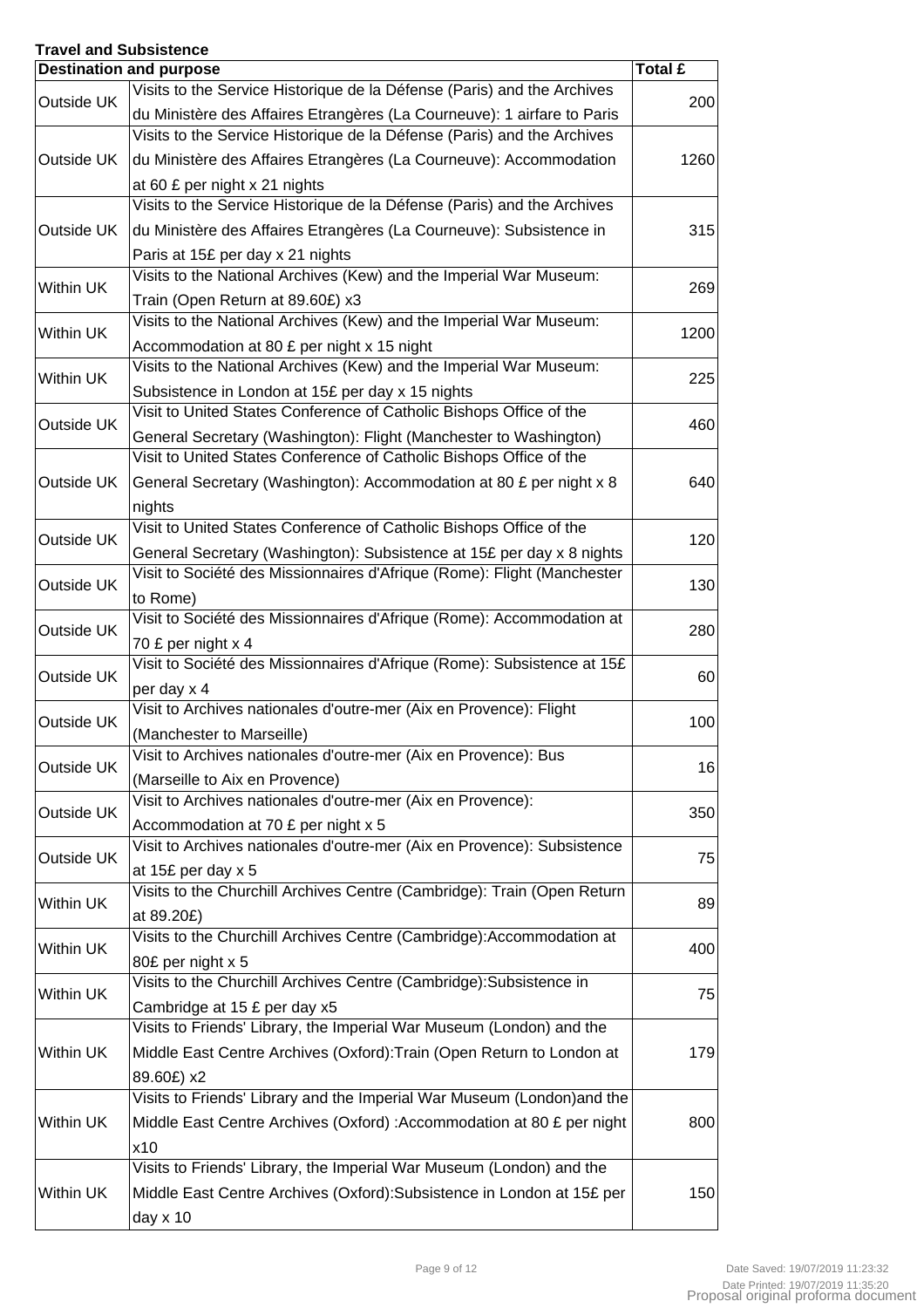| Outside UK | Visits to Service des archives hospitalières et médicales de l'armée                                                                     | 150  |
|------------|------------------------------------------------------------------------------------------------------------------------------------------|------|
|            | (Limoges): Airfare                                                                                                                       |      |
| Outside UK | Visits to Service des archives hospitalières et médicales de l'armée                                                                     | 350  |
|            | (Limoges): Accommodation at 70 £ per night x 5                                                                                           |      |
| Outside UK | Visits to Service des archives hospitalières et médicales de l'armée                                                                     | 75   |
|            | (Limoges): Subsistence in Limoges at 15 £ per day x5                                                                                     |      |
|            | Visits to the Musée du Général Leclerc de Hauteclocque et de la                                                                          |      |
| Outside UK | Libération, Service Historique de la Défense and the Musée de l'Ordre                                                                    | 200  |
|            | de la Libération (Paris): 1 airfare to Paris                                                                                             |      |
|            | Visits to the Musée du Général Leclerc de Hauteclocque et de la                                                                          |      |
| Outside UK | Libération, Service Historique de la Défense and the Musée de l'Ordre                                                                    | 1680 |
|            | de la Libération (Paris): Accommodation at 60 £ per night x 28 nights<br>Visits to the Musée du Général Leclerc de Hauteclocque et de la |      |
|            |                                                                                                                                          |      |
| Outside UK | Libération, Service Historique de la Défense and the Musée de l'Ordre                                                                    | 420  |
|            | de la Libération (Paris): Subsistence in Paris at 15£ per day x 28 nights                                                                |      |
| Outside UK | Visits to Congrégation du Saint-Esprit (Chevilly-Larue) and French Red                                                                   | 200  |
|            | Cross (Paris): 1 airfare to Paris                                                                                                        |      |
| Outside UK | Visits to Congrégation du Saint-Esprit (Chevilly-Larue) and French Red                                                                   | 1260 |
|            | Cross (Paris): Accommodation at 60 £ per night x21                                                                                       |      |
| Outside UK | Visits to Congrégation du Saint-Esprit (Chevilly-Larue) and French Red                                                                   | 315  |
|            | Cross (Paris): Subsistence in Paris at 15£ per day x 21                                                                                  |      |
| Outside UK | Visits to the Archives de l'Afrique Equatoriale Française (Brazzaville): 1                                                               | 800  |
|            | airfare to Brazzaville                                                                                                                   |      |
| Outside UK | Visits to the Archives de l'Afrique Equatoriale Française                                                                                | 1200 |
|            | (Brazzaville): Accommodation at 80 £ per night x 15                                                                                      |      |
| Outside UK | Visits to the Archives de l'Afrique Equatoriale Française                                                                                | 225  |
|            | (Brazzaville): Subsistence in Brazzaville at 15 £ per day x 15                                                                           |      |
| Outside UK | Visit to the Dépôt central d'archives de la Justice Militaire (Le Blanc):                                                                | 260  |
|            | Train fare (via Paris and Chateauroux)                                                                                                   |      |
| Outside UK | Visit to the Dépôt central d'archives de la Justice Militaire (Le Blanc):                                                                | 400  |
|            | Accommodation at 80 £ per night x 5<br>Visits to the Archives départementales du Gard (Nimes):1 airfare to                               |      |
| Outside UK |                                                                                                                                          | 200  |
|            | Montpellier<br>Visits to the Archives départementales du Gard (Nimes):1 train fare                                                       |      |
| Outside UK |                                                                                                                                          | 21   |
|            | Montpellier - Nimes (return)<br>Visits to the Archives départementales du Gard                                                           |      |
| Outside UK | (Nimes): Accommodation at 70 £ per night x 10                                                                                            | 700  |
|            | Visits to the Archives départementales du Gard (Nimes): Subsistence in                                                                   |      |
| Outside UK |                                                                                                                                          | 150  |
| Outside UK | Nimes at 15 £ per day x 10<br>Visits to the Bibliothèque Nationale de France (Paris):1 airfare to Paris                                  | 200  |
|            | Visits to the Bibliothèque Nationale de France (Paris): Accommodation                                                                    |      |
| Outside UK | at 80 £ per night x10                                                                                                                    | 800  |
|            | Visits to the Bibliothèque Nationale de France (Paris): Subsistence in                                                                   |      |
| Outside UK | Paris at 15£ per day x 10 nights                                                                                                         | 150  |
|            | Visits to the Etablissement de Communication et de Production                                                                            |      |
| Outside UK | Audiovisuelle de la Défense (Paris):1 airfare to Paris                                                                                   | 200  |
|            | Visits to the Etablissement de Communication et de Production                                                                            |      |
| Outside UK | Audiovisuelle de la Défense (Paris): Accommodation at 60 £ per night x5                                                                  | 300  |
|            | Visits to the Etablissement de Communication et de Production                                                                            |      |
| Outside UK | Audiovisuelle de la Défense (Paris): Subsistence in Paris at 15£ per day                                                                 | 75   |
|            | x 5 nights                                                                                                                               |      |
|            | Attendance at the Maison de l'Histoire Festival for project team:3                                                                       |      |
| Outside UK | airfares to Geneva (£130 x3)                                                                                                             | 390  |
|            |                                                                                                                                          |      |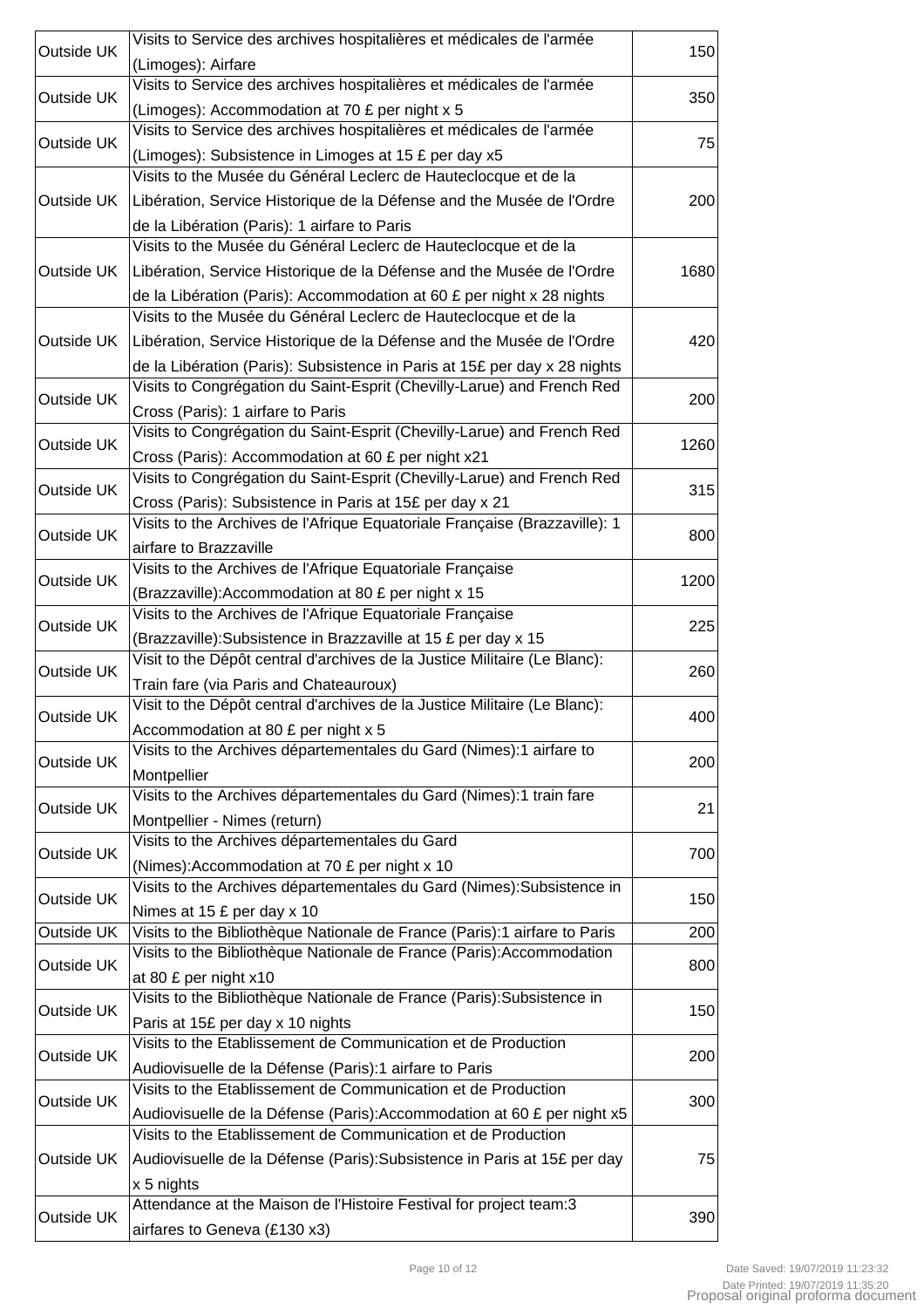| Outside UK       | Attendance at the Maison de l'Histoire Festival for project              | 600              |  |
|------------------|--------------------------------------------------------------------------|------------------|--|
|                  | team: Accommodation at 100£ per night x 2 x 3                            |                  |  |
| Outside UK       | Attendance at the Maison de l'Histoire Festival for project              | 90               |  |
|                  | team: Subsistence in Geneva at 15£ per day x 2 days x 3                  |                  |  |
| <b>Within UK</b> | Desgrandchamps visits to the UK: 6 airfares (£130)                       | 780              |  |
| <b>Within UK</b> | 4 Steering committee meetings in Manchester: 4 x £138,5 (off peak        | 554              |  |
|                  | return) for member from Exeter                                           |                  |  |
| <b>Within UK</b> | 4 Steering committee meetings in Manchester: 4 x 17.5 (off peak return)  | 70               |  |
|                  | for member from Leeds                                                    |                  |  |
|                  | Travel and subsistence for 8 external visitors at the first HCRI         |                  |  |
| <b>Within UK</b> | conference: 8 return journeys at £200 average                            | 1600             |  |
|                  | Accommodation for 8 external speakers at the first HCRI conference: 8    |                  |  |
| Within UK        | x 80 per night                                                           | 640              |  |
|                  | Travel and subsistence for 6 external visitors for the one day workshop: |                  |  |
| Within UK        | 6 x £200                                                                 | 1200             |  |
| <b>Within UK</b> | Accommodation for 6 external visitors for the one day workshop 6x £80    | 480              |  |
| Within UK        | Cost for first school workshop: bus                                      | $\overline{3}00$ |  |
| Within UK        | Cost for first school workshop: Lunch and Catering                       | 300              |  |
| Within UK        | Cost for second school workshop: bus                                     | 300              |  |
| Within UK        | Cost for second school workshop: lunch and catering                      | 300              |  |
| Within UK        | Cost for third school workshop: bus                                      | 300              |  |
| <b>Within UK</b> | Cost for third school workshop: lunch and catering                       | 300              |  |
| Within UK        | Travel and subsistence for 8 external visitors at the second HCRI        | 1600             |  |
|                  | conference: 8 return journeys at £200 average                            |                  |  |
|                  | Accommodation for 8 external speakers at the second HCRI                 | 640              |  |
|                  | Within UK<br>conference: 10 x 80 per night                               |                  |  |
|                  | Total £                                                                  | 28168            |  |

### **Other Directly Incurred Costs**

| <b>Description</b>                                                                               | <b>Total £</b> |
|--------------------------------------------------------------------------------------------------|----------------|
| Conference travel/accommodation/fees for 4 UK academic conferences for PI and<br>PDRA (<br>each) | 720            |
| Total £                                                                                          |                |

### **Estates Costs**

| Lalal <del>c</del> a UUala |  |
|----------------------------|--|
| ıА                         |  |

### **Indirect Costs**

| …w…vv. vvow           |  |
|-----------------------|--|
| Amount<br>umangarory: |  |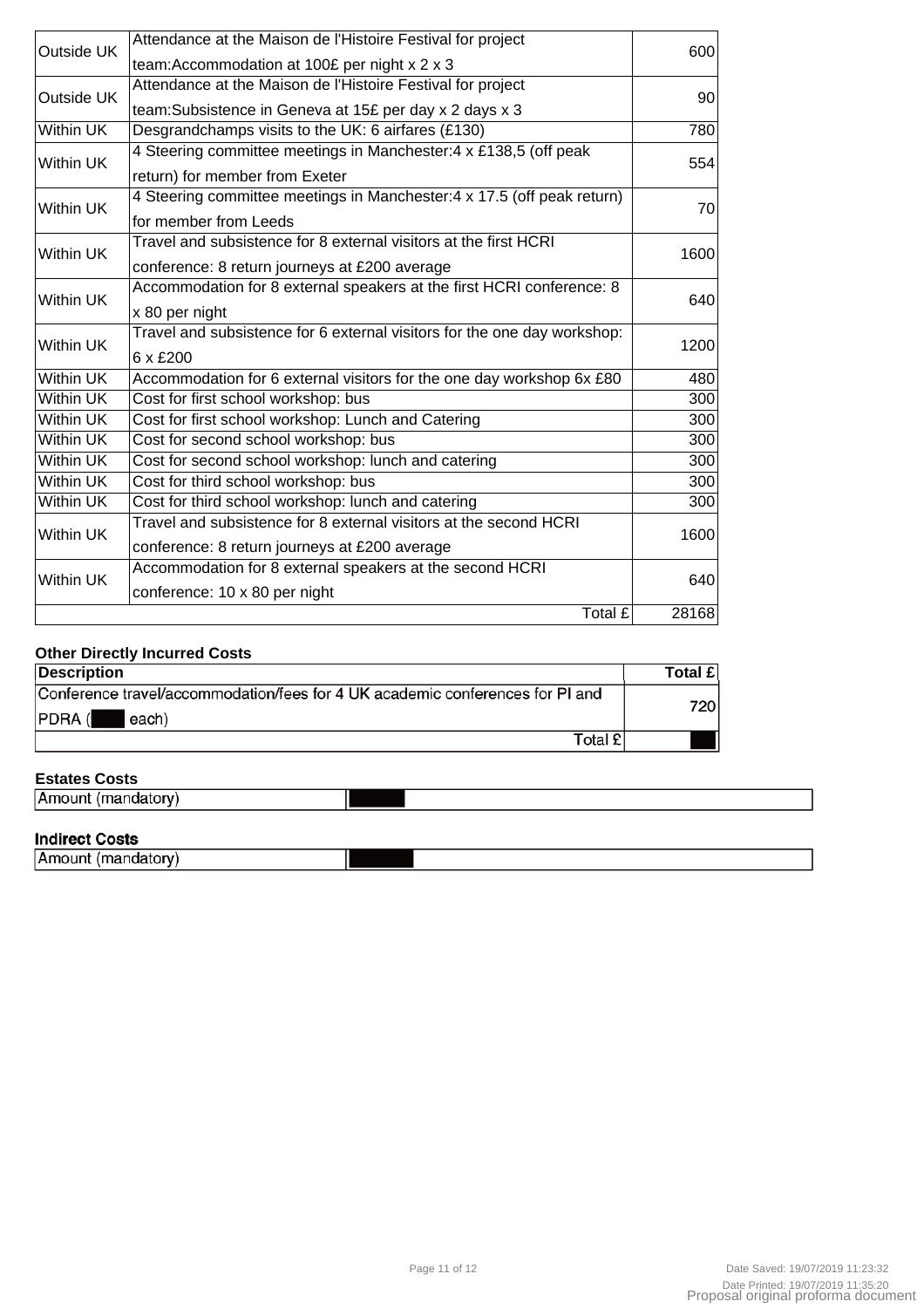### **Proposal Classifications**

#### **Research Area:**

Research Areas are the subject areas in which the research proposal may fall and you should select at least one of these. Once you have selected the relevant Research Area(s), please ensure that you set one as primary.

To add or remove Research Areas use the relevant link below. To set a primary area, click in the corresponding checkbox and then the Set Primary Area button that will appear.

| Subject | Topic                               | Keyword |
|---------|-------------------------------------|---------|
| History | Cultural History                    |         |
| History | History of                          |         |
|         | Science/Medicine/Technology         |         |
| History | Imperial/Colonial History [Primary] |         |
| History | Political History                   |         |
| History | <b>War Studies</b>                  |         |

### **Qualifier:**

Qualifiers are terms that further describe the area of your research and cover aspects such as approach, time period, and geographical focus. Please ensure you complete this section if relevant.

To add or remove Qualifiers use the links below.

| <b>Type</b>                         | <b>Name</b>                              |
|-------------------------------------|------------------------------------------|
| Approach                            | International Comparative                |
| Approach                            | Qualitative                              |
| Geographic Area                     | Africa                                   |
| Geographic Area                     | Middle East                              |
| Geographic Area                     | UK & Ireland                             |
| Geographic Area                     | Western Europe                           |
| Project Engagement by Sector        | Academic Users                           |
| Project Engagement by Sector        | Press and Media                          |
| <b>Project Engagement by Sector</b> | <b>Student Teachers &amp; Undergrads</b> |
| Project Engagement by Sector        | <b>Third Sector</b>                      |
| <b>Time Period</b>                  | 20th Century                             |

### **Free-text Keywords:**

Free-text keywords may be used to describe the subject area of the proposal in more detail. It is particularly important that you provide these where the Research Area(s) you have selected are only defined to two levels.

To add or remove those previously added use the links below.

### **Classification**

Is your research multidisciplinary (i.e. involves researchers from two or more different disciplines)?

Yes ✔ No

Is your research interdisciplinary (i.e. applies methods and approaches of several disciplines)?

✔ Yes No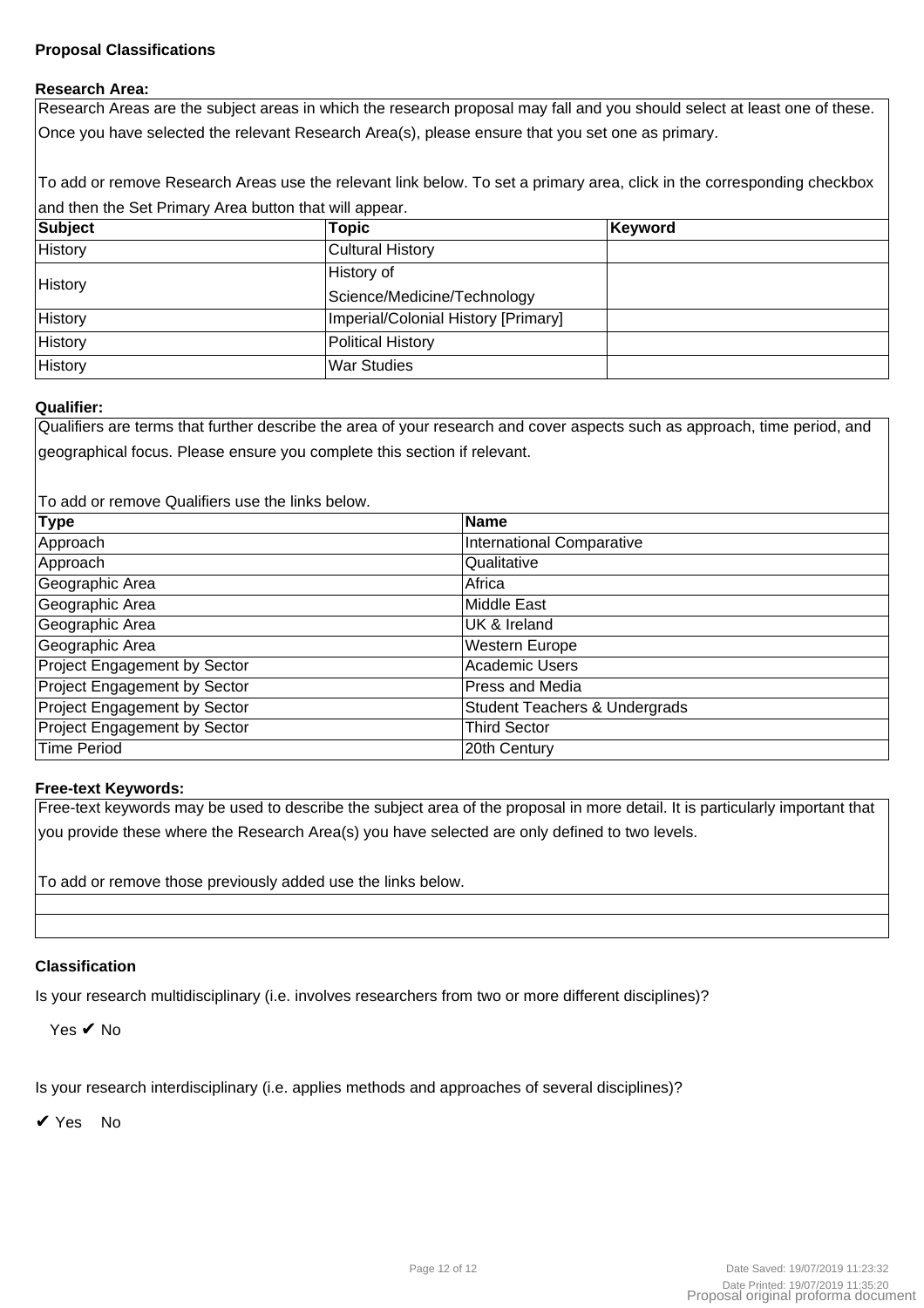### **Pathway to Impact**

The CI (Taithe) will work with the PI (Humbert), PDRA and CI (Desgrandchamps) to develop their skills in the delivery and evaluation of impact activities, use of social media for research, and writing for non-academic audiences. Taithe has a long and successful experience of working with non-academic partners, including the Department for International Development (DFID) and humanitarian agencies.

### *1. Outreach programmes: three campus-based workshops for year 10 and 11 students*

Our project research will be used to develop three workshops for Key Stage 4 students from local communities in Greater Manchester, in particular East Manchester Academy. These workshops will be developed in partnership with the Widening Participation team at the University of Manchester, with whom the PI has already organised events on the history of refugee history. In preparing our workshop materials, we hope to produce resources that encourage debate and critical enquiry and meet the criteria of the new curriculum (AQA thematic studies - AA Britain: Health and the People; AC Britain: Migration, empires and the people). These workshops will also introduce students to history at university and equip them with the tools to ensure that they have the best chance of studying history at the university of their choice.

1) The first one-day workshop ('A Global War: Mapping the journeys of British nurses and drivers') will be designed by the PI and PDRA. During this workshop, pupils will be tasked to map the journeys of four British conscientious objectors who worked along with the Free French as nurses or drivers in the Middle East, Western Desert, Italy and France. The maps produced by the pupils using the software Articque Map will be uploaded on the project's website. They will then be provided with archival documents from the Friends Ambulance Unit (FAU) and some extracts of oral interviews conducted by the Imperial War Museum with former FAU members in the late 1990s. These primary sources will be used to facilitate discussions about why it might have been difficult for British conscientious objectors to work with the French Army and wear khaki uniforms instead of the traditional Quaker grey. Pupils will be required to discuss FAU members' reasons for refusing to transport and use arms either in the defence of patients or themselves, despite the protests of Free French medics. Pupils will also be encouraged to think about the ways in which these men remembered their encounters with others (French medics, British 'Lady' drivers, colonial troops) and talk about their experiences of encountering suffering and deaths. This will help pupils better understand 'Britain's relationship with Europe and the wider world' and, in particular, the 'impact of World War Two on migration', which form part of the AQA curriculum.

2) The second workshop ('An Imperial War: Non-European medical staff in the Second World War') will be organised by the PIs and Dr Charlotte Faucher (University of Manchester). Faucher will bring to the workshop her expertise in the history of children and the mobilisation of children by the Free French forces. This workshop will start with some activities based on a short book for English and French children (*Coucou, la Goutte plays her part in the war)* written by a French voluntary nurse Hélène Terré and published in 1942 in London. This book relates the story of a nurse from 'Africa', who came to England to help her motherland France. Her nickname is 'la goutte', as she has 'a drop of real French blood'. Pupils will be asked to identify Terré's racial stereotypes in this book. The second part of the workshop will draw on a translated extract of the personal testimony of a nurse from New Caledonia - Raymonde Teyssier-Jore's *Le Corps féminin* published in 1975. This workshop will enable pupils to understand the ways in which war medicine shaped and consolidated ideas about gender and racial differences, and to think about how diversity played an important role in the Allied war effort. Pupils who have participated in the first workshop will be encouraged to think about the ways in which Raymonde Teyssier-Jore viewed her work in different terms to men, in particular, the British conscientious objectors studied in the first workshop. We hope that this workshop will assist children in understanding the impact of the Second World War on war medicine, which is included in the GSCE syllabi (AQA AA Britain).

3) The third workshop (''An Imperial War: Non-European patients in the Second World War') will be convened by the PIs, PDRA and CIs (Desgrandchamps). This workshop will first explore European pre-war ideas about martial 'race', according to which some groups were perceived as biologically or culturally more adept in the so-called art of war. Pupils will then be encouraged to think about how these ideas were contested/reinforced by doctors and patients alike, through the study of a document detailing the status of indigenous personnel within the Hadfield-Spears Hospital (Churchill Centre's Archive, Cambridge, Spears 11/2/4, Confidentiel, Le Chef du Personnel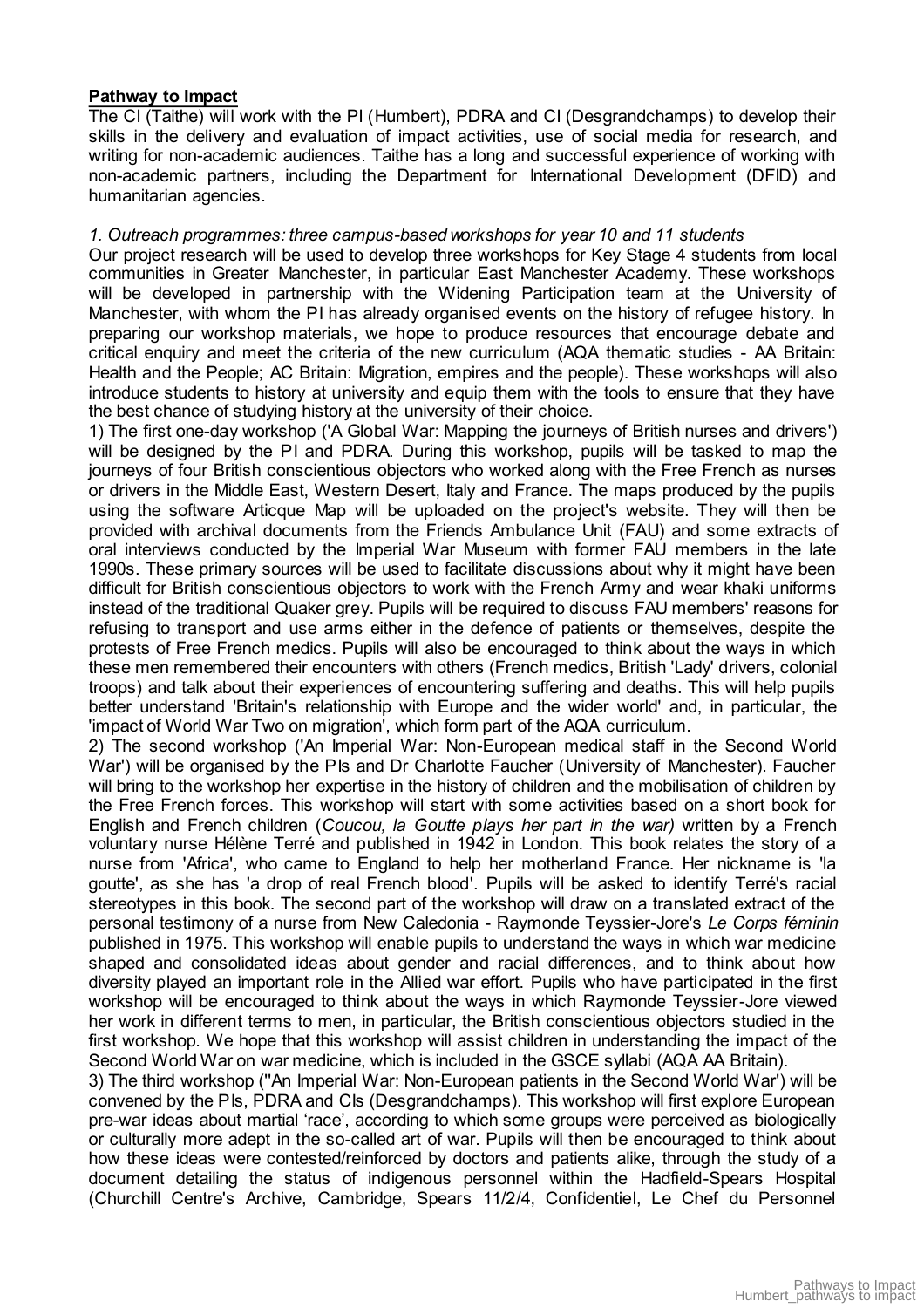Indigène, Note de Service, 22 July 1941) and phrases from 'simplified' French that colonial troops spoke, which was a source of amusement and a confirmation for (white) French staff of their ideas about 'Africans' inferiority'. This workshop will also highlight the importance of the contribution made by African troops towards winning the war, to emphasise the necessity of telling diverse and inclusive histories of the Second World War within the wider community.

These three educational workshops will help pupils (a) enhance their understanding of the global nature of the Second World War; (b) encourage debate and critical enquiry around race, gender and wounds in war; (c) help to promote social cohesion by inculcating mutual respect and tolerance with those with different faith, language and beliefs (d) introduce them to learning history at university. It will also respond to current work in the History Department at the University of Manchester of decolonising our curriculum by embedding the principles of equality, diversity, and inclusivity in our teaching and providing widening participation opportunities in higher education among local target schools. The success of these workshops as a test case in this important work will be showcased in an article to be submitted to the Historical Association's magazine *Teaching History.* All the resources will also be uploaded on the project's website, enabling the pupils to use them again after the workshops and colleagues to draw on them for widening participation visits.

### *2. Workshops with NGOs at the Humanitarian Conflict and Response Institute (Manchester)*

Recent spotlights on the #AidToo movement and Oxfam scandal have revealed the urgent need for the international aid community to address the issues of sexual misconduct, harassment and abuse within NGOs and by NGOs workers. It is against this backdrop of current discussion of sexual exploitation that the first workshop will consider how historical perspectives can contribute to a better understanding of the multifaceted relations between gender, sexuality and humanitarianism. This one-day event will be organised by the PIs, CIs (Taithe) and Dr Roisin Read, Lecturer in Peace and Conflict Studies at HCRI. This workshop will involve representatives of the gender equality programme at *Save the Children,* members of the Centre de Réflexion sur l'Action et les Savoirs Humanitaires from the Fondation *Médecins Sans Frontières* (MSF-Crash) and editors of the *Journal of Humanitarian Affairs*. Each panel will include humanitarian practitioners and academics and encourage engagement with key issues in the study of humanitarianism, such as: how humanitarian practices have often seemed to reinforce gender stereotypes; how female aid workers have viewed their work in different terms to men throughout time and across different places and how certain ways of understanding the body, as raced, gendered, sexual, injured by both relief workers and 'recipients of aid' have shifted radically throughout history. A roundtable on historical perspectives on the #AidToo movement will end the day. This event will be recorded and podcasts will be available on the project website. The second workshop will be organized in cooperation with the Fondation de la Croix-Rouge Française (Paris). Building on the work of the Swedish Red Cross Research Team (Cadesky et al., 2015), this workshop will foster comparison about violence against healthcare from a gender perspective in different places and times. The Fondation de la Croix-Rouge Française supports research events, which directly helps humanitarian operation. Partnering with the Foundation will allow research from the proposal to be disseminated to NGOs accessibly across and beyond the UK. We will upload the podcasts of this event to the project's website.

### *3. Social media: website, blogs and Twitter*

We will publicise our research methods and findings as the project develops in a series of blogs produced by the PI, CIs and PDRA. Our social media outputs will be aimed at academic and nonacademic audiences, including journalists, NGOs and UN representatives, and will speaks to issues of pressing national and international concerns. The website will show how inequalities continue to intersect within the humanitarian sector and provide guidance and recommendations on how to promote more equal and accountable humanitarian practices. We will access academic groups via sites such as the *French History Network*, *la vie des idées* and *Past and Present* blog and non-academic groups via *Médecins Sans Frontières Crash* blog, *How Matters,* the *Journal of Humanitarian Affairs* (which involves MSF and Save the Chidren) and a dedicated Twitter feed.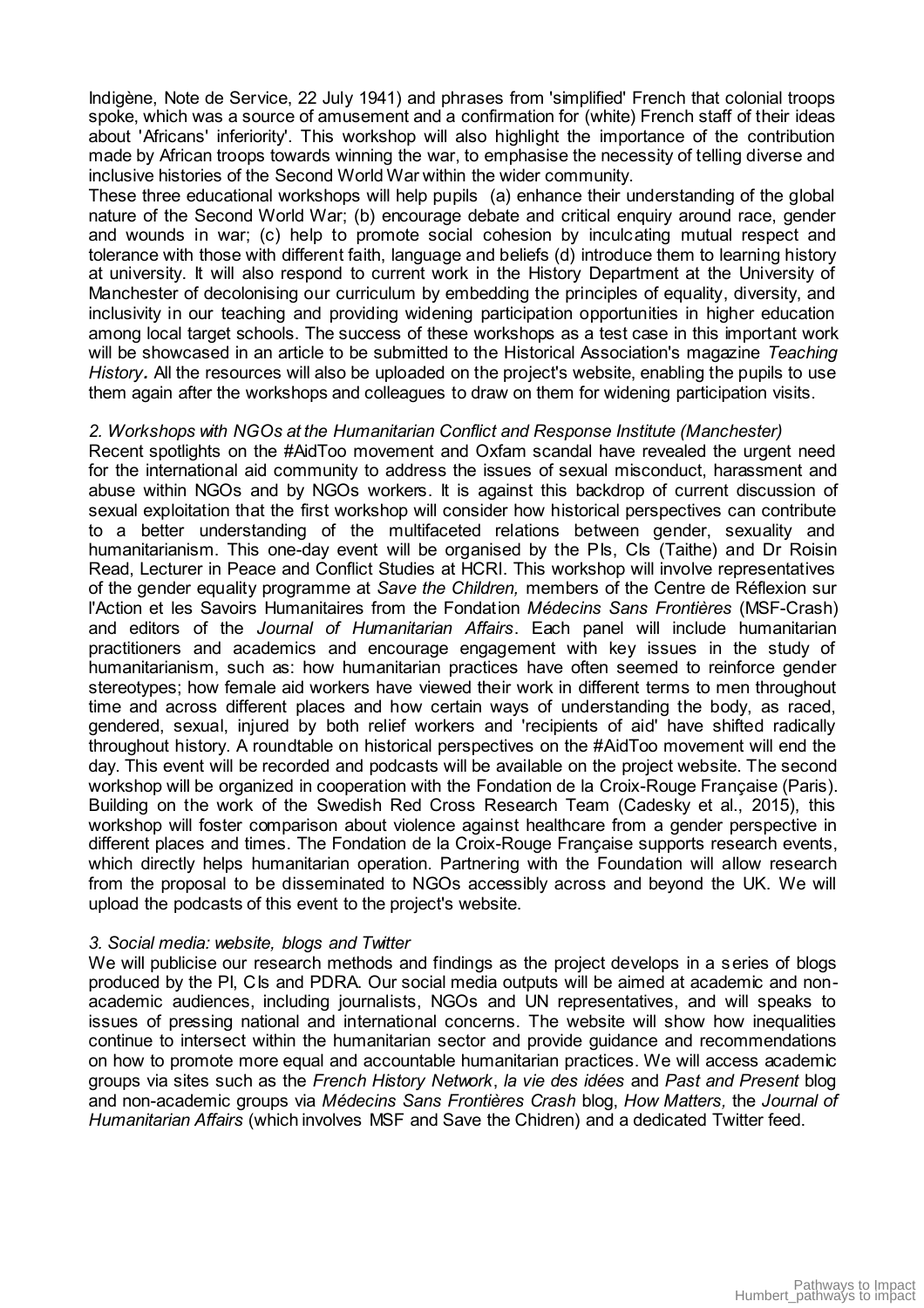### **Case for Support: Colonial and Transnational Intimacies: Medical Humanitarianism in the French external Resistance, 1940-1945.**

This project offers the first intimate history of international medical cooperation during the Second World War, through an examination of close bodily encounters between medical staff and patients in various sites across the world. It transcends institutional and state-centred approaches that currently dominate the historiography of Allied medicine and international health cooperation to assess how intimate care relations reshaped existing colonial and inter-allied relationships. The Second World War elicited important new physical, cultural and bodily encounters between individuals of diverse gender, ethnic, national, class, age, professional and religious backgrounds. These forms of interactions have yet to be addressed in a transnational context and on a grass-root level. This project interrogates how these intimate hospital encounters transformed individual and collective group identities, shaped international diplomatic and military cooperation and, in some cases, fuelled anti-colonial dynamics. Drawing on the methodologies associated with the global micro-history turn, we focus on different medical spaces of the French external Resistance in the Middle East, Africa and Europe. These include the Hadfield-Spears Mobile Hospital (case study 1), the dispensaries, field and base hospitals of Free French Africa (case study 2) and the Mobile Surgical Units that followed the French Army in Italy and France (case study 3). These little understood international medical spaces, which were both sites of bodily and intimate desires and high political tensions, offer a valuable lens through which to reassess the ways in which medical staff and patients enacted and contested ideas about race, nationality, religion, sexuality, pain and the body within the setting of a global war.

Rethinking the history of the French external Resistance through the perspectives of its medical spaces provides a paradigmatic case to study the relationship between corporality, political sovereignty and international relations. During the Second World War, France was in a unique position, for the Vichy regime had signed an armistice that fostered collaboration with the Third Reich and used its colonies as a 'bargaining chip' (Thomas, 2008; Jennings, 2014). While the majority of the Empire remained faithful to Marshall Pétain until 1943, a handful of colonies, including Cameroon and French Equatorial Africa, joined the Free French camp in 1940. Yet de Gaulle's Free French Committee was never officially recognised by the Allies nor by the International Committee of the Red Cross as a government-in-exile. Within the handful of colonies that followed de Gaulle, colonial authorities were confronted with the affirmation of national movements of liberation and, after 1942, the presence of American troops, which threatened French prestige on the ground. The Vichy interlude thus provided African critics of the Empire with new leverage against republican administrators who were keen to distance themselves from their former 'fascist' predecessors (Ginio, 2006). This project proposes that, in this context, understanding the meanings and social impacts of intimate Franco-colonial relations can provide radically new insights into the relationship between the metropole and the colonies. In these international spaces, just as French medical officers had to negotiate the bleak reality of the French external Resistance's dependence on its colonies and Allies, French colonial troops could grasp and question the harsh sense of difference imposed by French colonial practice. By placing bodily encounters centre-stage, this project will demonstrate the influence that intimacy played in the re-imagination and contestation of the French racialised imperial order at a time of major international upheavals.

The project addresses a unique set of challenges faced by medical officers and patients in various environments. During the Second World War, the mobility of battles necessitated a profound transformation of the techniques used to manage injuries and diseases. Aware of the crucial importance of effective medical arrangement for the successes of battle and maintenance of military cohesion, Allied military commanders were quick to take on board the latest development in the medical sciences (Harrison, 2004). Important development occurred concomitantly, including the development of forward treatment in mobile units, the effective organisation of blood transfusion, the use of sulphonamide drugs and penicillin. For all these developments, the French lacked adequate trained medical personnel and equipment. Young medical students recruited in haste in England had thus to rapidly acquire medical and surgical skills and learn to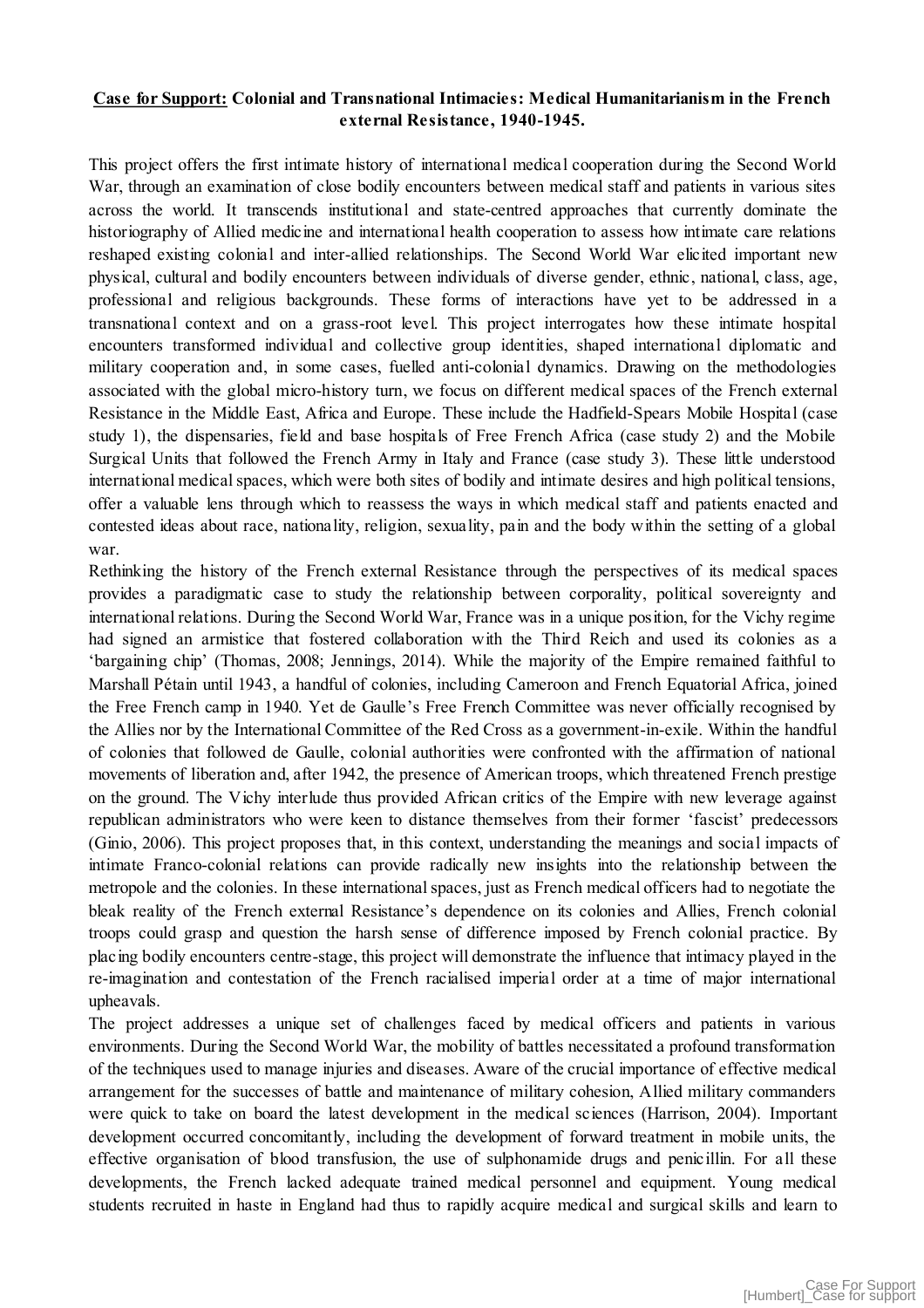work with their Allied colleagues. They faced the same physical dangers and psychological traumas as their patients. The project asks how they coped with treating a wide range of physical and psychological injuries and how they handled linguistic, professional and cultural diversity. By revisiting the history of Allied medicine in a transnational context and on a grass-root level, this project thus makes a major intervention in the history of Allied medicine and transnational medical cultures in war.

### *Research questions*

1) How did patients and carers from various national, ethnic and religious backgrounds closely interact with each other in missionary dispensaries, international mobile surgical units, base and field hospitals in the Middle East, Africa and Europe on the ground? How did they handle linguistic, professional and cultural diversity? To what extent did these interactions change over time and differ according to geographical context?

2) In what ways did these interactions reinforce and/or challenge gendered, religious and colonial boundaries and imprint their marks on anti-colonial dynamics? How did they transform evolving forms of femininity and masculinity?

3) How did political, military and medical authorities and voluntary organisations politicize intimate care and draw moral and sexual boundaries between acceptable and unacceptable forms of corporeal intimacy?

4) Crucially, how far did these intimate encounters shape diplomatic and military cooperation, transform individual and group identities and fuel anti-colonial politics?

5) Finally, how far did the experiences of war and exile serve as a catalyst of changing practices about the delivery of emergency aid and transformed ideas about race, nationality, religion, sexuality, pain and the body?

Detailed research to address these questions will be conducted through a study of three inter-related case studies, culminating in joint as well as single-authored outputs.

*Case Studies:* 

1. From Suez Port to Paris: International Politics and Intimate Care in the Hadfield-Spears Field Hospital, 1941-1945.

2. From Dakar to Algiers: Humanitarian and sanitary policies in Free French Africa, 1940-1943.

3. From Italy to France: The intimate legacies of the 'Resistance moment'

**Case 1** focuses on the international Hadfield-Spears Field Hospital, which accompanied the First Free French Division from May 1941, when it landed in Suez Port and until June 1945, when after the victory parade in Paris, General de Gaulle dismantled it. Directed by an American philanthropist (Lady Spears) married to a British Army Officer (Sir Edward Louis Spears), this medical unit was made up of British drivers, Free French doctors, riflemen from different parts of Africa, and British conscientious objectors and Quakers acting as orderlies. Throughout the war, it followed French resistance troops through the Middle East, Western Desert, Italy and France and treated most soldiers of the First Free French Division. This medical unit was in a unique position, for Charles de Gaulle abhorred its name, which reminded him of the anti-French policies carried out by Edwards Spears in Syria and Lebanon. The Hadfield Spears Hospital thus rapidly became hostage to diplomatic tensions, with French and British policy elites increasingly using medical relief to pursue broader political aims. And yet, this project posits that an international community emerged on the ground, in which gender, professional and national boundaries were stretched. This community was not a fully inclusive one: some wounded bodies were considered as more valuable than others, some intimate relationships more acceptable than others. This hospital also encompassed different types of medicine and medical traditions, displaying heterogeneous forms of nursing knowledge and exhibiting different attitudes towards humanitarian neutrality. This unit thus provides a paradigmatic case with which to test the interactions between global and local dynamics, between high-politics matters and intimate concerns. It also offers a fascinating widow into how medical officers and patients negotiated the duality of the spatial environment of the forward unit as both a space of danger and a 'home' for the unit.

**Case 2** directs attention to the sanitary and humanitarian measures, which were taken to support the Free French Forces by medical officers and missionaries in their campaigns in Africa, from 1940 to 1943 and the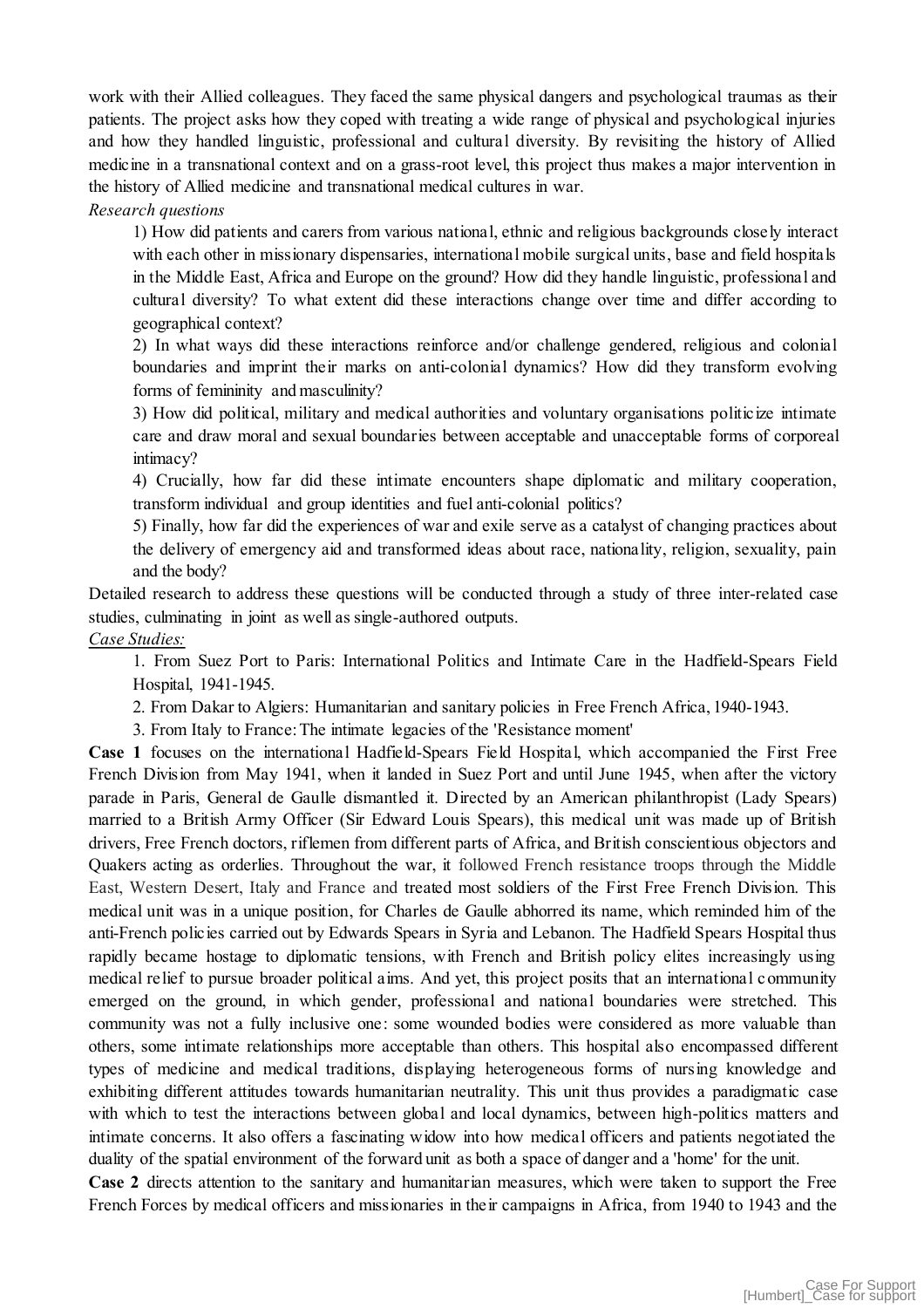role of the Red Crosses in fostering international medical cooperation. Free French medical officers organised medical units in the desert, where material was lacking, conditions were extremely hostile and rapid medical interventions crucial. Building on recent scholarship on medicine and masculinity, this case study examined how medical officers enforced hygienic regulations, provided sex education for the troops and treated venereal diseases. It traces how therapeutic care was experienced, shaped and subverted by patients in various medical sites, including Brazzaville and Algiers. Crucially, it considers how pain and suffering created intense and fraught intimacies within hospital communities and Red Cross dispensaries in Free French Africa. Through its examination of close intimate encounters in a transnational context, it reveals that different social expectations of masculinity co-existed and conflicted in the French external Resistance, thus contributing to an expanding literature that addresses themes of race, class, gender, and sexuality in the social and cultural history of war and Empire.

**Case 3** will follow the base hospitals and mobile Surgical Formations during the Liberation of Italy and France. The aim of this case study is explore how far the experience of war and exile served as a catalyst for changing practices about the delivery of emergency aid and reassess the ways in which medical staff and patients enacted and contested ideas about race, nationality, religion, sexuality, pain and the body within the setting of the Italy and French campaigns. In particular, it examines the issue of gendered base violence in Italy, the ways medical officers handled venereal diseases and the question of the 'whitening' of French medical and military troops in 1944. It also follows the careers and connections of medical officers, such as Adolphe Sicé who became president of the French Red Cross in 1946, and establishes how far (if at all) they brought knowledge and experience gained during the war to their new posts in the immediate aftermath of war (output 6).

The overall unity of the project consists in generating new insights about the intimate encounters between medical staff and patients from diverse origins in various sites across the world. We shall collectively be able to 'join the dots' between the three case studies, by demonstrating how these encounters transformed individual and collective group identities, shaped international diplomatic and military cooperation and, in some cases, fuelled anti-colonial dynamics.

#### *Research context and significance*

Where once marginalised by historians, international sites, networks and foreign actors are increasingly seen as central to understanding the history of the French Resistance (Albertelli, 2013; Ollandet, 2013; Cornil-Frerrot and Oulmont, 2013; Wieviorka, 2015; Jennings, 2015; Diego Gaspar Celaya, 2016; Faucher and Humbert, 2018; Broch, 2019). This global focus stands in sharp contrast to our knowledge of the intimate physical encounters between Allied and Free French medical staff and patients in various sites across the world. With a few notable exceptions (Chauliac, 1994), historians studying the army of the French external Resistance and its difficult fusion with the Army of Vichy in 1943 (Gras, 1983; Murraciole, 2005; Piketty, 2006, Miot, 2016) tend to overlook medical spaces, whilst those that do consider it often confine themselves to the successes of Allied military medicine (Harrison, 2004; Labanca, Reynolds, Wieviorka, 2019) or the Darwinian efforts of French colonial doctors to 'save the black race' in Free French Cameroon (Lachenal, 2017). This is problematic, not least because it has obscured our understanding of the racialised anxieties of the leaders of the French external Resistance, but also the strong emotional bonds formed across different national, religious, ethnic and gendered groups in the intimate spaces of different medical spaces.

As a project that seeks to consider the body as site of identity formation for our understanding of the French external Resistance, this research builds on two developments in colonial cultural studies: the recent focus on 'intimacy', which has transformed our knowledge of the colonial body and repertoires of colonial governance (Stoler, 1995, 2002, 2010; Ballantyne and Burton, 2006; Pierce and Rao, 2006; Sehlikoglu, Zengin, 2015; Saada, 2012); and the attention paid to the metropole and colony as a unified explanatory matrix (Cooper and Stoler, 1997; Burton, 1997; Wilder, 2005). This scholarship has suggested the strategic importance of the body for studying the sources of colonial control and the boundaries of alterity (categories of race, ethnicity and gender). Yet, little of this has fed into the dominant interpretations of the 'Free French' empire. Examining close intimate Franco-colonial contacts opens up a new widow onto new military history and works on African veterans (Mann, 2006). Recently, historians have called for more 'bottom-up'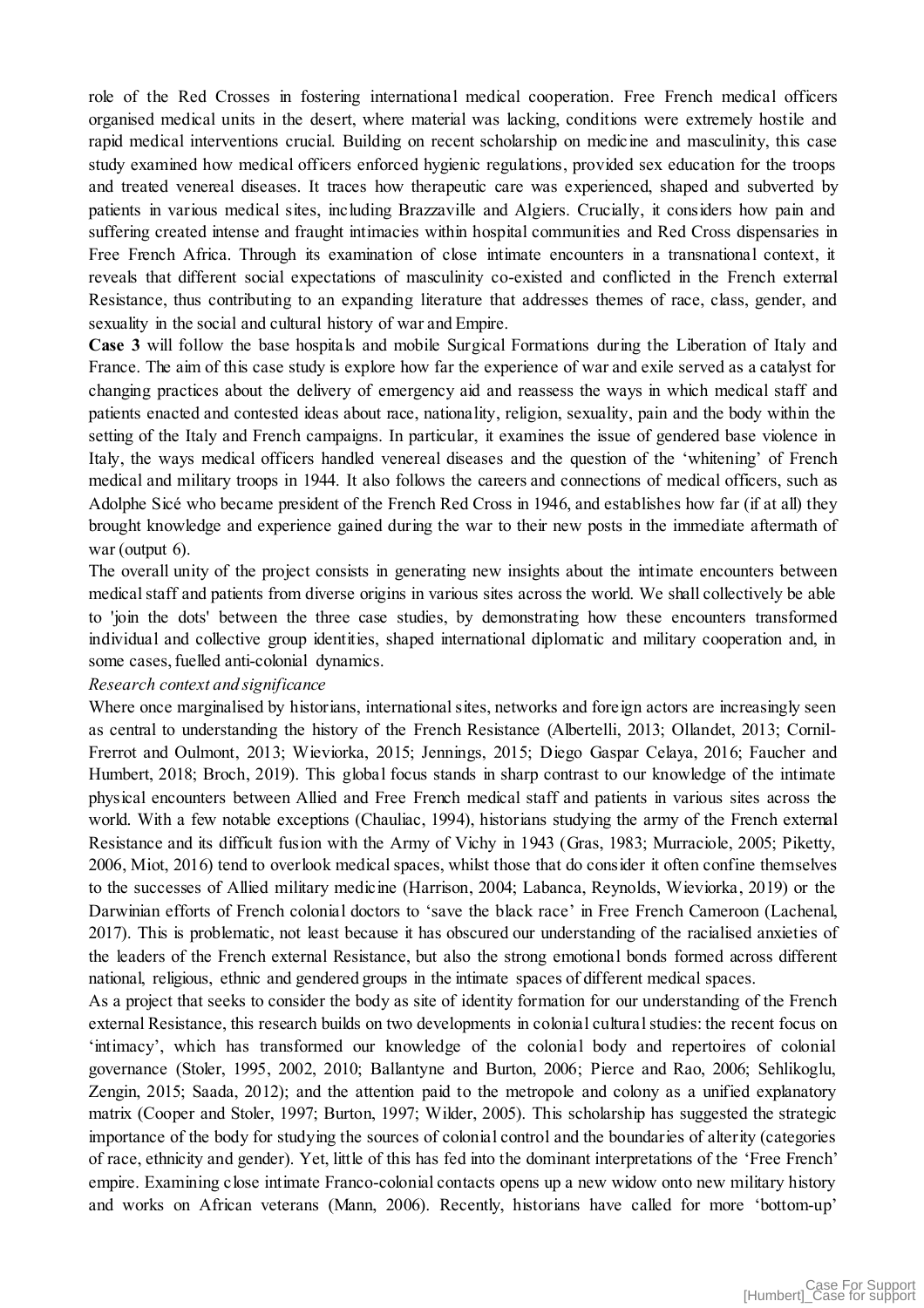approaches to history of the French Empire (Eldridge, Sessions; 2019), but this has not included space for studying intimate colonial encounters during the Second World War. Also, as Will Jackson observed recently, historians of 'the intimate' still tend to concentrate on a time frame that ends before imperial decline, neglecting the 'intimate' and emotional histories of the process of decolonisation (Jackson, 2018). Our hypothesis critically expands this field of enquiry, contending that intimate encounters during the war deserve greater attention in our study of the processes of decolonisation. This timely and important research builds on a growing body of recent work, including that of Eric Jennings (2018), who has suggested that social encounters between European refugees fleeing Europe to the French Caribbean and Martinican intellectuals in 1941-1943 fuelled anti-colonial nationalism. Likewise, Jennifer Boittin (2010) and Michael Goebel (2019) in recent contributions to the study of intimate relations between colonial men and European women in inter-war France have highlighted how such encounters in the metropole promoted anticolonialism. Their findings based on exile to the Caribbean and close interactions in the metropole lead us to ask whether similar encounters occurred in the French external Resistance, creating new colonial relationships and articulations of self in wartime exile.

This study will approach the study of medical spaces and identity-making by drawing on recent development in queer histories and the history of medicine during the First World War. Recent research on medical spaces has indicated the degree to which daily interactions between white nurses and black patients in hospitals provoked new understandings of belonging, differences and articulations of self for North African soldiers (Fogarty, 2008; Rominger, 2018). It is now well established that military hospitals and dispensaries were spaces of bodily and intimate desires, where ideas about gender, race, pain and the body were contested during the First World War (Bourke, 2000; Doan, 2012; Carden-Coyne, 2015; Fell, 2018; Meyer, 2019). This project contends that military and civilian hospitals also operated as sites of intimate desires and class, ethnic and gender transgressions in the Second World War, particularly in the desert war, which saw unprecedented mixing of ethnicities. Many personal correspondences, diaries and photographs of French and British medical staff and patients have survived and are held in various repositories in France and the UK (see methods). These untapped sources offer a glimpse into how medical spaces witnessed unprecedented close encounters between wounded colonial troops, nurses and orderlies. The flexibility of racial and gendered ideologies and norms uncovered by the aforementioned recent research on the First World War sits uneasily with a more traditional literature on the French external Resistance, suggesting that we need to critically reconsider the construction of male and female identities of different actors of the French external Resistance. In gendered histories of the French Resistance, scholars have tended to focus on the 'traditional' sexual division of labour with the Resistance (Diamond, 1999; Levisse-Touze, Martens, Gilzmer, 2003), blending ideal notions of 'masculinity' with martial masculinity. This project will consider gender norms and ideals in comparative and transnational perspectives (Dillon, 2018) and uncover how different social expectations of masculinity and femininity co-existed and conflicted within medical units of the French External Resistance. To do so, it will build on recent work on non-combatant masculinities within the British Empire (Rose, 2004; Pattinson, Mclvor, Robb 2017). The implications for scholars of the French external Resistance are far reaching as this project will revisit the question of French masculinities and racialized anxieties over 'white' prestige, proffering a more comprehensive understanding of how beliefs about European and French manliness, femininity, racial membership and sexual morality were affected by this wartime crisis in the management of empire.

The project findings will also be of significance to historians of migration and medicine. It is remarkable that despite an excellent body of literature on flight of medical refugees ahead of the Holocaust and on the transfer of scientific skills to the United Kingdom and the United States (Pearle, 1981; Shepherd, 2009; Weindling, 2009), there is currently very little dedicated work on the contribution of the Free French or the innovative approach to medical aid developed by French doctors on the grounds in response to the shortages of drugs, in particular penicillin. Thus, the impact and legacy of the Second World War and advances in modern medicine have not yet been fully understood. This project will rectify this omission, by examining in particular the understudied contribution of the French physician Henri Fruchaud to war surgery.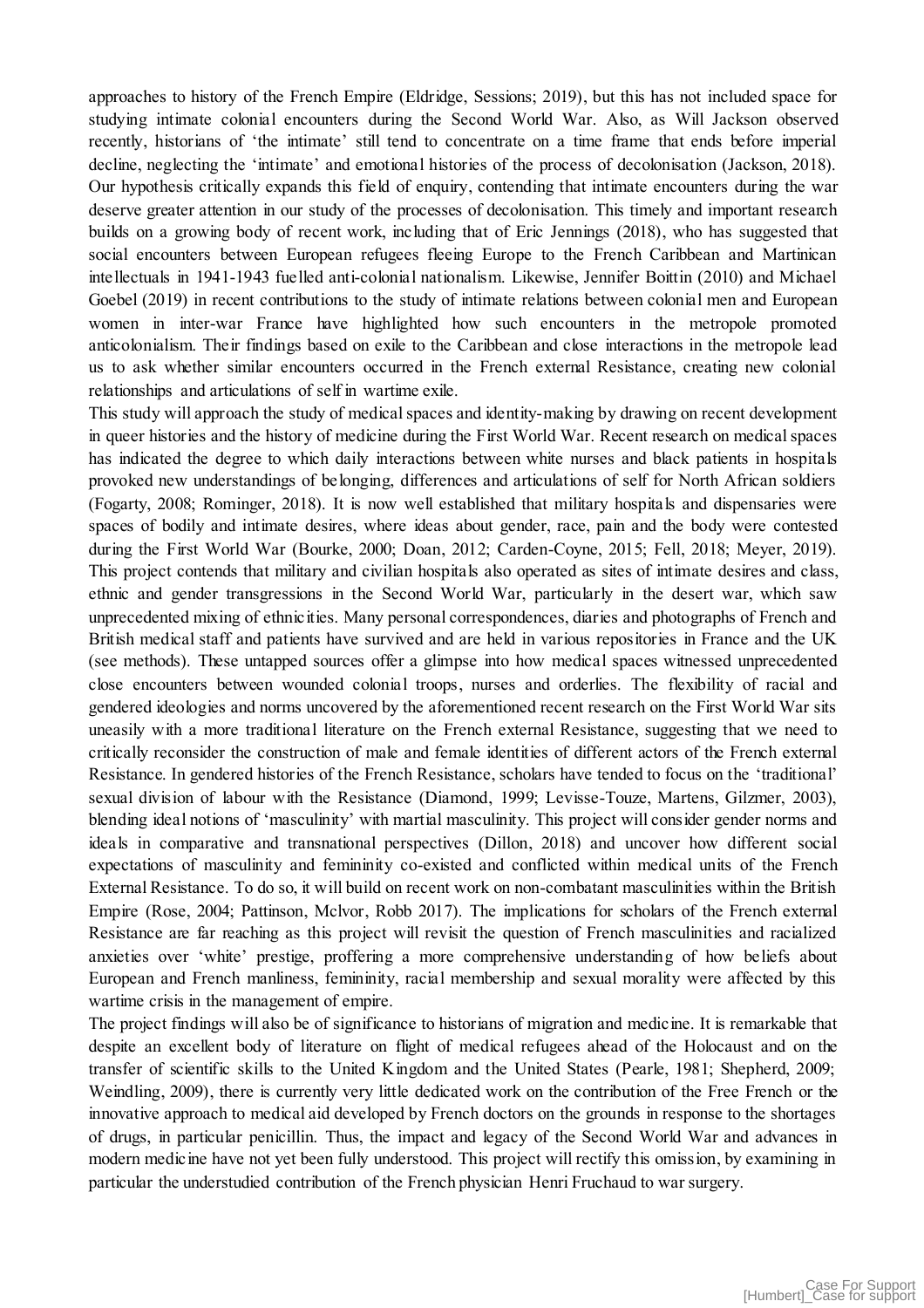Crucially, this project's findings and methodologies will interest not only a broad range of scholars of the Second World War, but also those who study medical humanitarianism in other periods and places. We now have a clearer understanding of the politics of humanitarianism in the aftermath of the First World War (Cabanes, 2014), the convergences between humanitarian thoughts and late colonialism (Watenpaugh, 2015) or the points of contact between European 'humanitarian diplomacy' and missionaries (Sharkey, 2008; Taithe, 2012; Paulmann, 2013; Okkenhaugh, 2015; Sanchez, 2017 and 2018). Yet, although French missionaries played an acute role in the dramatic imperial reconfigurations that occurred during this period (White, Daughton, 2012), historians have overlooked their involvement in the imperial schisms and abrupt reorientations of Vichy imperial policies and Charles de Gaulle's Free France, and their contribution in skilled medical personnel and legitimacy. Further, this existing scholarship on humanitarianis m still tends to oppose carers/givers and recipients in a fairly strict dichotomy (Hilton, Baughan, Davey, Everill, O'Sullivan, Sasson, 2018). This is problematic, not least because it ignores how 'recipients' of aid manipulated and challenged the complex formal and informal hierarchies of race, class and gender that humanitarian givers attempted to impose upon them at the 'intimate' level. Though there have been some important dissenting historical voices to challenge this narrative, these have made little impact on most history writing. By focusing on local processes and 'humanitarian' in the plural, this project will examine how 'recipients' responded to aid in very different ways, even within the same geographical and cultural era and decipher different modalities of relations of power.

### *Research methods*

Humbert, Taithe and Desgrandchamps have identified 19 repositories, where primary evidence can be found to support the three case studies. Our transnational approach is enabled by our understanding of the external Resistance as a broad and inclusive phenomenon, which encompasses the official members and fighters of Free France, the French National Committee (September 1941–June 1943) and the French Committee of National Liberation (June 1943–June 1944), as well as 'unofficial' members of the Resistance who gravitated around the movement*.* **Case studies 1/2/3** will draw on the extensive archival collections of the Service Historique de la Défense (Vincennes), which holds the field hospitals' diaries and registers, as well as administrative records of key medical officers (GRP16) and the Archives Nationales d'Outre-Mer (Aix en Provence). The Archives du Ministère des Affaires Etrangères (La Courneuve) contains the documents of the French Committee of National Liberation, which will be indispensable in understanding French official policies towards medical arrangements. The National Archives (Kew) hold government correspondence and reports relating to the medical arrangements between the British Army and the Free French. The Dépôt central des archives de la justice militaire (Le Blanc) contains judicial files produced by military courts. As other historians have shown (Le Gac, 2012; Jennings, 2015), these types of sources can provide particularly rich information about the everyday lives within military units and the otherwise unheard voices of indigenous soldiers. **Case study 1** will draw more specifically on the memoirs, personnel correspondence and objects, such as the Hadfield-Spears' banner painted by Raymond Ash, which adorned the Spears' foyer directed by the French singer Germaine Sablon in Libya, held at the Musée de l'Ordre de la Libération (Paris) and the Musée du Général Leclerc de Hauteclocque et de la Libération de Paris (Paris). This project will also make use of the professional writings of French medical experts. Preliminary research by the PI at the Imperial War Museum (London) and the Friends' Library (London) suggests that memoirs and oral testimonies of British conscientious objectors who worked as orderlies in this hospital contain rich information about how men experienced new forms of intimacy on the battlefield and when recovering from wounds. The private correspondence of Lady Spears held at the Churchill Archives Centre (Cambridge) together with private papers of former members of the Spears Unit held at the Middle East Archive Centre (Oxford) will shed further light on the daily life within this hospital. **Case study 2** will use La Croix-Rouge archives (Paris), which contains sources on its attitude toward the Free French Forces during the war. Records of the Congrégation du Saint-Esprit (Chevilly-Larue) and of the Missionnaires d'Afrique (Rome) will give access to the everyday activities of missionaries during French Equatorial Africa rallying to de Gaulle. In addition to the archives highlighted above for the three case studies, the archives of French Equatorial Africa (Brazzaville) will also allow us to retrace the official measures taken to support the Free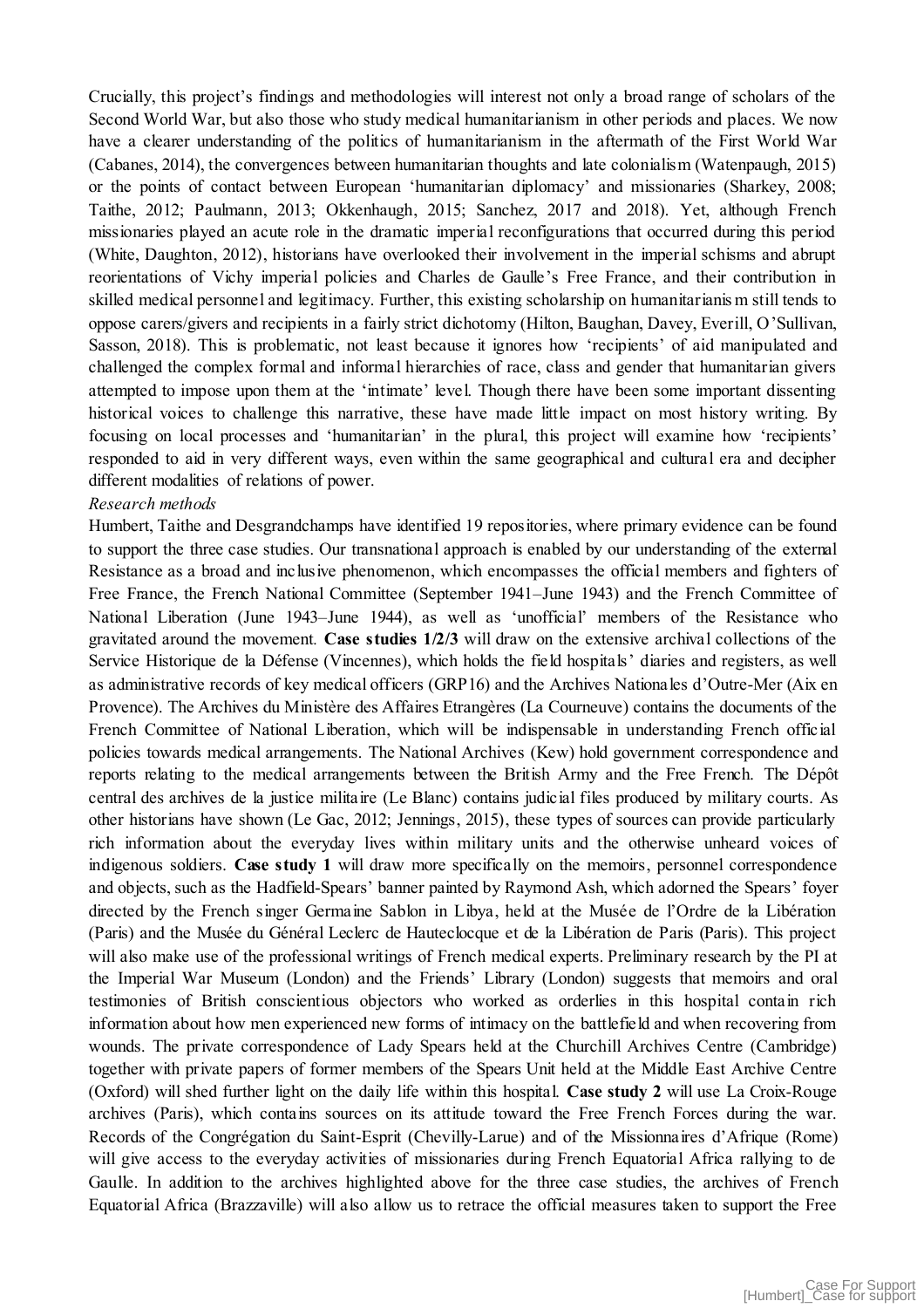French Forces from 1940 to 1943 and the United States Conference of Catholic Bishops Office of the General Secretary (Washington) and will enable us to examine the transformation brought about by the American Catholic Presence in a complex colonial medical environment. **Case study 3** will examine the extensive archives hospitalières et médicales de l'armée (Limoges). These will afford an unprecedented opportunity to establish patients' reactions to treatment through the study of individual patient files. The Fonds de l'Association Rhin et Danube (archives départementales du Gard) will enable us to further our understanding of the friendships, intimacies and bonds between various members of the First Free French Division that survived the war. Finally, the photographs and films made by the French and Allied army services and held at the Etablissement de Communication et de Production Audiovisuelle de la Défense (Paris) will help capture how the medical provision of care was represented in racial and gendered terms. The PI will oversee the day-to-day management of the data collection, contact archivists and organise targeted visits to archives to ensure the timely completion of the archival research stage. *Project team and management:* 

The project will be led by Humbert, who has already conducted research exploring the relationship between international expertise, wartime relief and great power politics (*Historical Journal*, 2018) and the questions of the international networks of the French Resistance (*European Review of History*, 2018). She has developed strong collaborative links with key research institutions and museums in France, including the Musée de l'Ordre de la Libération, with whom she worked for the production of a TV documentary on the *Compagnons de la Liberation*, Fondation de la France Libre, the Fondation de la Résistance and the French National Army Museum. This project also draws on her previous work into the collision between national and international visions of humanitarian aid in occupied Germany, wherein France sought to project a new vision of French universalism after 1945. The PI's forthcoming monograph provides a new interpretation of how France sought to reassert its national identity and international influence through humanitarian aid in the aftermath of defeat and Nazi occupation. This research has opened a number of key questions pertaining to the use of aid by French resistance elites prior to 1945, which provided the impetus for this proposed investigation. The CI (Taithe) is a leading expert in the history of the relationship between medical expertise and missionary work in emergency situations. His expertise will be essential to examine uncharted points of contact between wartime diplomacy, missionary work and humanitarianism, notably in the Middle East and Algeria. The CI (Desgrandchamps) will bring key expertise in the history of the Red Cross in Sub-Saharan Africa and the complex legacies of key figures of the French external Resistance in this region. The project team will meet fortnightly. The project will be the PI's first opportunity to manage a large grant and in so doing she will benefit from the mentoring provided by the CI (Taithe). Taithe has extensive experience in shaping current debates about security and humanitarian aid (Médecins sans Frontières' reflection on 'Medical Care Under Fire') and a track record of success in managing major research projects, including on surgical intervention in Haiti. He has successfully supported around 30 PhD students and ECRs in developing their careers. Desgrandchamps has recently run a project on the history of humanitarian aid in Africa, funded by the Fonds national suisse de la recherche scientifique. A post-doctoral researcher will be recruited for 20 months of the project. Priority will be given to candidates with a background in histories of humanitarian aid and medical humanities. Fluency in French will be a prerequisite for the project. The PI and CIs' links with the Society for the Study of French History, as well as their roles as PhD examiners, mean they are aware of a number of recent doctorates who fit this profile. In the early phases of the project, the PDRA will meet weekly with the PI. The PDRA will gain experience in website management, organising events and publishing co- and single-authored articles. The PDRA will also develop researcher competence in developing relationships with non-academic beneficiaries through impact activities. To keep the project on track and minimise risks in a project of this scale and scope, the project team will also be supported by a steering committee that will meet every 6 months. It will monitor the achievement of the project milestones and provide input on the direction of research. Ana Carden-Coyne (University of Manchester) and Steven Pierce (University of Manchester) have agreed to be part of the steering committee. The following members will be sought upon commencement of the project: Martin Thomas (University of Exeter) and Claire Eldridge (Leeds University).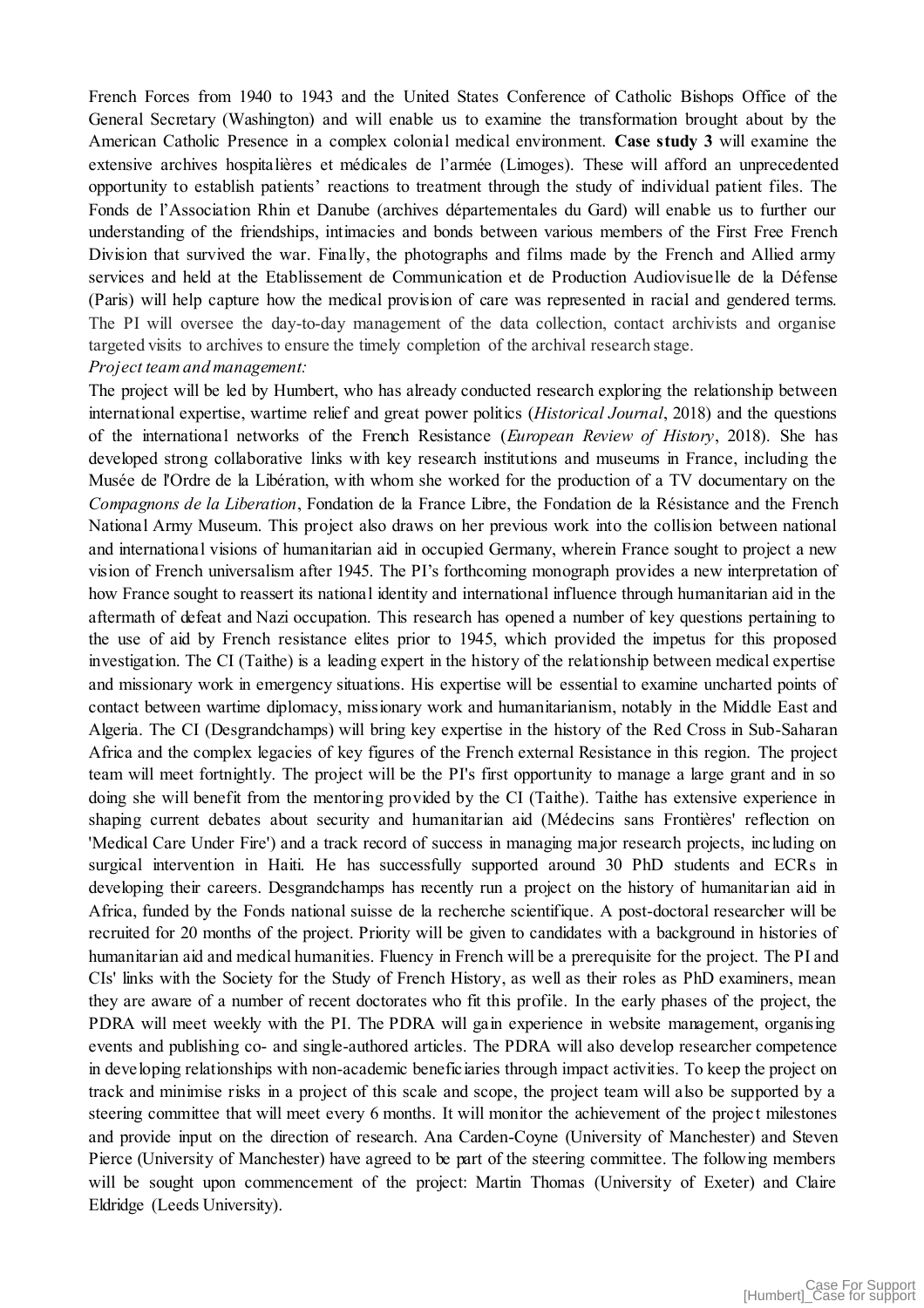### *Dissemination*

**Output 1:** "A Franglais called 'Spears'": Languages of internationalism in the Hadfield Spears Unit', will be submitted by the PI in August 2021 to *Past and Present*. Building on recent work on languages and war (Heimburger, 2014; Footitt, Kelly, 2012), it will explore the challenges faced by members of the Hadfield-Spears Mobile Hospital in handling linguistic, professional and cultural diversity. It will provide a detailed analysis of four interrelated issues: (i) the provision of language training; (ii) the ways in which individuals responded to linguistic heterogeneity and created a hybrid language; (iii) the ways in which the experience of pain generated new forms of language; (iv) and the various uses and meanings of humour and singing rituals. In doing so, it will shed new light on how cultural adaptation worked on both sides of the French and British divide, including how medics used humour to encourage recovery (Brooks, 2018) and reflect on how far language poses a barrier to abilities to know sexuality and intimacy in different groups of patients.

**Output 2:** 'Looking beyond the Imperial Gaze: French medical Humanitarianism and African troops in the Second World War' to be submitted by PDRA/PI/CI (Desgrandchamps) to *the History Workshop Journal* in November 2021. Building on recent work on African soldiers' experiences of the war (Le Gac, 2012; Jennings, 2015; Miot, 2016), this article will explore how far mobile hospitals were spaces where ideas about race, pain and the body were contested. Drawing on medical and judicial reports, it will interrogate the fluidity of pre-war ideas of 'martial races' and ethnic differences (Le Gac, 2013).

**Output 3:** CI (Taithe) single-authored journal article on 'Americanising Missionary Humanitarian Aid in Algeria' to be submitted in June 2021 to *Vingtième Siècle.*

**Output 4:** PI single-authored journal article on 'International Politics and Intimate Care in the Hadfield-Spears Field Hospital, 1941-1945' to be submitted to *Gender and History* in May 2022. The 'Spears' hospital offers a critical vantage point to study the intersections between intimate and public matters.

**Output 5:** PI and CI (Desgrandchamps) journal article on 'spaces' of medical aid. Building on the methodologies associated with the 'spatial turn', this article will consider the values, beliefs, codes and practices that surrounded three locations: the German civil hospital of Beyrouth, the 'English' military hospital in Tobruk and the medical settlement in San Giorgio. It will be submitted in April 2022 to *French Historical Studies.* 

**Output 6:** PDRA single-authored journal article on Adolphe Sicé's transition from the Resistance to the French Red Cross in 1945-1946 to be submitted to *French History* in December 2021*.*

**Output 7 –** PI's article to the Historical Association's magazine *Teaching History* in February 2022*.*

**A roundtable organised during the 'Festival Histoire et Cité' at the Maison de l'Histoire in Geneva** in 2021. Partnering with the *Maison de l'Histoire* will allow research from the project to be disseminated creatively and accessibly outside of the UK and France. The PI will examine the photographs held in the archives of the Friends Ambulance Unit (Friends' Library, London) and explore how these images represented the ethnic diversity of the International Hadfield-Spears Hospital. This roundtable will facilitate discussion relating to humanitarian photography and, in particular, bring new elements to the on-going discussion about (i) the role of visual representations in humanitarian identity formation and (ii) the weight of national cultures/sensibilities in the production of images about the distant Other.

**- 1 one day workshop** 'Unarmed combatants? Medics in the French and British Armed Forces' organised with Frances Houghton, whose interdisciplinary expertise in auto-biographical self-fashioning and current research on medicine in the Royal Navy will connect with the project's work on self-representations and subjective experiences. The anthropologist Tobias Kelly (University of Edinburgh) will be invited to deliver the keynote. **Conference presentations** x 4 at UK-based conferences (PI/CIs/PDRA); 2 one-day **conferences** at the Humanitarian Conflict and Response Institute (see Pathways to Impact); Series of three **workshops** (see Pathways to Impact) aimed at schools.

### **7. Statement of eligibility**

The PI defended her PhD thesis in January 2014 at the University of Exeter. She has worked at the University of Manchester as Lecturer in Modern History since September 2015.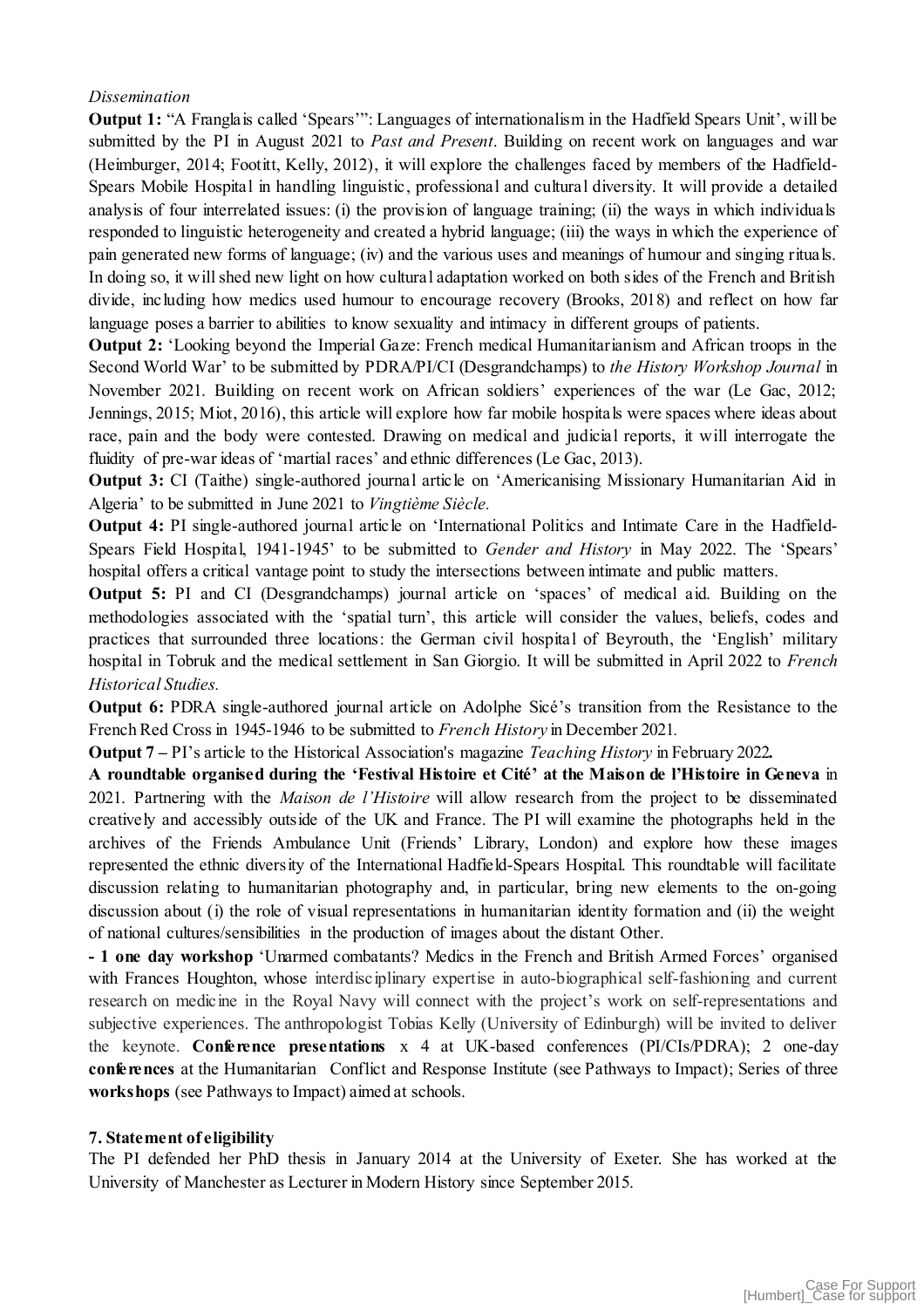### **Justification of resources**

The research team

### **Staff: directly allocated costs**

Our team consists of a PI, two Co-Is, and a Post-doctoral Resarch Assistant (PDRA). The Principal Investigator's (PI) salary costs (10h/w) and time commitment reflects her responsibility for:

1. Overall management of the project including its key deliverables in terms of outputs and impact

2. Line-management of the PDRA at weekly meetings for the first month, before moving to fortnightly meetings thereafter (to save travel time back to the University whilst PDRA is working in archives some of these meetings will take place via Skype)

3. Liaison with schools and the Widening Participation Team at the University of Manchester.

4. Organisation of two workshops in collaboration with the Humanitarian and Conflict and Response Institute.

5. Planning of the project website, providing content for the website and running the Twitter feed (with input for the PDRA)

6. Research in key repositories in France and the UK.

7. Writing a series of articles and editing co-authored publications.

During the first 12 months of the project the PI will organise the school activities outlined in the Pathways document in collaboration with the Widening Participation Team, train the PDRA and conduct archival research in Paris, Cambridge and London. She will also plan the project website*,* organise the Roundtable at the Festival Histoire et Cité in Geneva with Desgrandchamps, the first workshop with HCRI and worked on output 1 and 5. During months 13-20 the PI will continue to manage the work of the PDRA, including the detailed analysis of collected data, the drafting of workshop papers (and associated blogs) and the production of output 2, output 4 and the article for *Teaching History*. She will also organise the second workshop with HCRI. During months 20-24, the line management responsibilities for the PDRA will have ended, but this workload will be replaced by increased writing responsibilities, notably to finalise output 4 and 5 and output 7 and complete a book proposal to be submitted to a major university press.

The participation of Co-I **Desgranchamps** is essential to the success of the project because she contributes expertise in the history of humanitarian aid in Africa and the legacies of the resistance moment. She will carry out archival research at the Archives of the Afrique Equatoriale Française (Brazzaville) and at the archives of the Congrégation du Saint-Esprit (Chevilly-Larue) and the French Red Cross (Paris). The Université de Genève has given permission for her to participate and will continue to pay her normal salary. The budget includes her research expenses, plus 6 visits to the UK (three per annum) to engage face to face with other team members on an intensive basis. Desgranchamps will also liaise with Sébastien Farré from the Maison de l'Histoire in Geneva to organise the Roundtable. She will contribute to two co-authored articles: the first will be written with PI and PDRA and related to the medical provision of bodily, psychological and emotional care to African troops in the Second World War; the second will be co-authored with the PI and focuses on three locations where the medical service of the First Free French Division was set up: the German civil hospital of Beyrouth, the 'English' military hospital in Tobruk and the area of San Giorgio.

The Co-I **Taithe**'s salary costs (2h/w) will bring in the specific expertise of a historian of missionaries and humanitarian aid and an extensive experience in managing grants. 0.05 FTE is requested for the duration of the project, though his input will not be consistent on a week-to-week basis. This will allow the CI to spend the equivalent of half a day every fortnight on the project. The CI will meet with PI (and PDRA) every month during the lifetime of the project to help direct the project and its organisation. He will read and comment on PDRA reports and analysis, offer feedback on PI/PDRA and CO-I outputs and write one single authored article. He will also help organise the two workshops with HCRI and the Fondation Croix Rouge, will conduct archival research in Rome (Société des missionnaires d'Afrique), Washington (the United States Conference of Catholic Bishops Office of the General Secretary) and Aix-en Provence (Archives Nationales d'Outre Mer) and produce output 3.

# **Staff: directly incurred costs**

**Post-Doctoral Research Assistant:** the scope and ambition of this project means that a FTE is required for a period of 20 months in order to be able to consult and provide an initial analysis of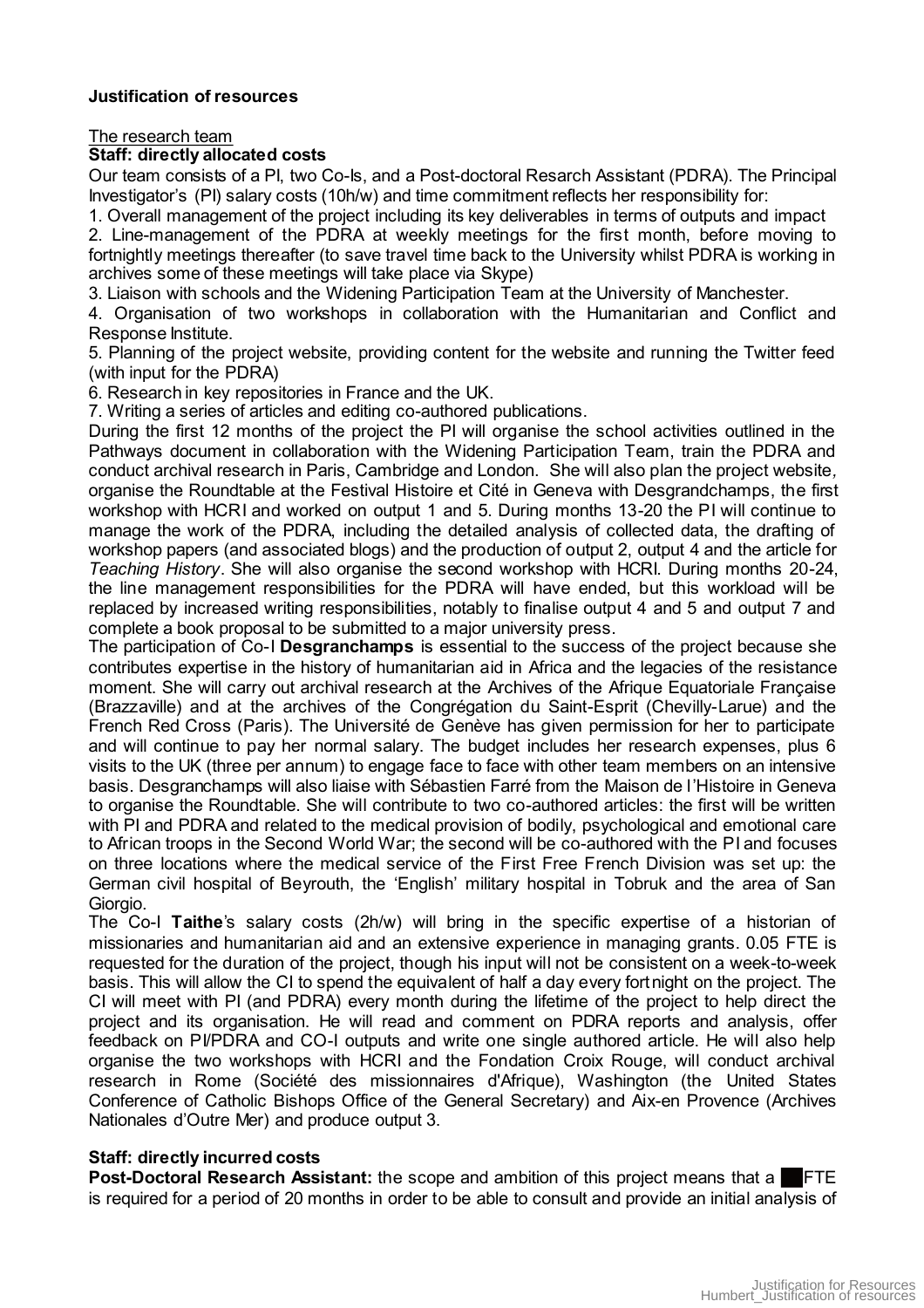a vast range of source material. The PDRA will conduct archival research in six archival repositories. This work will be in addition to producing workshop papers and blogs, writing one single-authored article and one co-authored article with the PI and Co-I Desgrandchamps. The time required for training and fostering the career development of the PDRAs has been taken into account in designing the project and planning the research activities. The PDRA will contribute to impact activities and conference attendance. The PDRA's input will be central to the success of the project, not least because the scale of primary source scoping and research that they will carry out would not be possible for the PI and CI to undertake without significantly higher buyouts. The PDRAs will be appointed at the bottom of , as is appropriate for entry-level postdoctoral positions.

# **Research expenses**

### Travel, subsistence and accommodation for research trips

Visits to the resources held in 20 repositories are central to the fulfilment of the project's main aims and research questions. Journeys have been planned to ensure cost-effectiveness. This has been reached by regrouping archival works when in Paris and London. **£18,723.5.** 

### Resources for impact

- The project website will be hosted by HCRI and the costs of running the website waived by HCRI. - We propose 2 workshops with NGOs at the Humanitarian and Conflict Response Institute (Manchester) and the Fondation Croix-Rouge Française (Paris). This workshop ('Reckoning with gender: embodied differences in past and present humanitarian interventions') will build on recent debates about how gender should be explored in humanitarian studies. The second workshop (''Violence against healthcare from a gender perspective') will be set up in cooperation with the Fondation de la Croix-Rouge Française. Podcasts of the two-day workshops will be made available on the project website. Costs are for travel and accommodations for 8 invited participants. The room cost is waived by the University. **for two workshops.**

- We propose 3 workshops with schools that will take place on campus. The PI will go to the school to give an introduction lecture at no cost. The Widening Participation Team of the University of Manchester has given us an indicative budget of £600 for each workshop to cover the costs for a bus to transport pupils to campus and lunch. **£1,800 for three workshops.** 

### Resources for dissemination and other activity

- A roundtable will be organised in partnership with the Maison de l'Histoire in Geneva. The project team will discuss the role of visual representations in humanitarian identity formation and the weight of national cultures/sensibilities in the production of images about the distant other. Travel and subsistence expenses for all members of the project are budgeted accordingly. **£1,080.**

- A one-day workshop will be organised with Frances Houghton at the University of Manchester. This workshop will fulfill a number of important functions: disseminating findings amongst academics; serving as a forum for interdisciplinary debates, especially with anthropologists and stimulating critical reflection on the assumptions and methodologies employed in the project. Costs are for travel and accommodations for 6 invited participants. **£1,680.**

- We also seek funding for the PI and PDRAs to attend 4 academic UK conferences over the course of the project (2 each). This will help disseminating findings and receiving feedback on research methodologies in the preliminary stages of the project.

# Steering Committee

Members of the steering committee have been chosen for their relevant expertise. We shall conduct most of our regular project business via email and/or Skype, but it is essential that they attend a project meeting in Manchester at the middle and end of Year 1, and a final one-day meeting towards the middle of Year 2, in order to provide in-depth input in a more intensive, faceto-face setting. They will also be invited to the one-day workshop organised with Houghton. Their travel and subsistence expenses are therefore budgeted. **£624.**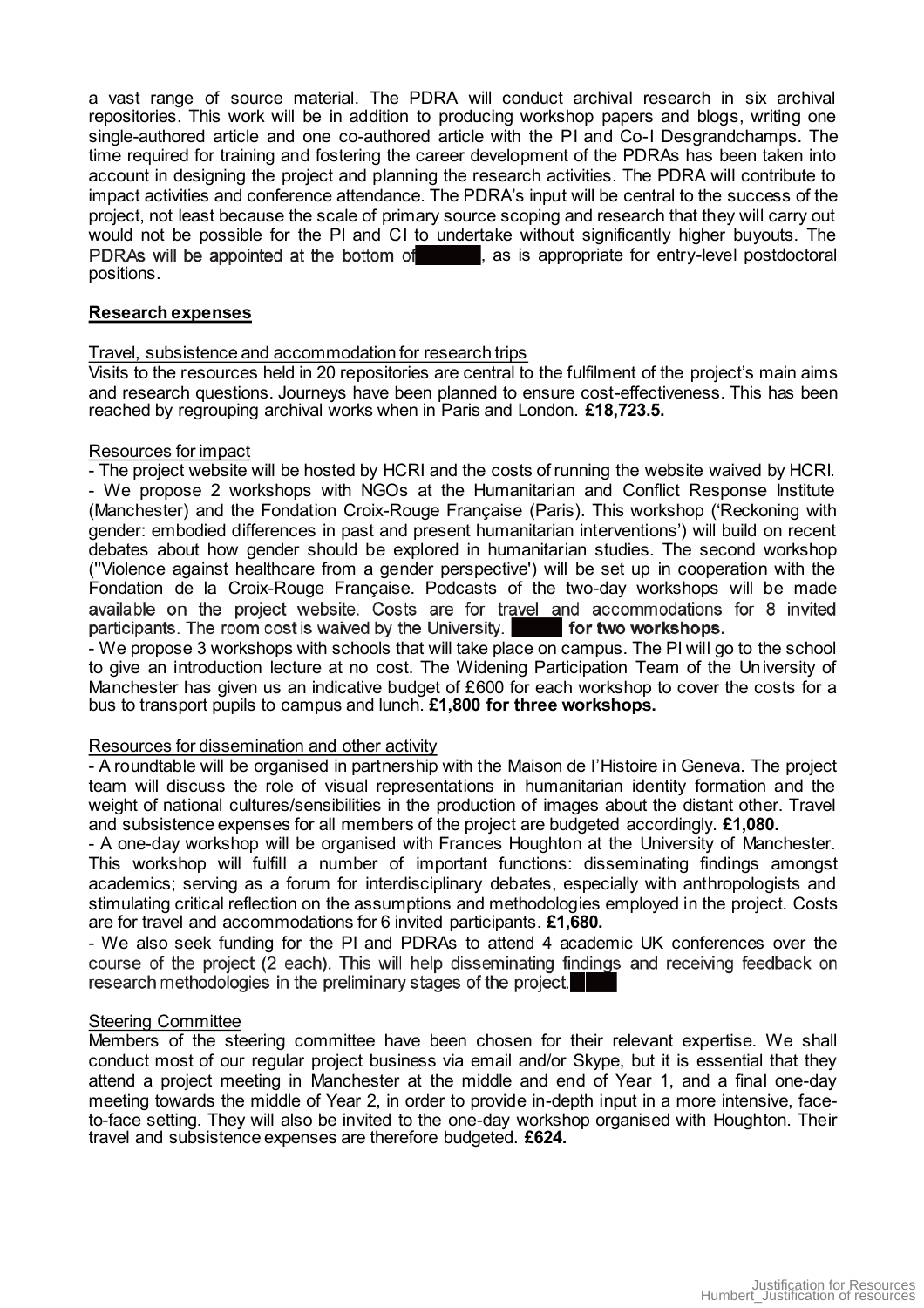# **Laure Humbert**

Lecturer in Modern History, University of Manchester

### **Employment**

September 2015 - current - Lecturer in Modern History, University of Manchester.

September 2014 - April 2015 - Hourly paid Lecturer in Modern History, University of Exeter.

September 2013 - June 2014 - Graduate Teaching Assistant, University of Exeter.

September 2013 - February 2014 - University of Exeter, INTO, History Teacher.

September 2007 - September 2010 - Research Assistant, University of South Wales.

### **Education**

- PhD., Department of History, University of Exeter, 2014.

Thesis title: 'From 'soup-kitchen' Charity to humanitarian Expertise? France, the United Nations and the Displaced Persons Problem in post-war Germany'.Thesis passed with minor corrections (typos only). Examiners: Prof. Patricia Clavin (Oxford) Prof. Richard Toye (Exeter). Awarded the British International History Group (BIHG) thesis prize of 2014.

- MA by Research, University of South Wales, 2010**.**

Thesis title: '*La guerre introuvable?* The mobilisation of French public opinion during the Phoney War'. Examiners: Prof. Martin Thomas (Exeter), Dr. Brian Ireland (University of South Wales).

- MA in Modern History, University of Nancy (France), 2007.

- BA in Modern History, University of Nancy (France), 2006.

### **Membership of academic bodies**

- Committee member of the Society for the Study of French History (member of the Undergraduate Dissertation Prize Panel of the SSFH in 2017 and 2018).

- Committee member of the Scientific Board of the International conference 'E Pluribum Unum? Pluralité et Identité des Français Libres' organised by the Fondation de la France Libre and the French Musée de l'Armée, November 2019. with Guillaume Piketty (Sciences Po Paris), Thomas Vaisset (Service historique de la Défense) and Charlotte Faucher (University of Manchester).

# **Peer-review activities**

I have peer-reviewed articles for *Humanity: An International Journal of Human Rights, Humanitarianism and Development, Contemporary European History* and *Human Remains and Violence.* 

### **Supervision of research students:**

- Margot Tudor, thesis title: 'Blue Helmet Bureaucracy: Peacekeeping as Colonial Ambition, a Lesson in Governance, and the Exploitation of 'Humanitarianism', ESRC-funded. Main supervisor. Co-supervisor: Dr. Roisin Read (HCRI, University of Manchester), internal reviewer: Dr Steven Pierce (History, University of Manchester).

- Member of the 'Comité de Suivi' of Emma Papadacci. Thesis title: 'Politiques éducatives et pratiques scolaires à l'épreuve de la Grande Guerre, Royaume-Uni/France, 1914-1939'. Main supervisors: Emmanuel Saint-Fuscien (EHESS) and Guillaume Piketty (Sciences Po).

# **Teaching, Undergraduate and Postgraduate**

I am a fellow of the Higher Education Academy (January 2018, University of Manchester).

Level 1 HIST10101 History in practice

Level 1 HIST10252 Past and Present: Making History Work

Level 2 HIST20482 The Cultural History of Modern War (course director).

Level 2 HIST20390 Long essay supervisor

Level 3 HIST31671 The Aftermath of War in France, Britain and Germany: Violence and Reconstruction after World War One and World War Two (Course director).

Level 3 HIST30970 Dissertation supervisor

MA HIST61041 - War, Culture and Conflict

MA HIST60070 - Dissertation supervisor

MA HIST65182 - Gender, Sexuality and the Body (Course Director)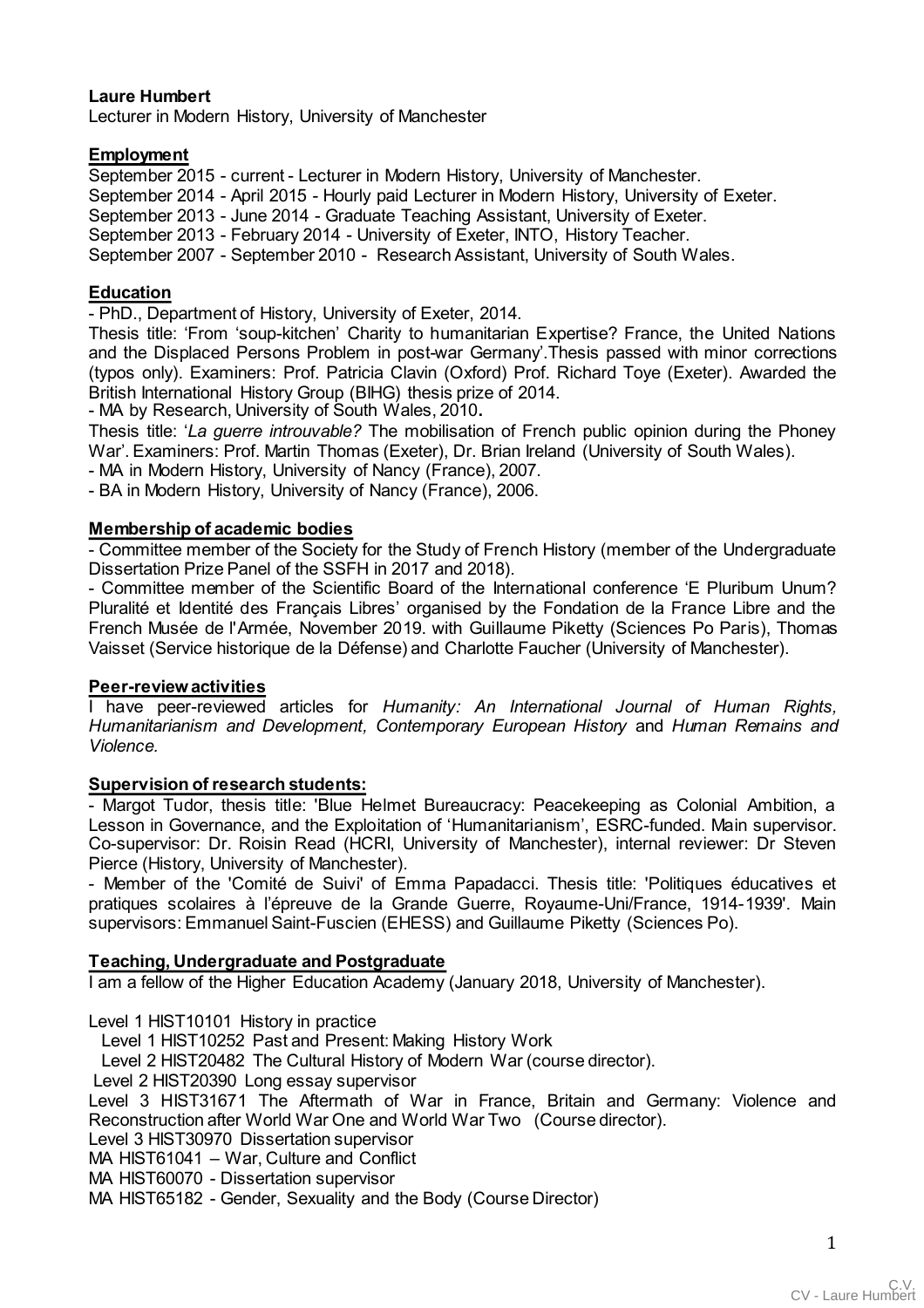MA HIST62282 Cultural Theory for Historians. Discourse, Place, Agency and Power. SALC61201 - The History of Humanitarian Aid.

# **Conference organisation and event management**

- Co-organiser with Dr. Charlotte Faucher (University of Manchester) and Dr. Frances Houghton (University of Manchester) of an international workshop 'Chronicling the War, Re-imagining French- ness: Memoirs of the French external Resistance', 14 June 2019, University of Manchester. Keynote speaker: Guillaume Piketty (Sciences Po Paris). c. 30 participants.

- Co-organiser with Dr. Alex Dowdall (University of Manchester) of an international conference 'No End to the War: Cultures of Violence and Humanitarianism in the aftermath of the First World War' at the University of Manchester, 24-25 January 2019. Keynote speakers: Prof. Alison Fell (Leeds), Prof. Robert Gerwarth (Univerity College Dublin) and Prof. John Horne (Trinity College Dublin). This international conference was organised with the Centre for the Cultural History of War (Manchester), the War, Conflict and Society Research Group (Manchester Metropolitan University) and the Legacies of War Project (University of Leeds). 38 speakers from the United Kingdom, the United States an Europe. c. 65 participants.

- Co-organiser with Dr. Charlotte Faucher (Queen Mary) of an international conference 'Beyond De Gaulle and beyond London: New approaches to the history of the Free French and the external Resistance' at the University of London Institute in Paris (ULIP), 4 June 2016. Keynote speaker: Professor Emmanuelle Loyer (Sciences Po Paris), Conclusion: Professor Julian Jackson (QMUL). c.45 participants.

# **Funding and grant capture**

with Dr Alex Dowdall (University of Manchester). Conference funding for 'No End to the War: Cultures of Violence and Humanitarianism in the aftermath of the First World War', SALC Network Fund (£ 4750), Society for the Study of French History (£ 400).

- with Dr Charlotte Faucher (University of Manchester). Conference funding for 'Chronicling the War, Re- imagining French- ness: Memoirs of the French external Resistance', Society for the Study of French History (£500), Association for the Study of Modern and Contemporary France (£500), Society for French Studies (£500).

- with Dr Charlotte Faucher (University of Manchester). Conference funding for 'Beyond de Gaulle and beyond London: New approaches to the history of the French external resistance', Fondation de la France Libre (€600), Society for the Study of French History (£500), Society for French Studies (£400).

# **Academic Enterprise and Knowledge Transfer**

- Member of the Steering committee for the making of a TV documentary on the *Compagnons de la Liberation* produced by France Television by Jean-Baptiste Frappat.

- 29 August 2018, Invited speaker, Roundtable: Key humanitarian concepts in historical perspective, International Humanitarian Studies Association, International Institute of Social Studies, The Hague. with Norbert Götz (Södertörn University, Stockholm), Michael Newman (MSF Crash), Bertrand Taithe (University of Manchester), Pierre Fueller (University of Manchester) and Eleanor Davey (University of Manchester).

- 19 July 2018, Widening participation BAME Project, European refugees after 1945, University of Manchester. The session was attended by 20 pupils from five different schools (Oasis Academy Media city, St Bedes, Chorlton High School, East Manchester Academy, Loreto High School).

- 22 March 2017, Guest teacher and lecturer, St Anne's Church of England Academy, Middleton.

I delivered two sessions to year 11 (GSCE) classes on refugees and displaced persons in defeated Germany. The first session was attended by 35 pupils and the second session by 8 pupils.

- 7-8 November 2016, 'UNRRA/IRO Reassessed: Refugee humanitarianism in the three Western Zones of Germany, c.1945-1952', Invited speaker at the 'Force to Flee. A multi-disciplinary conference on internal displacement, migration and refugee crises, SOAS London. (AHRC, International Committee of the Red Cross, British Red Cross, SOAS, University of Exeter).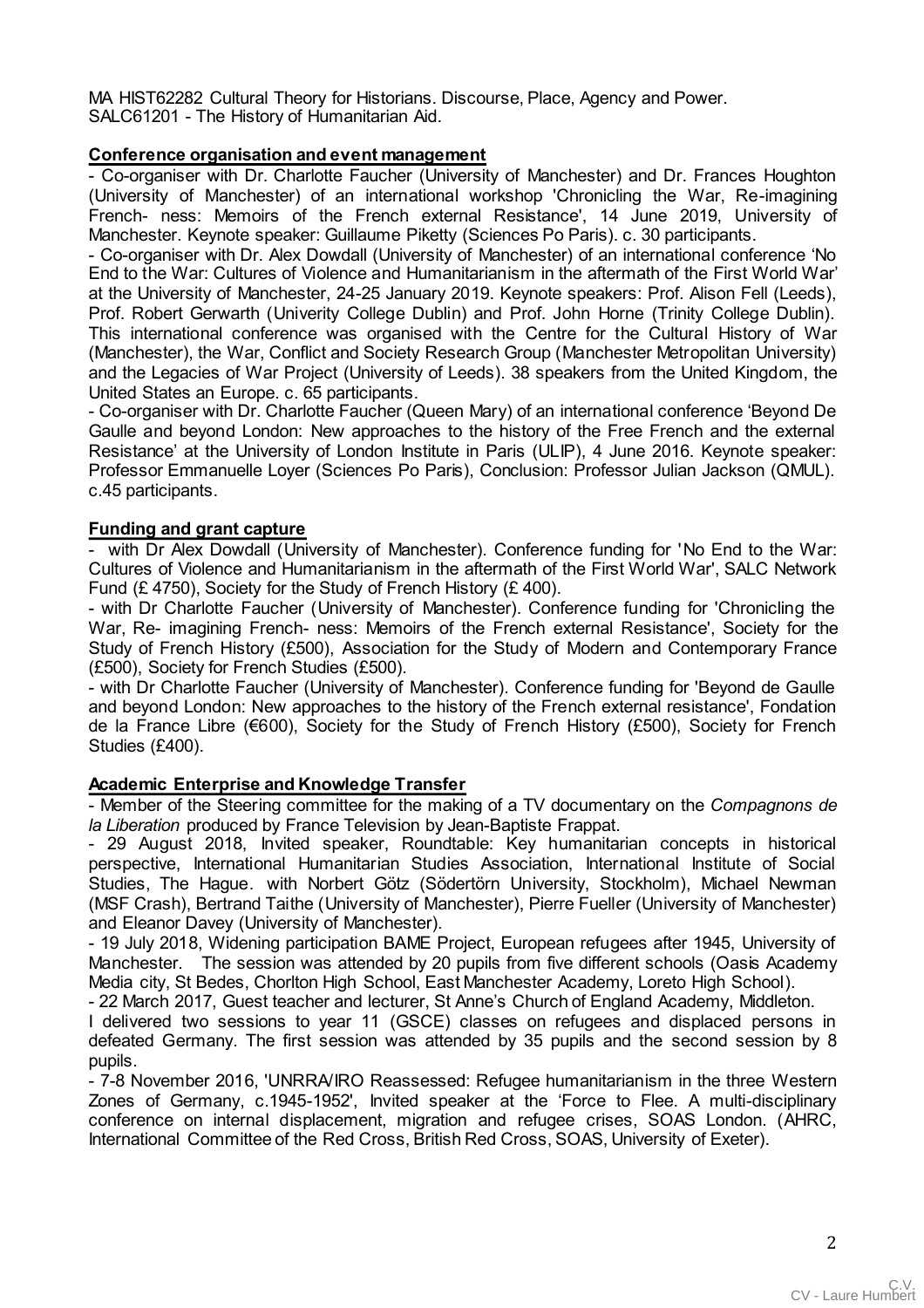# *Marie-Luce DESGRANDCHAMPS*



| <i>EMPLOYEMENT</i>     |                                                                                                               |
|------------------------|---------------------------------------------------------------------------------------------------------------|
| Sept. 2016 - present   | Lecturer in Modern history, University of Genève (UNIGE)                                                      |
| août 2017 – janv. 2019 | Visiting fellow, Humanitarian and Conflict Response Institute,<br>The University of Manchester.               |
| nov. 2014 - mai 2017   | Scientific collaborator, Maison de l'histoire, UNIGE                                                          |
| août 2015 – fév. 2016  | Temporay lecturer, Faculté des sciences sociales et politiques,<br>University of Lausanne.                    |
| oct. 2011- juin 2012   | Visiting fellow, Department of History, King's College London;<br>Department of History, New York University. |
| fév. $-$ avril 2011    | Visiting fellow, Institut français de recherches en Afrique,<br>Université d'Ibadan, Nigeria.                 |
| sep. 2008 – mai 2015   | Teaching assistant, Département d'histoire générale, UNIGE                                                    |
|                        |                                                                                                               |

### *EDUCATION*

 $BIDL$  $QV$  $FII$  $FII$ 

- 2016 Qualification as associate professor (qualification aux fonctions de Maitre de conférence). Conseil national des université (France)
- 2014 PhD in Modern history University of Genève and University Paris 1 Panthéon Sorbonne (cotutelle). Mention très honorable avec les félicitations du jury à l'unanimité (defended : 18.12.2014)
- 2008 Master in International History, Sciences-po Paris
- 2007 Master in International Relations (Graduate Institute Unige), Genève

#### *PRIZE*

2018 Research prize from the French Red Cross Foundation, June 2018 (5000  $\epsilon$ )

### *FELLOWSHIPS AND GRANTS*

- 2018 Publication grants from the Institut des Mondes africains and the University of Genève  $(4000)$  €)
- 2017 Postdoc fellowship (18 months) from the Swiss national science foundation (86250 CHF). Project: "Humanitaire et mission civilisatrice. Les mouvements de la Croix-Rouge et du secours à l'enfance en Afrique (post)coloniale, 1863-1965"
- 2011 Doctoral fellowship (9 months) from the Swiss national science foundation (16365 CHF + 18340 \$). Project: L'humanitaire en guerre civile : les opérations de secours dans la crise du Biafra (1967-1970)
- 2009 Grant for "cotutelle de thèse" from Swiss universities (10000 CHF)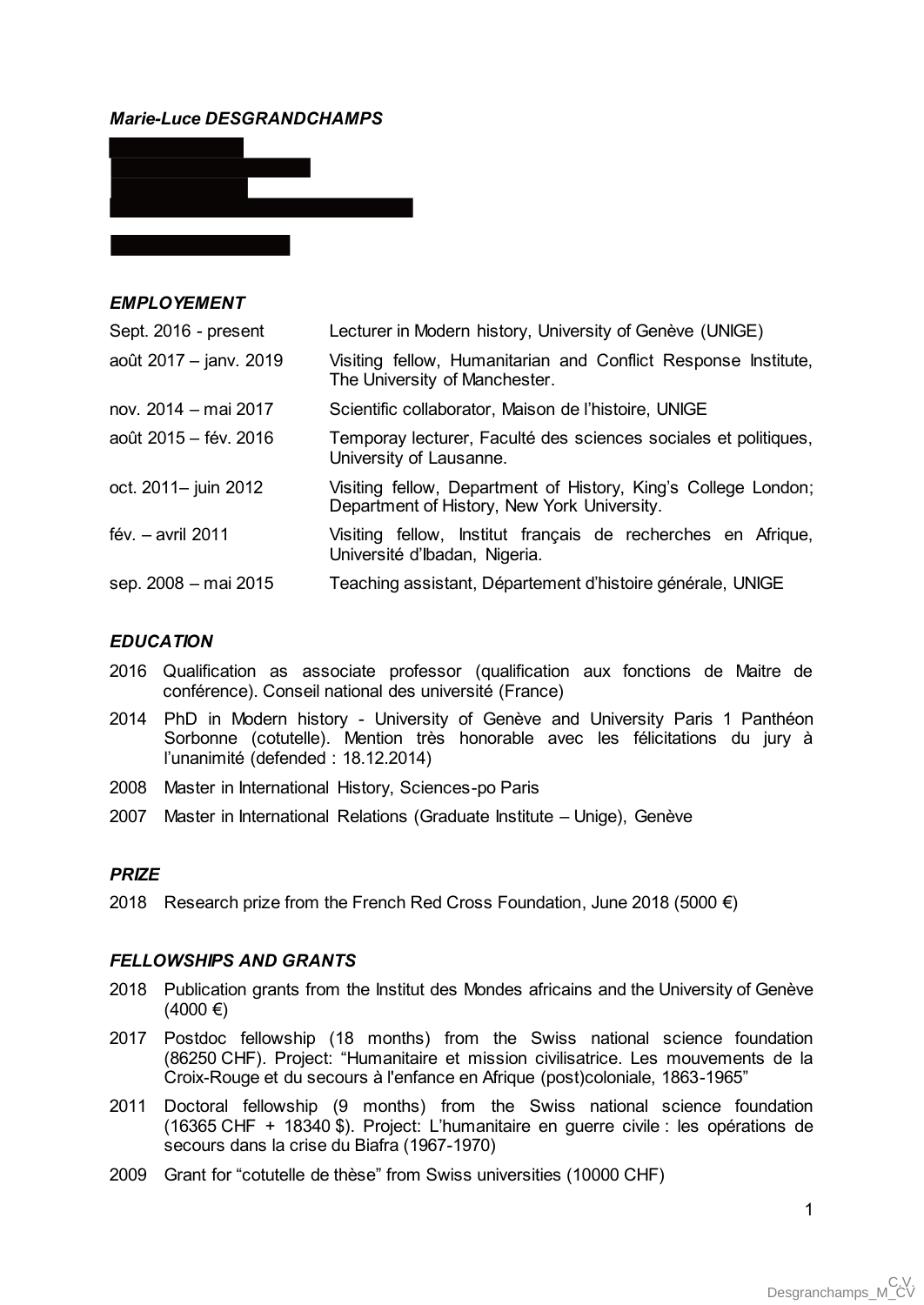# *ACADEMIC AND SCIENTIFIC RESPONSABILITIES AND MEMBERSHIP*

| $2019$ – present | Scientific committee member of the Maison de l'histoire (UNIGE)                                    |
|------------------|----------------------------------------------------------------------------------------------------|
| 2015-2017        | Scientific committee member of the Festival Histoire et Cité, Genève                               |
| 2009-present     | Committee member of the Association du Corps intermédiaire de la<br>Faculté des Lettres (UNIGE)    |
| $2008 - present$ | Member of the History of international organizations network<br>(http://www.hion.ch)               |
| $2008 - present$ | Recherche<br>Interdisciplinaire<br>Membre<br>l'Atelier<br>de<br>de.<br>(www.interdisciplinaire.ch) |

Reviewer for the *International review of the Red Cross* and *La revue suisse d'histoire*

# *TALKS AND PRESENTATIONS*

Since 2009 : approximately 30 interventions in international conferences, research seminars, doctoral schools, etc.

# *RESEARCH DISSEMINATION AND PUBLIC ENGAGEMENT*

Participation in various public events and roundtables (Nantes 2020, Genève, 2018, 2015, 2012, 2011, Blois, 2016) Magazine and newspaper interviews (*Campus*, september 2018 ; *Le Temps*, 23.08.2018)

Radio broadcasts (Radiotélévision suisse 11.05.2018, 15.05.2015, 10.09.2013 ; France culture, 03.04.2018)

# *ORGANISATION OF SCIENTIFIC EVENTS*

Since 2010 : coorganisation of international workshops (Universities of Genève and Lausanne), panels (Journées suisses d'histoires, Historiales), roundtables (Rendez-vous de l'histoire de Blois)

2014-2017 : coordination and organisation of more than 50 scientific and cultural events during the 2 first editions of the Festival Histoire et Cité, Genève.

# *MAIN TEACHING ACTIVITIES*

Since 2008 : more than 500 hours of teaching (lecture/seminar, BA/MA) : History of humanitarian aid, History of international organisations, History of transnational movements and and NGOs, Transnational history of the United States, Modern history of Europe, History of the Cold War, Historical methods, Introduction to archives.

Since 2010 : supervision of approximately 15 BA thesis in international history.

# *LANGUAGES*

French : native speaker English and Spanish : fluent German and Italian : basic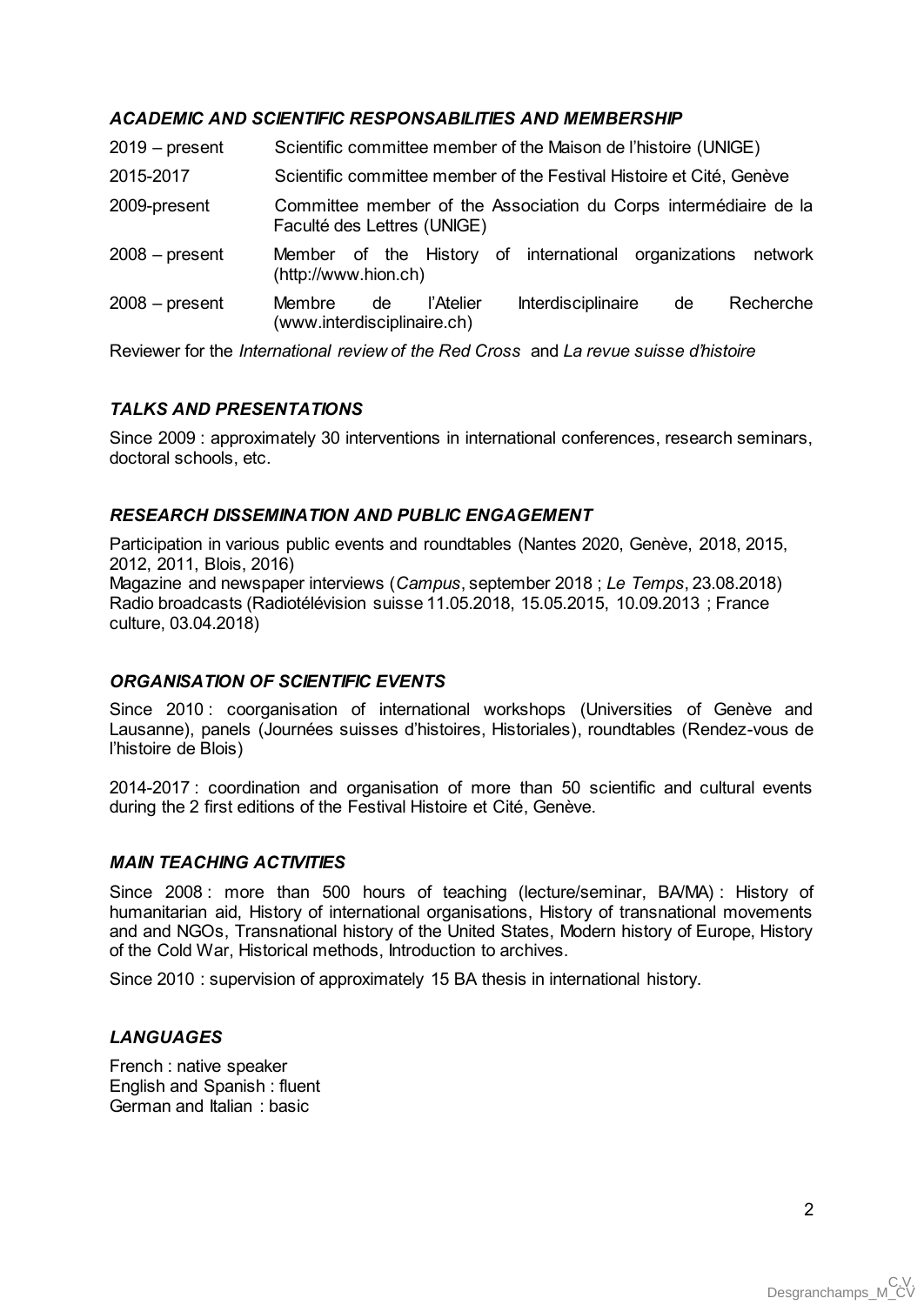# **Bertrand Olivier Taithe FRHistS, FRSA**

# **Curriculum Vitae**

# **Qualifications**

- 1999 Fellow of the Institute of Learning and Teaching
- 1992 Ph.D. in History University of Manchester
- 1990 D.E.A. en Histoire La Sorbonne, Paris IV
- 1989 Maîtrise en Histore La Sorbonne, Paris IV
- 1988 Licence-ès-Lettres [BA] en Histoire Montpellier III
- 1987 DEUG en Histoire & DEUG en Géographie Montpellier III

# **Present Appointment**

- 2018-2021 Director of the Humanitarian and Conflict Response Institute, University of Manchester
- 2005- Professor in Cultural History, University of Manchester

# **Other Appointments**

- 2019- Director, Collaborating Centre, World Health Organisation
- 2018- Trustee of Mines Advisory Group
- 2014- Trustee of UKMed
- 2013-21 Membre du conseil scientifique du Pôle Afrique, Ministère des Affaires Étrangères, (République Française), membre du bureau 2013-2019.
- 2013- Membre du conseil scientifique du Centre de reflexion sur l'Action et les Savoirs Humanitaires (CRASH), Fondation MSF
- 2016-18 Member of the board of the World Humanitarian Studies Association
- 2014-17 Member of the Steering Committee of ALNAP Active Learning Network for Accountability and Performance in Humanitarian Action
- 2014-2017 Membre de la Commission Politique Européenne et Internationale du CNRS

# **Membership of Professional Societies**

2006- Fellow of the Royal Society for the Advancement of the Arts (FRSA)

- 2004-7 Vice-président de la société de recherche Guerre et Médecine (Based at the Université de Paris, Descartes and EHESS)
- 1997- Fellow of the Royal Historical Society

# **Grants and Funding obtained since 2010**

- 2019 DFID Researching the Impact of Attacks on Healthcare, 2.5 Million pounds.
- 2014-2017 Making Peacekeeping Data Work for the International Community, ESRC funded, (with Prof McGinty), £998,000.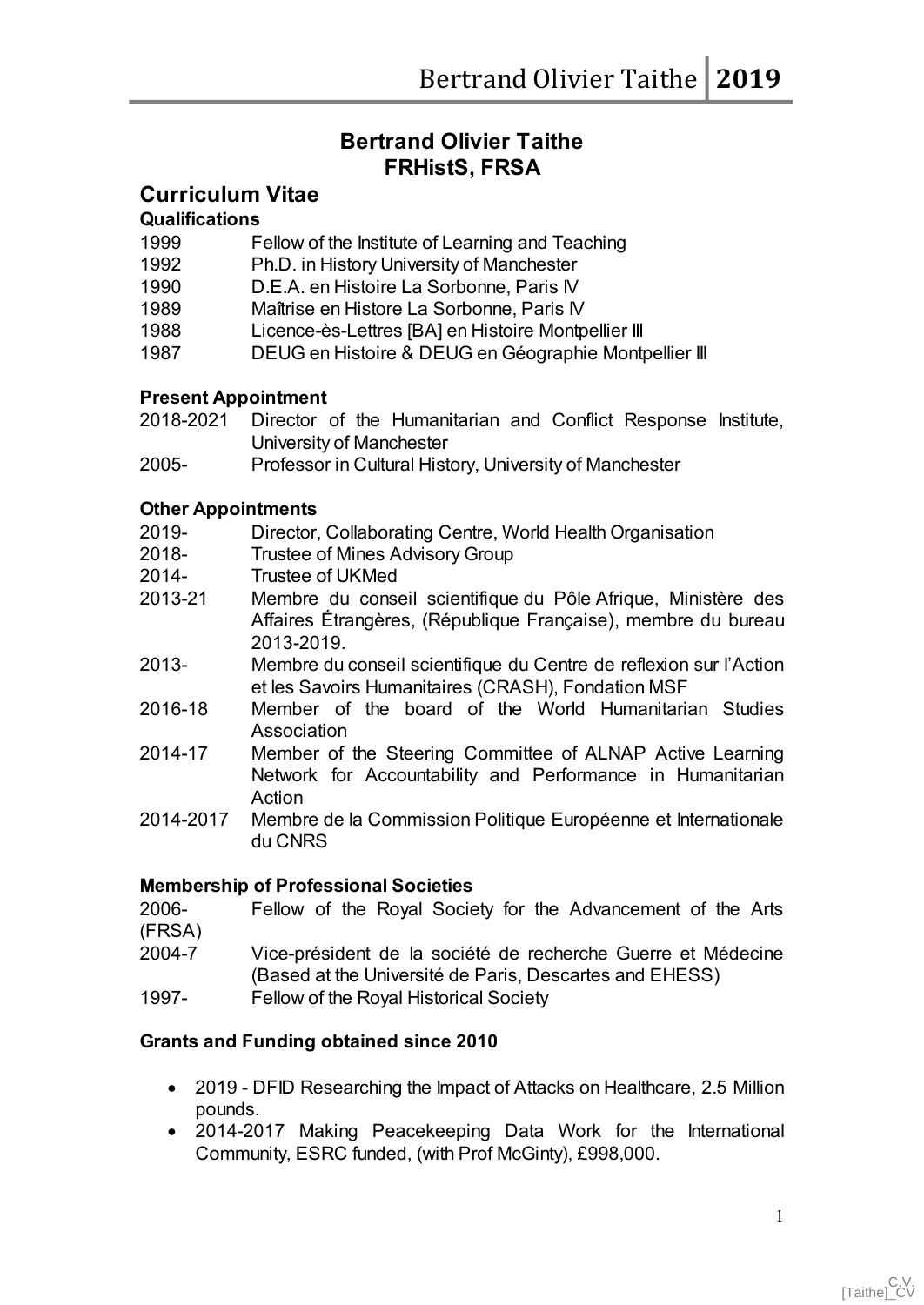- 2011-14 'Charitable consumption: innovation in compassion in Britain, 1870-1912', ESRC funded, (with Julie-Marie Strange), £353,333.
- 2011, ESRC North West Doctoral Training College (£8M over 6 years)
- 2008-12, Tuixen Foundation, Developing Humanitarian Studies, £550,000.
- 2010, DFID funded with Handicap International, 'Assessing Medical practices and amputation rates following the earthquake in Haiti', £30,000.

# **Refereeing for national and international funding bodies**

- 2019 European Research Council
- 2019, Israel Science Foundation
- 2015-19, ESRC
- 2017-18, AHRC
- 2009, 2012 National Endowment Fund for the Humanities.
- 2004, 2008, 2010, 2011, 2016, 2017 International referee on an application submitted to the Irish Research Council for the Humanities and Social Sciences
- 2007, 2008, 2009, 2012 referee for ESRC grant applications and AHRC sabbatical applications.
- 2002 International referee on applications submitted to the Canadian Hannah Foundation for the History of Medicine.
- 2001- present, referee for the Wellcome Trust
- 2005-6 One of 20 external consultants to the La Mancha governance project of Médecins sans frontières.

# **University Press Editorships:**

2011-2019 Chair of the Editorial committee of Manchester University Press 2000- Member of the Editorial Board of Manchester University Press

# **Editorships**:

2011 to date Editor of *The Humanitarian Studies*

 2004 to date Editor of *Cultural History of War* series, Manchester University Press

Journal Editorship:

 1996 to date main editor of *European Review of History/Revue Européenne d'Histoire.* The review rated A in the European list, 6 issues per annum published by Routledge. It is distributed in over 40 countries and in over 12,000 libraries.

 2018 to date editor *Humanitarian Affairs,* Manchester University press Journal, published with MSF and SAVE

2018- 19 Member of the editorial committee of *Afrique Contemporaine*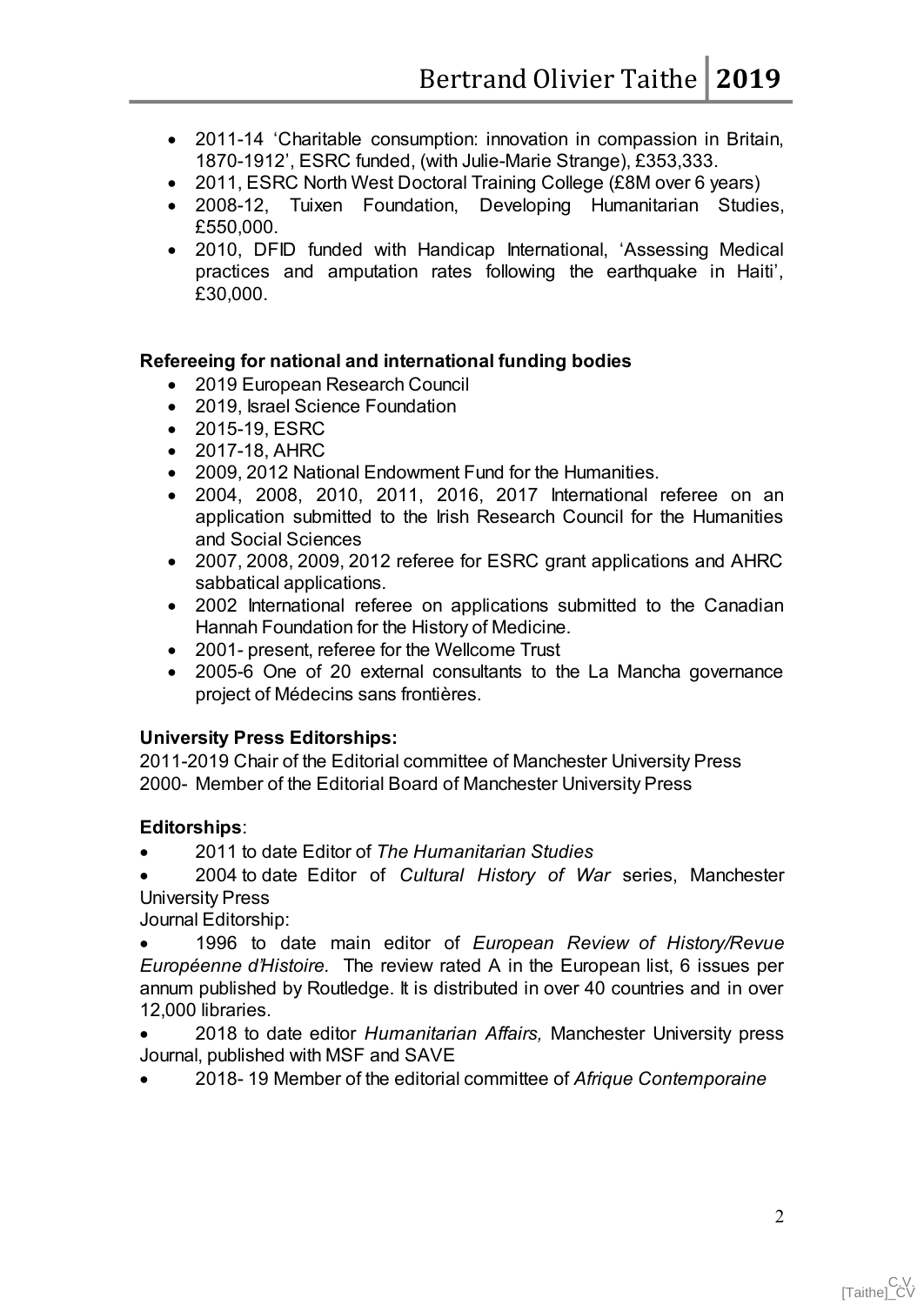

**FACULTÉ DES LETTRES** Département d'histoire générale

**Matthias Schulz** Professor of International History Head of the History Department

Genève, 28 May 2019

#### International Co-Investigator Head of Department Statement

To whom it may concern,

Marie-Luce Desgranchamps has been working as a Lecturer (Chargée Dr. d'enseignement) in the Department of History at the Université de Genève since 2016. Her work contract will be in place for the duration of the project and she will be able to obtain relevant research leave to conduct research in Paris and Brazzaville and contribute to two research outputs and the roundtable at the Maison d'Histoire (Geneva).

Marie-Luce Desgrandchamps has already successfully managed two research grants from the Fond national de la Recherche Suisse in 2011-2012 and in 2017-2019. She has worked with Professor Bertrand Taithe since 2016. She will bring key expertise in the history of the Red Cross in Sub-Saharan Africa and the complex legacies of key figures of the French external Resistance in this region.

The University of Genève will support her during the lifetime of the project. We hope that the proposed research project will enable our Department of History and the University of Manchester to collaborate more closely.

5 rue Saint-Ours - CH-1211 Genève 4 Tél. 022 379 70 31 - Fax 022 379 73 71 www.unige.ch/lettres/istge Ligne directe: 022 379 70 88 Matthias.Schulz@unige.ch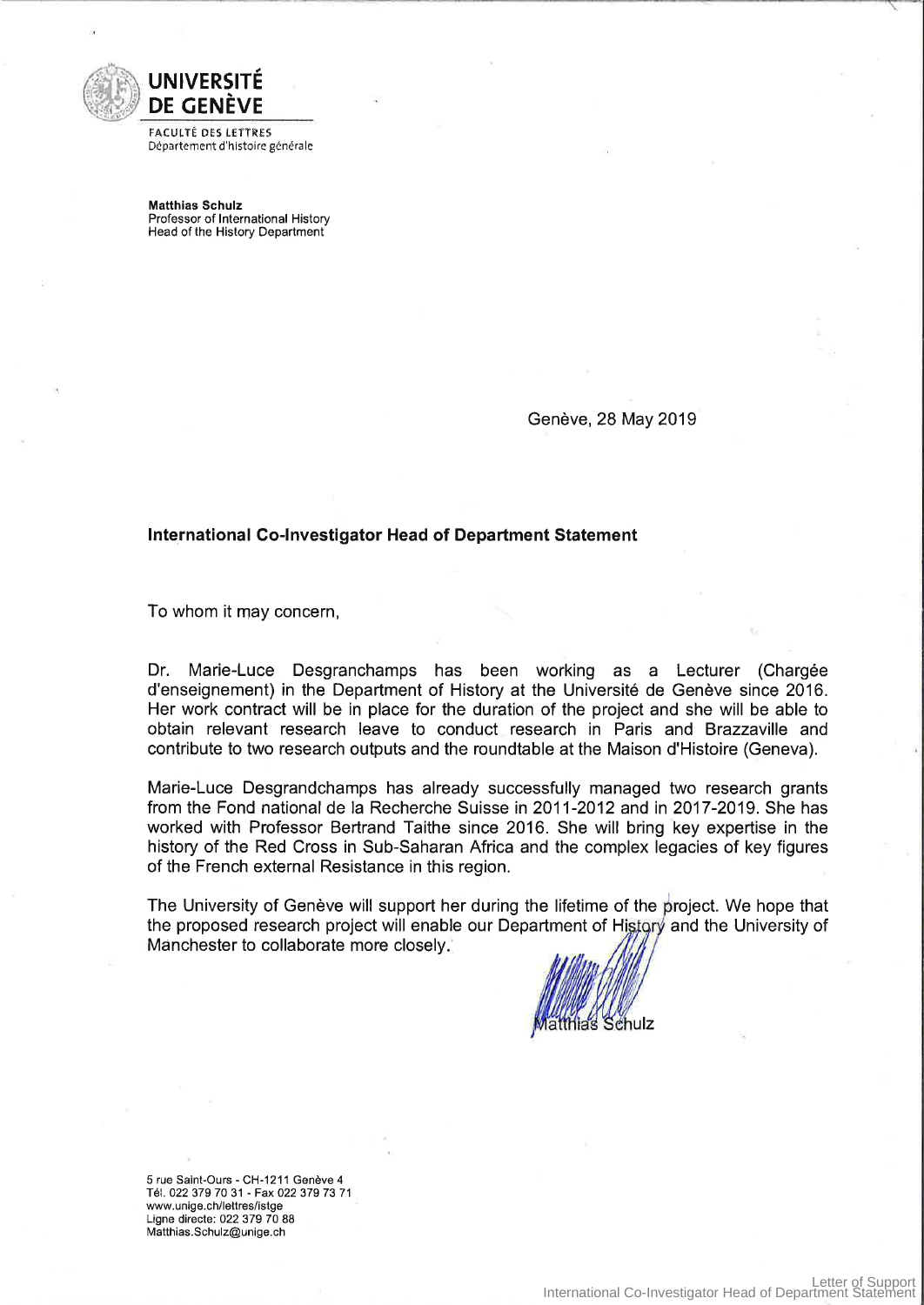### **Data Management Plan, created using DMP online, reference: 43076.**

**1. Briefly introduce the types of data the research will create. Why did you decide to use these data types?**  The data we will use for this project will be generated from published medical journal articles, personal narratives of medical officers and patients, archival documents from key repositories in France, United Kingdom, Italy and the United States, existing oral testimonies of medical officers and patients, photographs and films. This data will enable us to examine how patients and carers from various backgrounds closely interacted with each other in missionary dispensaries, international mobile surgical units, base and field hospitals in the Middle East, Africa and Europe. The data extracted during the project's lifetime will be stored in the following formats: spread sheets to keep track of which materials and archives have been used as Excel (.xlsx); images files (.jpeg); transcriptions as plain texts (.txt files) and video as AVCHD video (.avchd). Files will be named according to their provenance (using holding institution, sorting categorisation used by the holding institution, box and file numbers). The Principal Investigator will control the consistency and quality of data collection. These file formats and data organisation will enable long-term accessibility and validation by other researchers. The storage volume is estimated at 8TB. Data collected will be identified clearly in all publications arising from the research. Any datasets/materials generated by other groups (eg. digitised collections) will also be cited. Our research will be shared with other researchers and non-specialist audiences via the publication of peerreviewed journal articles (submitted to *Past and Present, History Workshop Journal, Vingtième Siècle, Gender and History, French Historical Studies, French History*), the Historical Association's magazine *Teaching History*, and a monograph.

**2. Give details on the proposed methodologies that will be used to create the data. Advise how the project team selected will be suitable for the data/digital aspects of the work, including details of how the institution's data support teams may need to support the project.** The data will be created through archival research in 20 repositories in France, the United Kingdom, Italy and the United States. The PI will oversee the day-to-day management of the data collection. The data extracted during this project's lifetime will be managed by the use of Excel spreadsheets to keep track of which archives have been used by each members of the team. The intellectual property rights and relevant archive regulations relating to each data object will also be recorded using Excel spreadsheets. Digital photos of archival documents and notes will be created promptly, backed up on a laptop and subsequently to the University's Research Data Storage (RDS). The laptops of each member of the team and university hard drives are password protected.

**3. How will the data be stored in the short term?** During the project lifetime, data will be stored and backed up on the University's Research Storage Data system (RDS). RDS is secure, replicated across two geographically separate sites, and securely accessible from on-campus and off-campus locations via Virtual Private Network. The data will also be stored on the project team members' laptop hard drives and university hard drives. To ensure the secure storage and protection of confidential information, the laptops and university hard drives are password protected. We will use Mendeley Data (https://data.mendeley.com) for openly sharing data that underpins published research findings. **3a. What backup will you have in the in-project period to ensure no data is lost?** In order to preserve datasets and software, at any time there will be three copies of the dataset existing in secure locations: RDS and the project team members laptop hard drives and university hard drives.

**4. How the data will be stored in the long term?** Data will be kept for a maximum of ten years after the conclusion of the project, in order to allow for the research to be written up into a monograph. It will be stored and backed up on RDS. It will also be stored on the PI's laptop and University hard drive. **4a. Where have you decided to store it, why is this appropriate?** We will use RDS as it complies with the Research Council UK RDM guidelines. Mendeley Data is the University of Manchester's recommended data repository for openly and publically sharing project data. **4b. How long will it be stored for and why?** Data will be kept for a maximum of ten years after the conclusion of the project, in order to allow for the research to be written up into a monograph. **4c. Costs of storage – why are these appropriate?** The cost of storage will be covered by the University of Manchester, which provides up to 8TB of storage for all funded project at no cost. This includes storage beyond the end of the project.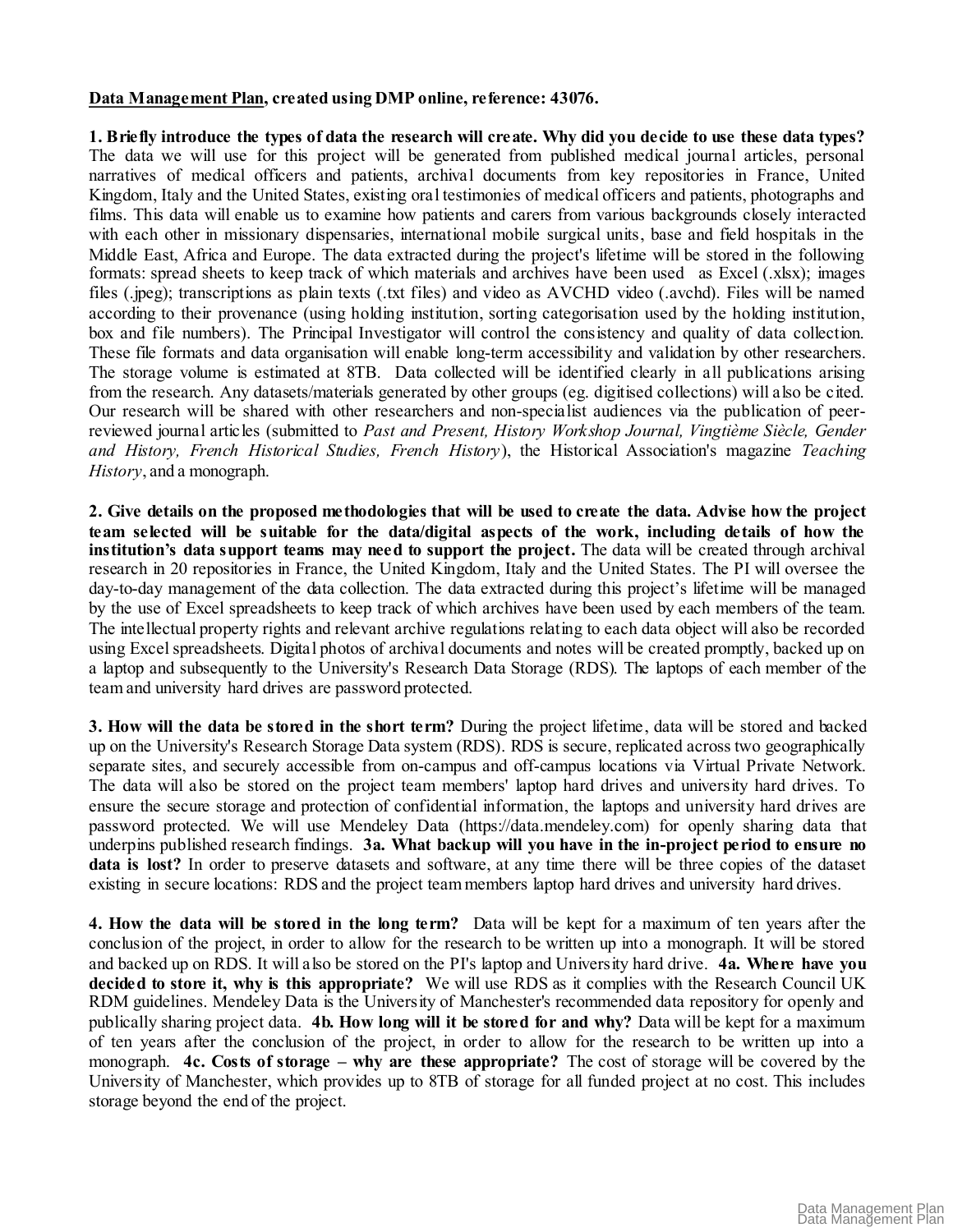**5. How the data will be shared and the value it will have to others.** The research generated by this data will be shared via the publication of peer-reviewed journal articles and a published monograph. This data will be of interest to scholars working in international history, new military history and cultural colonial studies, as well as historians of the body, emotions, masculinity, migration and medicine and the French Resistance. The project team will also share their research findings in a website, series of blogs and dedicated Twitter feed. Our social media outputs will be aimed at academic and non-academic audiences, including journalists, NGOs and UN representatives, and will speaks to issues of pressing national and international concerns. They will contribute, in particular, to on-going debates around gender inequalities. Photographs, notes, and transcripts of sources will be stored on Mendeley Data. Details of data deposited in Mendeley Data will automatically be added to the team members' pure account (the University's Current Research Information System) and researcher profiles. **5a. How the data will enhance the area and how it could be used in the future?** By offering historical insights onto intimate medical encounters, this project will contribute to current debates on gender inequalit ies within the humanitarian system. One aim of this project is to enhance scholars and practitioners' understandings of how inequalities continue to intersect within the humanitarian sector and provide guidance and recommendations on how to promote more equal and accountable humanitarian practices. Another outcome of this project will be the development of a theoretically informed understanding of the concept of 'colonial and transnational intimacies'. The project database and findings will thus prove useful to those who study the ways in which intimacies are defined, shaped and transformed across social worlds, including anthropologists; to scholars who work on the meanings of national, gender and sexual identities and humanitarian spaces in the present day, including cultural geographers and sociologists; and to those interested in gender based violence in health emergencies, including political scientists. **5b. Releasing the data – advise when you will be releasing and justify if not releasing in line with AHRC guidelines of a minimum of three years. If the data will have value to different audiences, how these groups will be informed?** 

- The data will be shared with other researchers via publication in peer-reviewed journals. Data sharing via journals will be within AHRC guidelines of release within a minimum of three years. Publications will be compliant with AHRC's Open Access Policies.

- Data will be further released in the form of a published monograph within three years of the project's conclusion.

- Podcasts of the workshops will be made available on the website's project in accordance with data protection laws. Approval will be obtained before commencing any recording.

- The website will contain resources for secondary school teachers and pupils and include blogs in French and English aimed at journalists, NGOs and UN representatives.

- Photographs, notes, and transcripts of sources will also be stored on a repository such as Mendeley Data (https://data.mendeley.com), the University of Manchester's recommended system for sharing data openly and publically.

- Discovery of published data will also be recorded in the University's Current Research Information System (Pure) which will be publically discoverable via the University's research explorer and researcher profiles.

**5c. Will the data need to be updated? Include future plans for updating if this is the case.** The website will be regularly updated by the PI during the lifetime and after the conclusion of the project. It will be hosted by the Humanitarian Conflict and Response Institute, which will help to sustain it beyond the life of the project. The data will be regularly updated by the PI until the completion and publication of the manuscript. **5d. Will the data be open or will you charge for it? Justify if charging to access the data.** The website will be free of access for everyone. We will only upload data that other parties (holding institutions in France, the UK, US and Italy) will not require charging for use and re-use of the data.

**5e. No financial requirement for sharing.**

**6a. Any legal and ethical considerations.** Copyright and intellectual property care will be taken to ensure that all archival material is used under the appropriate copyright agreements. Each archive has its own regulations regarding the access and reproduction of its materials. We will ensure that our research is compliant with individual copyright policies and seek relevant permissions before we publish our results. **6b. Legal and ethical considerations around releasing and storing the data.** We will not be conducting our own oral interviews, but use existing oral testimonies of medical officers and patients held at Imperial War Museum. We will conform to the individual copyright policies of the Imperial War Museum.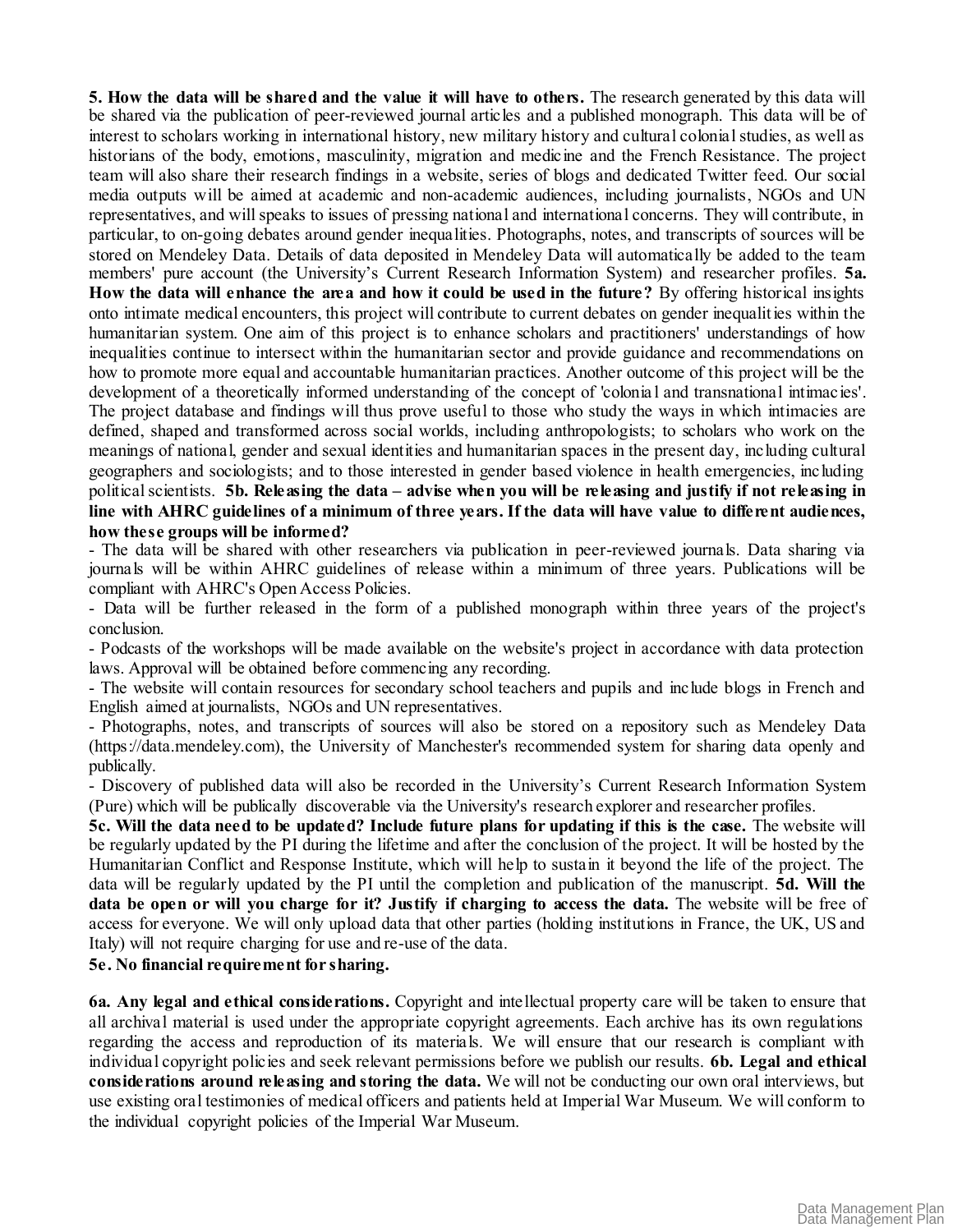### **List of publications - Laure Humbert**

### **Co-authored monograph:**

*Outcast Europe. Refugees and Relief workers in an Era of Total War, 1936-1948*. (London: Continuum, 2011), with Prof. Sharif Gemie, Dr. Fiona Reid and Louise Ingram.

### **Monograph currently under review with Cambridge University Press:**

Laure Humbert *Reinventing French Aid: Displaced Persons in French-occupied Germany, 1945- 1952,* (book proposal submitted to Cambridge University Press on 7 June 2018; proposal accepted; Full manuscript submitted in August 2018; Currently revising the manuscript according to readers' reports).

### **Academic journal articles:**

- 'The French in exile and Post-war International relief, c. 1941-1945', *The Historical Journal*, Vol. 61, No. 4 (2018), pp. 1041-1064. \*

- 'French Politics of Relief and International Aid: France, UNRRA and the Rescue of European Displaced Persons in post-war Germany, 1945-1947', *Journal of Contemporary History*, Vol. 41, No. 3 (2016), pp. 606-634.

### **Special issue:**

- Introduction 'Beyond de Gaulle and Beyond London: The French External Resistance and its international networks', *European Review of History*: *Revue européenne d'histoire*, co-written with Dr. Charlotte Faucher, Vol. 25, No. 2 (2018), pp. 195-221. \*

- Editor of this special issue.\*

### **Book chapters:**

- 'Not by bread alone? UNRRA relief workers and the 'rehabilitation' of European Displaced Persons in Gutach, 1945-1947' in Ludivine Broch and Alison Carrol (eds) *France in an Era ofGlobal War, 1914-45: Occupation, Politics and Empire* (Basingstoke: Palgrave Macmillan, 2014), pp. 210-230.

- 'When most relief workers had never heard of Freud. UNRRA in the French occupation zone, 1945- 1947', in Sandra Barkhof and Angela K. Smith (eds) *War and Displacement in the Twentieth Century: Global conflicts* (London: Routledge, 2014), pp. 199-223.

#### **Reviews:**

**- '**In The Children's Best Interests. Unaccompanied Children in American-Occupied Germany, 1945- 1952. By Lynne Taylor', *Central European History* (forthcoming).

- 'Refuge in the Land of Liberty: France and its Refugees, from the Revolution to the End of Asylum, 1787-1939. By Greg Burgess', *Journal ofRefugee studies,* Vol. 23, No. 1 (March 2010), pp. 105-107.

- Comment: Writing History in the Aftermath of "Relief": Some Comments on "Relief on the Aftermath of War" (Special Issue of *Journal ofContemporary History* July 2008), *Journal ofContemporary History,* Vol. 44, No. 2 (2009), pp. 309-18. Article co-authored with Sharif Gemie.

### **Encyclopedia entry:**

- 'Les réfugiés en Europe' in *Encyclopédie pour une histoire nouvelle de l'Europe* (forthcoming).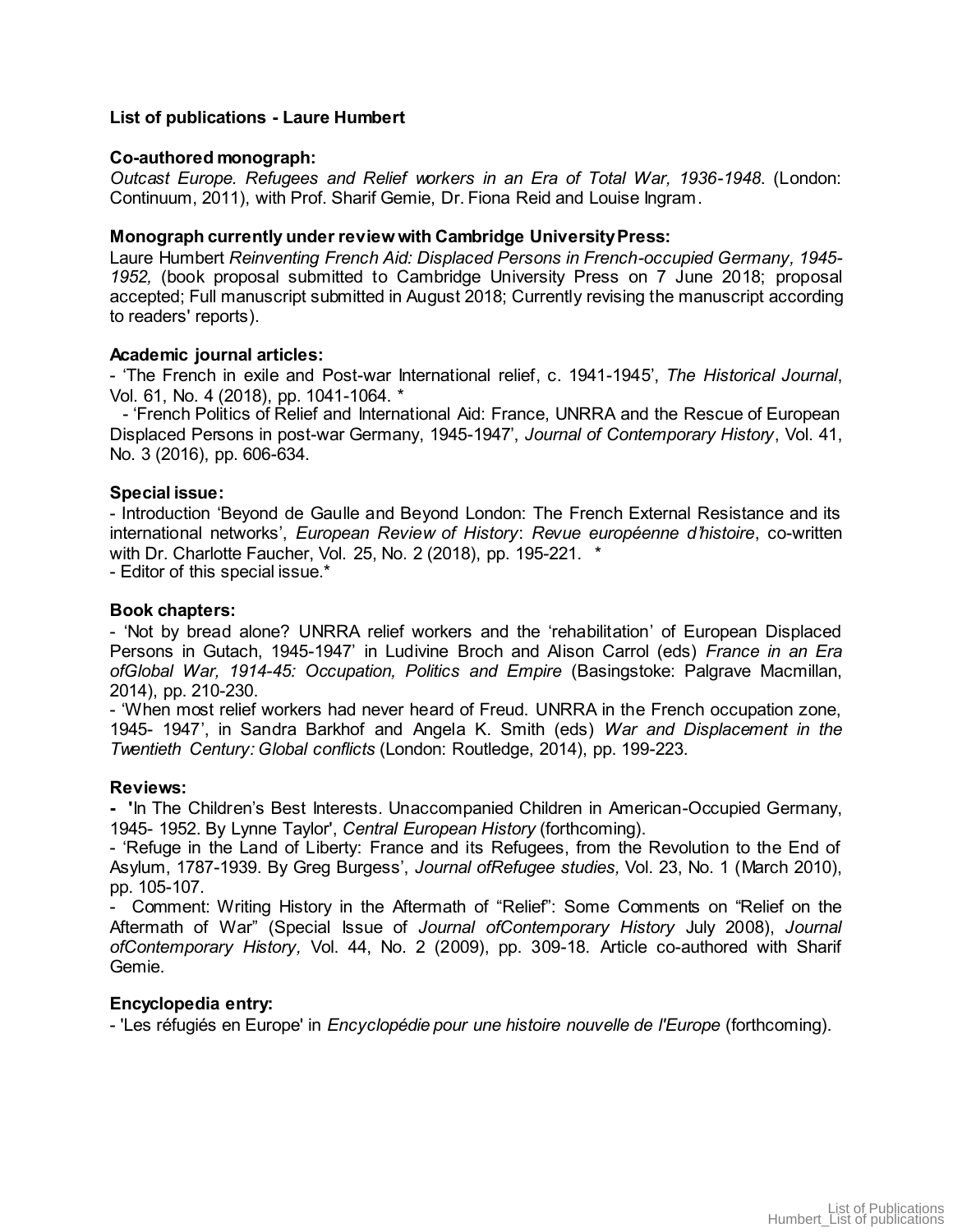### **PUBLICATIONS**

### Marie-Luce Desgrandchamps

# *Monograph*

*L'humanitaire en guerre civile. La crise du Biafra (1967-1970)*, Rennes, PUR, 2018.

### *Special Issue*

Co-editor of the special issue « Civiliser, développer, aider. Coopérations, savoirs et interventions internationales dans les pays du Sud au XXe siècle », *Histoire@Politique*, accepted, (with Dr. Damiano Matasci). \*

### *Peer-reviewed articles*

 « Entre ambitions universalistes et préjugés racistes. La mission du Comité international de la Croix-Rouge en Afrique méridionale et centrale au début des années 1960, *Histoire@Politique*, accepted. \*

« Civiliser, développer, aider : croiser les historiographies du colonialisme, du développement et de l'humanitaire », (with Dr. Damiano Matasci), *Histoire@Politique*, accepted. \*

« Du Congo au Biafra. Guerres civiles et actions humanitaires dans les relations internationales postcoloniales », *Relations internationales*, n°176, 4/2018, pp. 55-67.

« Soutien militaire et aide humanitaire : les ambiguïtés de la France au Biafra », *Relations internationales*, n°165, 2/2016.

« Dealing with 'genocide': humanitarian and international organizations during the Nigeria-Biafra war (1967-1970) », *Journal of Genocide Research*, vol. 16, n°2-3, 2014, pp. 281-297.

« 'Organizing the unpredictable', the Nigeria-Biafra war and its impact on the ICRC », *International Review of the Red Cross*, vol. 94, n°888, Winter 2012, pp. 1409-1432 (published en 2014).

« 'Organiser à l'avance l'imprévisible': la guerre Nigeria-Biafra et son impact sur le CICR », *Revue internationale de la Croix-Rouge*, vol. 94, sélection française, 2012/4, pp. 221-246 (published in 2014).

### *Book chapters*

« En quête de légitimité. Le Comité international de la Croix-Rouge et l'Afrique durant les années 1960. » (translated in portuguese), *in* Miguel Bandeira Jeronimo, José-Pedro Monteiro (ed.), *Os Impérios do International*, Coimbra, Almenida, accepted.

« Dealing with 'genocide': humanitarian and international organizations during the Nigeria-Biafra war (1967-1970) », *in* Dirk Moses, Lasse Heerten (éd.), *Postcolonial Conflict and the Question of Genocide: The Nigeria-Biafra War, 1967-1970*, Abingdon, Routledge, 2017, pp. 239-258.

### *Articles*

« Le Biafra, au cœur des ambiguïtés de l'humanitaire postcolonial », *Alternatives humanitaires*, n°9, nov. 2018, pp. 9-19.

« Entre souscriptions nationales et initiatives privées. Monuments, plaques et bustes autour des Bastions », (with Mélanie Borès, Manuela Canabal, Yan Schubert), *Patrimoine et architecture*, n°23, 2017, pp. 54-59.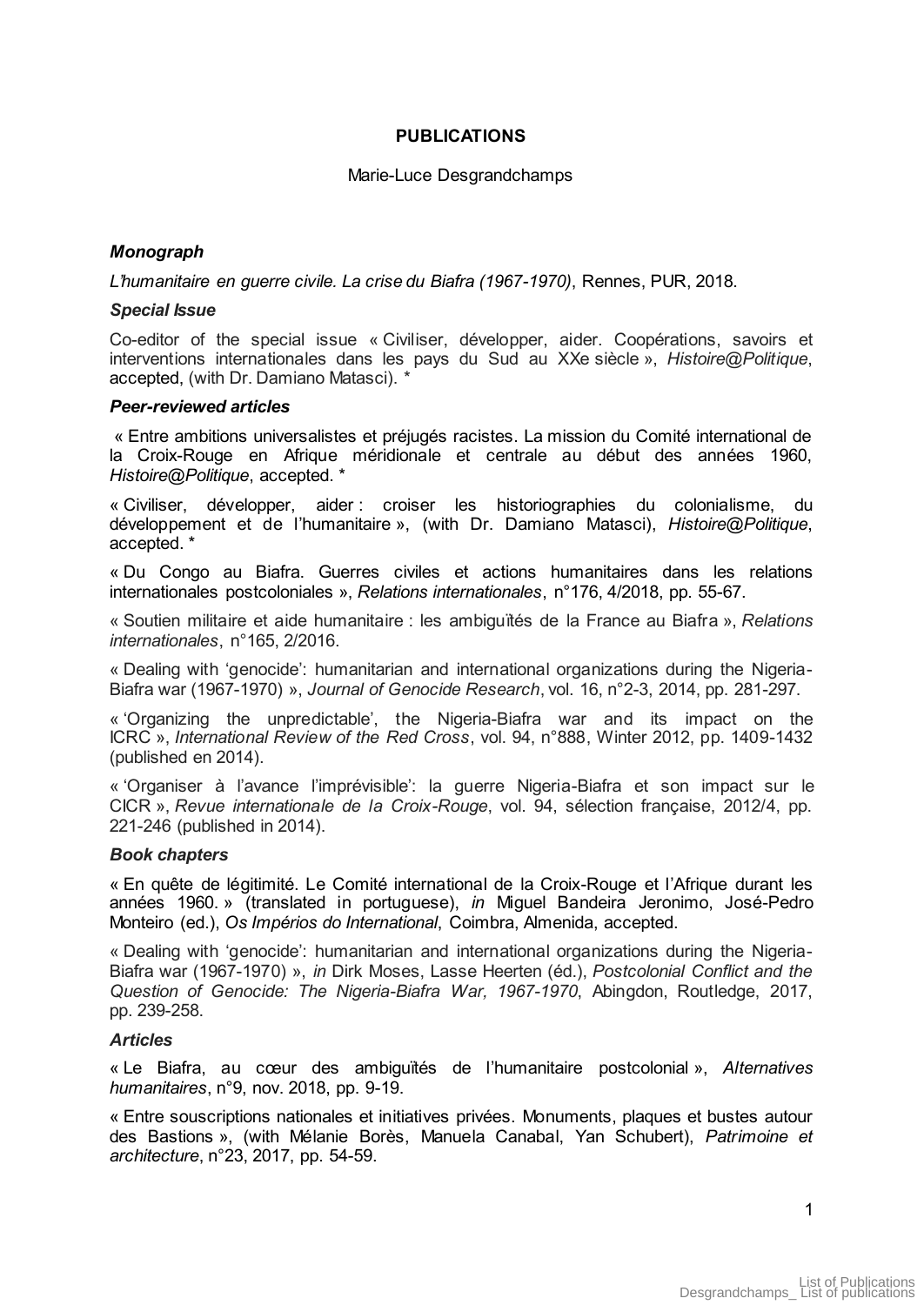# **Selected Publications - Bertrand Olivier Taithe**

# **Book:**

*The Charity Market and Humanitarianism in Britain, 1870-1912*, with Julie-Marie Strange and Sarah Roddy (London: Bloomsbury, 2018).

# **Edited books and collections:**

- *Decolonising Imperial Heroes: Cultural legacies of the British and French Empires* (London: Routledge, 2016).

*-* (ed., with Pedro Ramos Pinto) *The Impact of History? Histories at the Beginning of the 21st Century* (London: Routledge, 2015).

- (ed., with Adam Davis) 'Towards a French History of Universal Values: Charity, Human Rights and Humanitarianism, *French Historical Studies,* Vol 34, 3 (2011). \*

- 'The Algerian Past of French History', *French History,* Vol. 20, 3 (2006), pp. 240-259. \*

# **Articles:**

**-** 'L'humanitaire spectacle? Corps blessés et souffrance durant le siège de Paris' *Revue d'histoire du dix neuvième siècle* (forthcoming, 2020). \*

- 'Demotic Humanitarians: Historical perspectives on the global reach of local initiatives, *Third World Quarterly,* (first published online, 4 July 2019).

- 'L'affaire Voulet-Chanoine dans le sillage de l'affaire Dreyfus'. Massacre et tournant humanitaire', *Les Temps Modernes,* Vol. 693-694 (2017), pp. 28-43.

- The Cradle of the New Humanitarian System? International Work and European Volunteers at the Cambodian Border Camps, 1979–1993, *Contemporary European History,* Vol. 25, No. 2 (2016), pp 335-358.

- (with John Borton) 'History, memory and 'lessons learnt' for humanitarian practitioners, *European Review of History: Revue européenne d'histoire,* Vol. 23, No. 1-2 (2016), pp. 210-224.

- The Making of the Origins of Humanitarianism?', *Contemporanea*, Vol. 18, 3 (2015), pp. 489-96.

- (with Julie-Marie Strange and Sarah Roddy) 'Humanitarian Legitimacy, Fraud and Self-Regulation: a Tale from the Archives?' *Disasters,* Vol 39, No. 3 (2015), pp. 188-203.

- (with Julie-Marie Strange and Sarah Roddy) 'The Charity-Mongers of Modern Babylon: Bureaucracy, Scandal, and the Transformation of the Philanthropic Marketplace, c.1870–1912', *Journal of British Studies*, Vol 54, No. 1 (2015), pp. 118-37.

# **Book chapters:**

**-** 'Compassion Fatigue: the changing nature of humanitarian emotions' In Dolores Martin Moruno and Beatriz Pichel eds, *Emotional Bodies: Studies in the historical performativity of Emotions*  (Champaign: University of Illinois Press, 2019), pp. 242-62. \*

*-* 'Humanitarian Desire, Masculine Character and Heroics' in Esther Möller, Johannes Paulmann and Katharina Stornig (eds) *Gendering Humanitarianism: Politics, Practice, and Empowerment during the Twentieth Century* (London: Palgrave, 2020). \*

*-* Les Émotions humanitaires' in Jean-Jacques Courtine, Alain Corbin, Georges Vigarello, *Histoires des Émotions,* Vol 3 (Paris: Le Seuil, 2017), pp, 364-381. \*

- 'Danger, Risk, Security and Protection: Concepts at the Heart of the History of Humanitarian Aid', in Fabrice Weissman & Michael Neuman (eds) *Saving Lives and Staying Alive* (London: Hurst, 2016), pp. 37-53. \*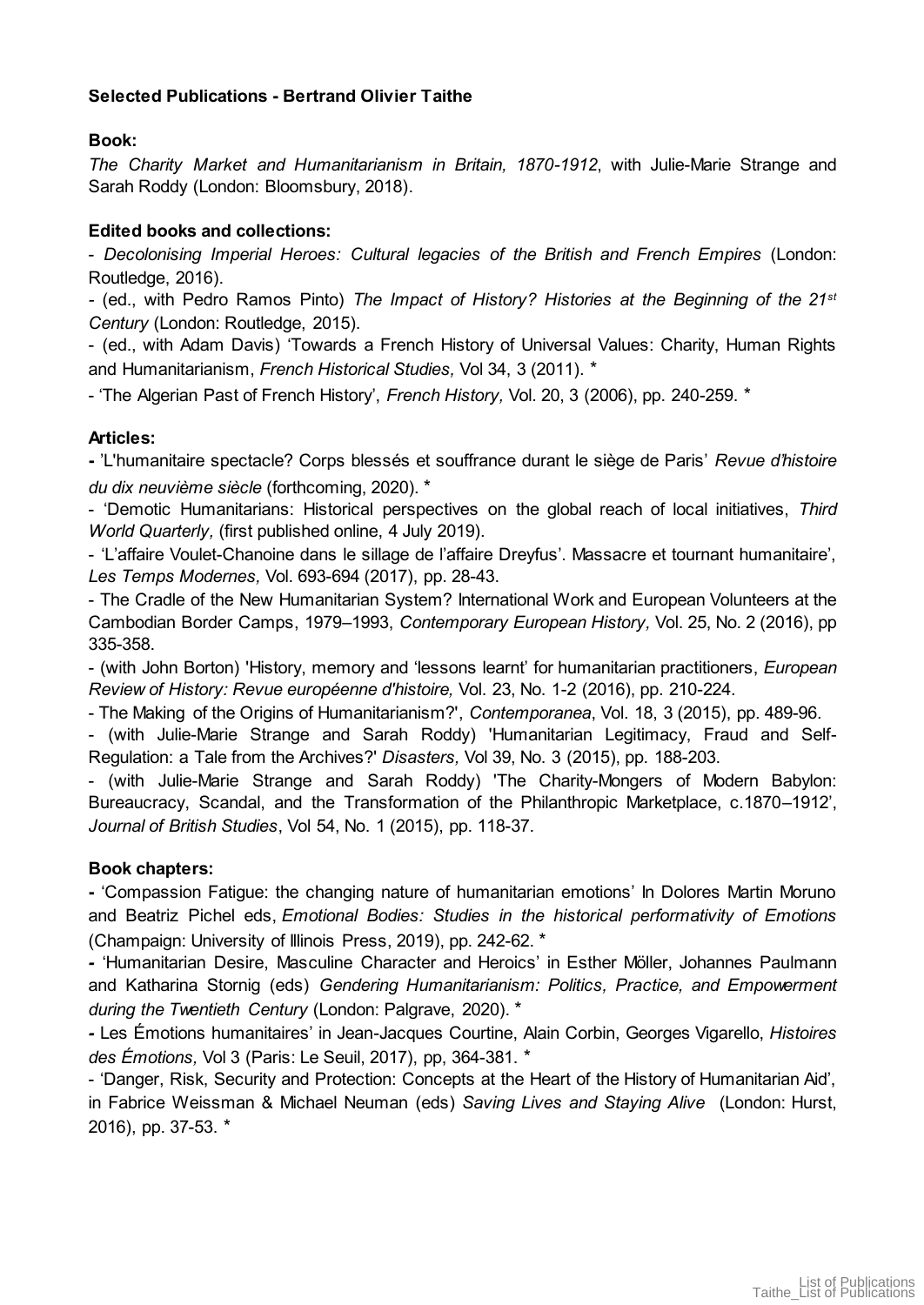# **Workplan [1 page]**

# **Year 1 - August-November 2020 (Months 1-5)**

Recruitment of PDRA and Induction. Research - Development of collective conceptual approach and methods [Team] - Visits to Service Historique de la Défense (Vincennes), CFLN archives (La Courneuve) and National Archives (Kew) [LH]; Visits to Service des archives hospitalières et médicales de l'armée (Limoges) [PDRA]; Visits to Congrégation du Saint-Esprit (Chevilly-Larue) and French Red Cross (Paris) [MD]; Visits to Missionnaires d'Afrique (Rome) and Archives Nationales d'Outre-Mer (Aix en Provence) [BT]; Impact - Setting up of the project website [LH], Liaison with Widening Participation Team for the organisation of school workshop [LH, PDRA, Faucher]. Career Development - Training on Academic Research and Public Engagement at the University of Manchester [LH, PDRA]. Dissemination - CFP and invitation circulated for workshop 1 with HCRI.

# **December - May 2021 (Months 6-11)**

Research - Presentation of preliminary findings at the December steering committee [Team]; Research - Visits to Churchill Archives Centre (Cambridge), Friends' Library (London) and Imperial War Museum (London) [LH]; Draft of **output 1** [LH]; Visit to Brazzaville (Archives de l'Afrique équatoriale française) [MD]; Visits to Service Historique de la Défense (Vincennes), Musée du Général Leclerc de Hauteclocque et de la Libération de Paris (Paris) and the Musée de l'Ordre de la Libération (Paris) [PDRA]; Visit to United States Conference of Catholic Bishops Office of the General Secretary (Washington) [BT]; Draft of **output 3** [BT]. Impact - organisation of the school workshops at different dates in the year to suit schools [LH; PDRA; Faucher]; Production of 4 blogs, two based on archival findings and two on current debates within the humanitarian system [Team]. Career Development - Training on 'Research Impact' at the University of Manchester [PDRA] Dissemination - Organisation of the roundtable at the Festival Histoire et Cité in Geneva [LH, MD]; Circulation of the CFP for one day workshop with Houghton.

# **June 2021 (Month 12)**

The June steering committee will discuss year 1 milestones and provide guidance on Year 2 project. Research - circulation of the draft of output 1 for feedback [LH]; draft plan of **output 2** [LH, MD, PDRA]; Submission of **output 3 [**BT]. Impact - First conference with HCRI [Team]; Website - school workshop material will be uploaded online [LH, PDRA]; invitation to the members of the roundtable to write short blogs. Dissemination - CFP and invitation circulated for workshop 2 with Foundation de la Croix-Rouge [LH, PDRA. MD].

# **Year 2** - **July - November 2021 (Months 13-17)**

Research - Submission of **output 1** [LH]; draft plan of **output 5** [LH, MD]; Visits to Fonds de l'Association Rhin et Danube (archives départementales du Gard) [LH]; Production of the draft plan of **output 6** [PDRA] and circulation to members of the team for feedback; Visits to Etablissement de Communication et de Production Audiovisuelle de la Défense (Paris) and the Dépôt central des archives de la justice militaire (Blanc) [PDRA]. Impact - draft article for the Historical Association's magazine *Teaching History* [LH]; Dissemination - organisation of one-day workshop [PI, Houghton]; Website - blogs based on **output 3** [BT]. **December - April 2022 (Months 18-22)** 

Research - Circulation of **output 4** and **output 6** to the December Steering Committee [Team]; Submission of **output 6** [PDRA]; Submission of **output 2** [LH, MD, PDRA]; Impact - conference with HCRI and Fondation de la Croix Rouge [Team]; Submission of article to Historical Association's magazine *Teaching History***;** Website - blogs on the conference with Fondation de la Croix Rouge & podcasts [PDRA; LH].

# **May - June 2022 (Months 23-24)**

Research - Submission of **output 4** [LH] and **output 5** [LH, MD]; A proposal for a monograph will also be submitted by LH to a university press, drawing on the work developed through the journal outputs produced during the project period. The proposed dissemination work with non-academic groups together with the preparation of journal articles, the management of the PDRA and the academic-related work would preclude a full monograph being produced within the timeframe by the PI.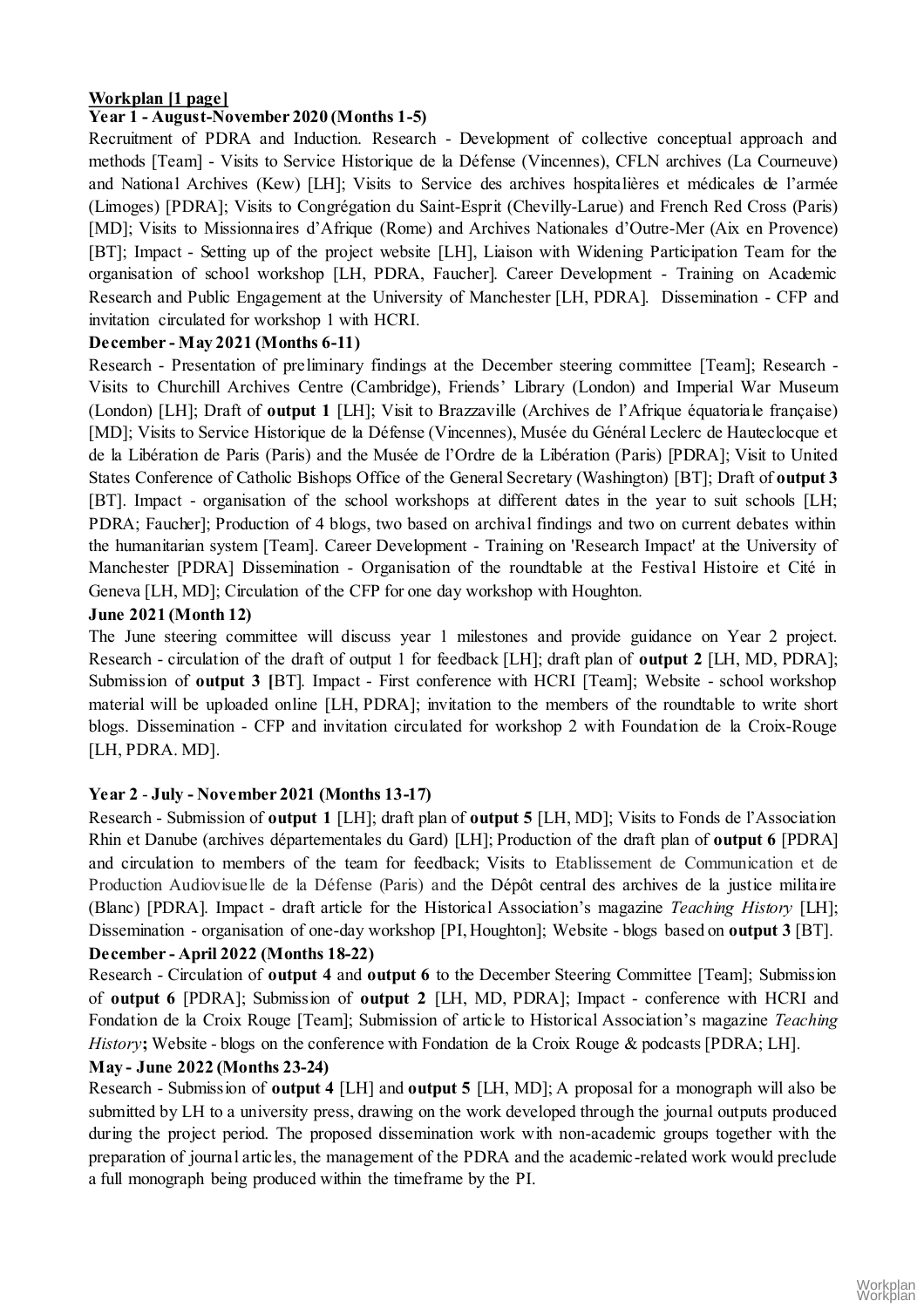# **School of Arts, Languages and Cultures**

# **GUIDANCE AND TEMPLATE FOR INTERNAL PEER REVIEWERS OF RESEARCH GRANT APPLICATIONS**

- 1. Please try to provide your comments in a timely fashion and keep to the suggested deadline; we need to give applicants enough time to make any improvements you suggest.
- 2. Be honest, but constructive. If an application seems to have a serious flaw, it is helpful if you state this clearly; the whole idea of internal peer review is to alert applicants (and the School) to weaknesses prior to submission. Be prepared to signal that the application is, in your view, premature, and needs a lot more work. The applicant will be told your name, unless you prefer to remain anonymous
- 3. There is always room for improvement in even the very strongest applications, so it is not helpful simply to comment that an application is so good that you have nothing to add (just as it is not often the case that an application is so bad that there is nothing to be salvaged from it)
- 4. Just because the proposal is not in your immediate research area, does not mean that you cannot provide useful feedback (it is often an 'outside' perspective which is most insightful). Proposals will always be read by one or more specialist and non-specialist reviewer, so individual reviewers will not necessarily need to cover all aspects of a proposal in the same depth.
- 5. Please be sure to use the template below for your review. However, depending on the particular scheme, some sections may not need to be filled in. There is no minimum or maximum number of words per heading. Please expand the boxes as necessary.
- 6. Further guidance on what to cover under each heading are as follows:
	- a. Contextualisation and innovation (how 'original' the proposed research seems to be, and how well it has been placed in the context of existing research)
	- b. Quality of the proposal (this is the most important issue and will probably require the most attention; you should comment in particular on the clarity, coherence and significance of the objectives and research questions, the scale of ambition reflected in the work proposed, and the extent to which the proposed methods will enable the questions to be answered and the objectives met)
	- c. Outputs and dissemination (how appropriate are the proposed publication outlets and dissemination activities; are the outputs consistent with the scale of the project and the time permitted for it?)
	- d. Description of potential impact (to both academic and non-academic users; have all the potential pathways to non-academic impact been exploited? How concrete and convincing are the impact plans?; have the appropriate academic audiences been identified?)
	- e. Roles (say whether the roles and responsibilities of the people concerned are clear and appropriate, and whether there are any gaps in requisite expertise in the proposed research team). If studentships are included, please comment on the viability of the proposed area of study, and its relationship to the core of the project.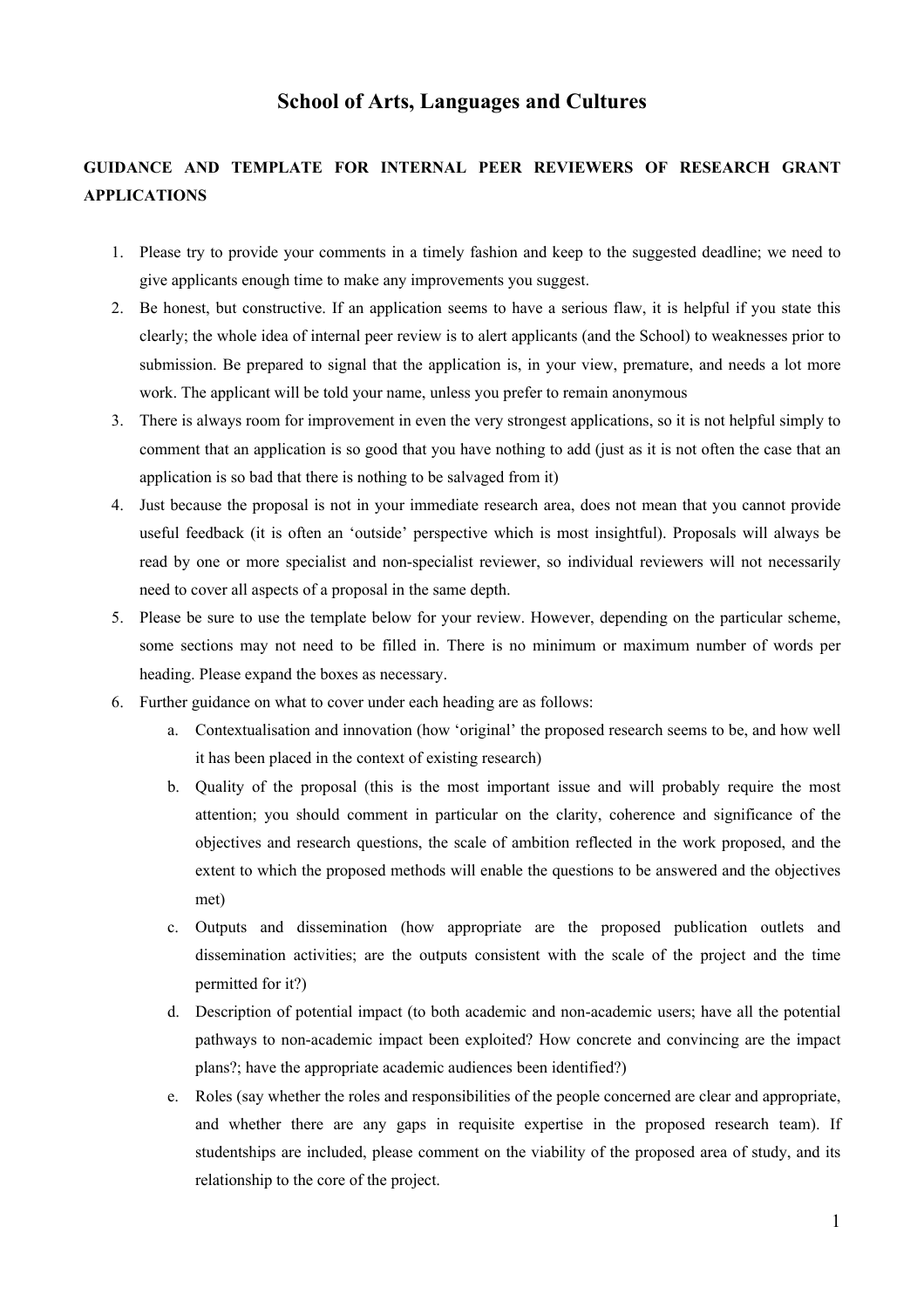- f. Management (say if the project look as though it will be efficiently managed; focus in particular on how the work of any RAs will be overseen, and how their career pathways will be enhanced by the project work)
- g. Timetable (comment on whether the timetable seems realistic)
- h. Presentational issues (layout; style; typographical errors etc)
- i. Budgetary issues (you may spot inconsistencies and errors that others have overlooked)
- j. Overall significance and value for money (this is ultimately what will decide whether the proposal is funded or not; you should ask yourself not 'how expensive is this project?', or 'how can the budget be increased or cut?', but 'are the outputs of a scale and ambition commensurate with the money being requested?', and 'how important is the research likely to be to its target audiences?')
- 7. You are asked to assign an overall grade to the application you are reviewing, using the AHRC grading scheme (see below)\*. This does not represent a definitive judgement on the quality and viability of the proposal, but will help the School determine how close the application is to being ready to submit, and how much more help and support the applicant may require. Please be frank in assigning grades; you would not be serving the applicant well by indicating that a proposal is likely to be funded in its current form when you in fact have doubts about this. Remember that applications that receive a score of less than 5 are unlikely to be funded in the current environment. Try to make sure that the grade you assign corresponds to the gist of the comments you have made earlier in the peer review template.
- 8. Please make sure that you send your completed peer review to the research office.

### \***AHRC GRADING SCHEME**

#### **Grade 6**

An outstanding proposal that is world-leading in all of the following: scholarship, originality, quality, and significance. It fully meets all the assessment criteria for the scheme and excels in many or all of these. It provides full and consistent evidence and justification for the proposal, and management arrangements are clear and convincing. It should be funded as a matter of the very highest priority.

#### **Grade 5**

A proposal that is internationally excellent in all of the following: scholarship, originality, quality, and significance. It fully meets or surpasses all the assessment criteria for the scheme. It provides full and consistent evidence and justification for the proposal, and management arrangements are clear and convincing. It should be funded as a matter of priority, but does not merit the very highest priority rating.

#### **Grade 4**

A very good proposal demonstrating high international standards of scholarship, originality, quality and significance. It meets all the assessment criteria for the scheme. It provides good evidence and justification for the proposal and management arrangements are clear and sound.

### **Grade 3**

A satisfactory proposal in terms of the overall standard of scholarship and quality but which is not internationally competitive and/or which is more limited in terms of originality/innovation, significance and/or its contribution to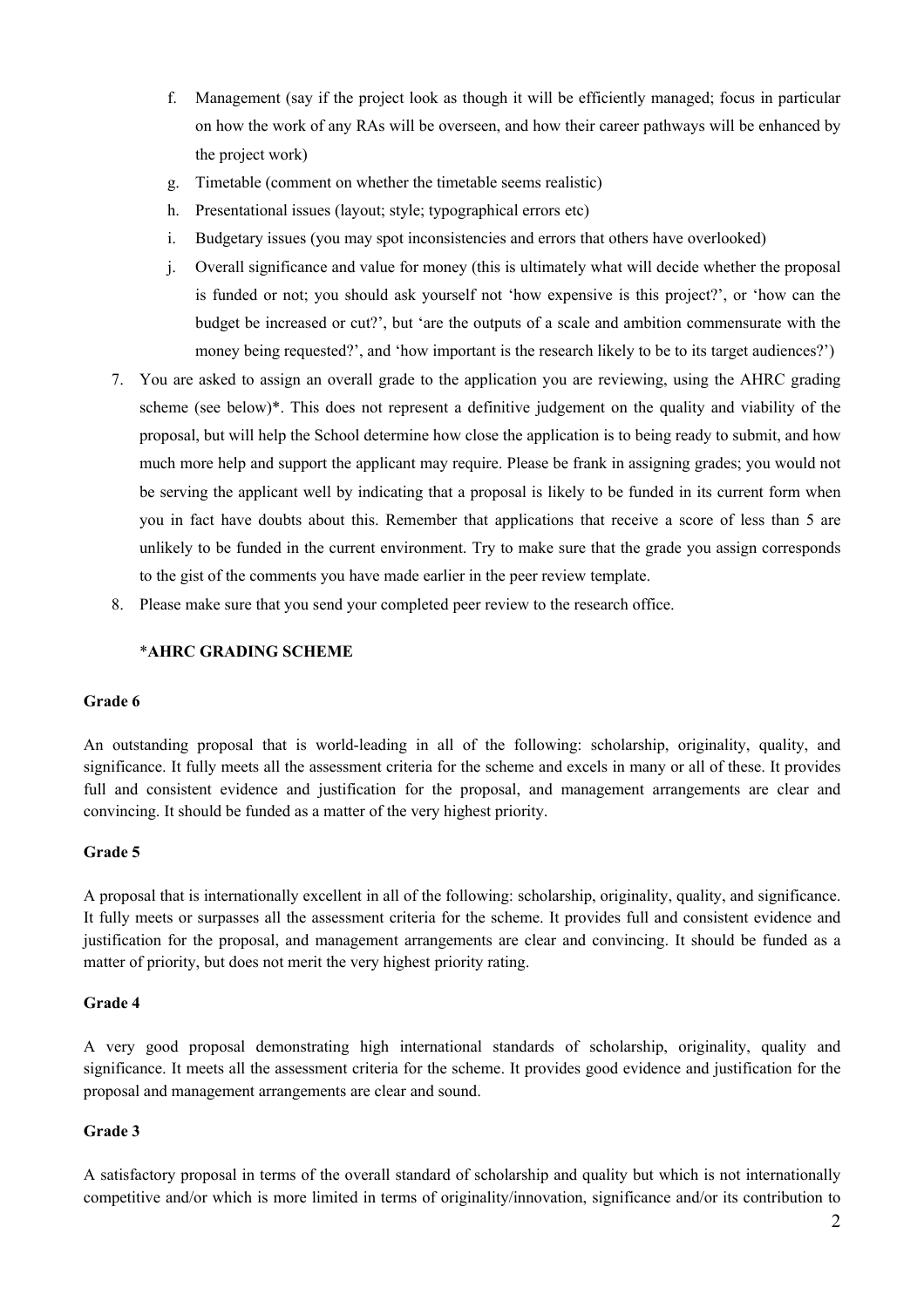the research field. It satisfies at least minimum requirements in relation to the assessment criteria for the scheme, provides reasonable evidence and justification for the proposal, and management arrangements are adequate overall. In a competitive context, the proposal is not considered of sufficient priority to recommend for funding.

### **Grade 2**

A proposal of inconsistent quality which has some strengths, innovative ideas and/or good components or dimensions, but also has significant weaknesses or flaws in one or more of the following: conceptualisation, design, methodology, and/or management. As a result of the flaws or weaknesses identified, the proposal is not considered to be of fundable quality. A proposal should also be graded 2 if it does not meet all the assessment criteria for the scheme. It is not recommended for funding.

### **Grade 1**

A proposal which falls into one or more of the following categories:

- has unsatisfactory levels of originality, quality, and/or significance,
- falls significantly short of meeting the assessment criteria for the scheme,
- contains insufficient evidence and justification for the proposal,
- displays limited potential to advance the research field,
- the potential outcomes or outputs do not merit the levels of funding sought, or
- is unconvincing in terms of its management arrangements or capacity to deliver the proposed activities.

It is not suitable for funding.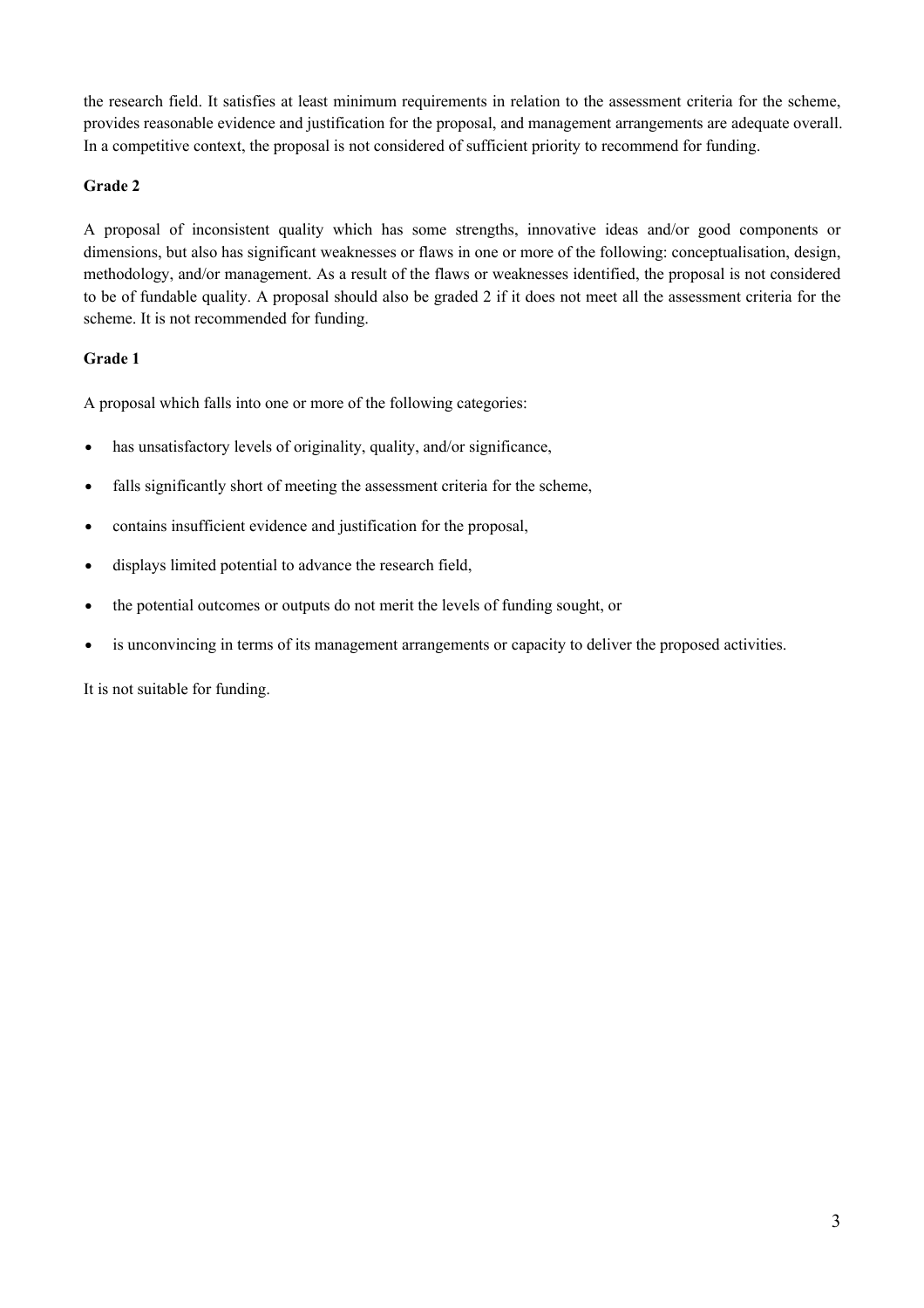### *SALC RESEARCH GRANT PEER REVIEW TEMPLATE*

#### **Name and Division of Applicant**: Dr Laure Humbert, History

**Title of Proposal**: Colonial and Transnational Intimacies: Medical Humanitarianism in the French external Resistance, 1940-1945

**Funding Scheme**: AHRC research grants – early career

CONTEXTUALISATION AND INNOVATION

I would like to see clearer contextualisation and innovation. I've indicated some of the issues in the next section. Basically, I think there is a lot of great potential, but the project needs to be sold more clearly and boldly.

#### QUALITY OF THE PROPOSAL

I recognise that there is real quality here. The question in my mind is how to ensure that the quality is recognised at the outset by people who aren't specialists in this particular field. Consider the list of main objectives on p. 1 of the proposal. There are 10 of these, and most of them don't seem to me to correspond to the central questions – there is too much specificity, which should be reserved and addressed later on. We need something clear and compelling in this section.

In the summary for a general audience, the project does a better job: here we have 'three central objectives'. One is to rethink debates over France, its colonies, its wartime allies, and the idea of 'resistance' by focusing closely on how to manage or 'treat' individual bodies. The second is actually linked to the first, and should either be distinguished more clearly or amalgamated, since it asks about intimate encounters. At present this reads like specialists talking to other specialists: spell out what is meant by 'intimate encounters', and why we should care. The third is about the 'reconfiguration of humanitarianism' after 1945, with a particular focus on the delivery of emergency humanitarian aid. Clear links between these objectives and the three case studies would help the reviewer understand the project and the proposed outputs.

Once the case studies have been integrated into the objectives, that leaves room for a bold statement about other objectives – dissemination and impact (not the same thing, of course), and career development to support the next generation of scholars working on war, empire, medical humanitarianism etc.

My recommendation would be to pay attention to the Case for Support, which begins with a clear statement about sites and actors of the French Resistance, and the absences in what passes for knowledge of the Resistance. Isn't this a strong text to include (and to repeat) under the Summary, which as it stands launches immediately into field hospitals and medical practices? You've got text on decentring Resistance, but this crucial point is often lost.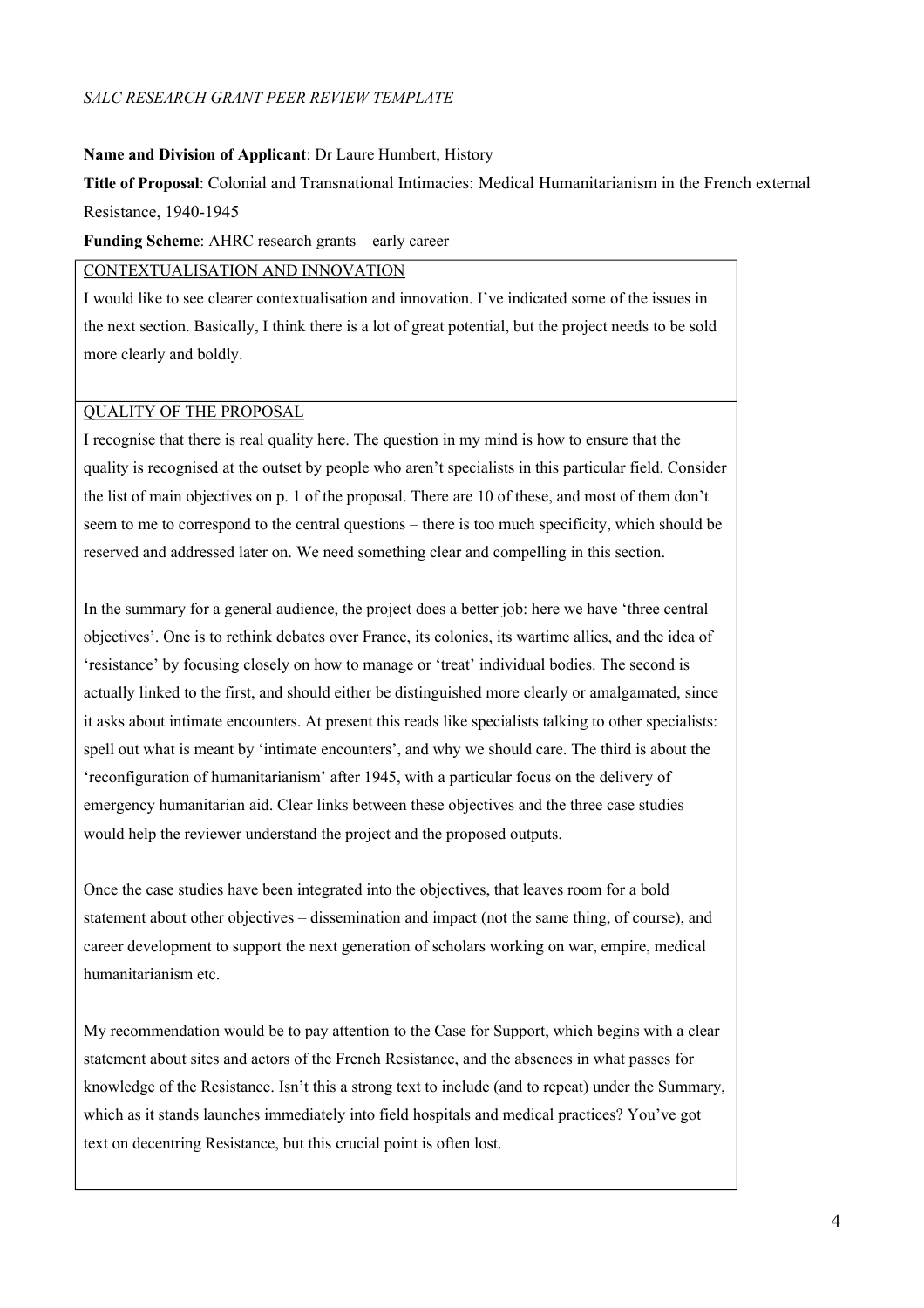The section on methods begins with a discussion of sources – I don't have a problem with this, but we do need an explanation of methods that goes beyond indicating that the PI has worked on DPs and is keen to extend her work on issues of agency. Here I would like to see some discussion of how the project will engage with and build on the scholarship on intimacy (there is a new article in the *JMH* by Michael Goebel which may be useful here); and of course the burgeoning field of humanitarian history provides ample scope to discuss methods. Note that the text on case studies includes some discussion of methods, so why not use (or indeed repeat) it here? Mention is made of 17 repositories – perhaps stress that the applicants have a method for getting to grips with the archival material very rapidly.

### OUTPUTS AND DISSEMINATION

Some great outputs are proposed here  $-1$ 'm enthusiastic about output 1, and I'm glad that it's flagged as such. It sounds great, but the focus on language, translation and humour finds no mention in the objectives! There's also an opportunity to use the text on proposed outputs 1, 4 and 5 under methods (see above). Ditto re output 2 on ideas of 'martial race'

#### DESCRIPTION OF POTENTIAL IMPACT (ACADEMIC AND NON-ACADEMIC)

I think some attention needs to be given to the idea of incorporating students' work on the project website. Mention is made of a digital map of the Spears-Hadfield Hospital trajectory, but is this envisaged as one class-based activity or several? What will be the role of teachers and what advance guidance will they be given? Have specific schools been approached yet, e.g. through the Widening Participation team? Crucially, how will impact be measured? The workshops are described as campus-based, but I couldn't see any costs in the budget. The proposed article for *Teaching History* isn't mentioned under outputs.

The section on Pathways to Impact is good, but this is the first mention of conscientious objectors (although they are mentioned later under case studies), and it might be tactically wise to mention this earlier. I liked the imaginative proposals, but it's a question of indicating how they translate into impact, e.g. curriculum development.

The reference to decolonising the curriculum reads like an afterthought. If this is important, it should find some discussion under objectives.

The Geneva roundtable looks good, but I interpret this as dissemination rather than impact, unless it can be related to the HCRI workshops involving NGO participants.

# ROLES AND RESPONSIBILITIES

This looks like a good team, with the right mixture of research experience and expertise. I did wonder about the PDRA – why only 18 months (or is it 12 months?!)? This imposes a